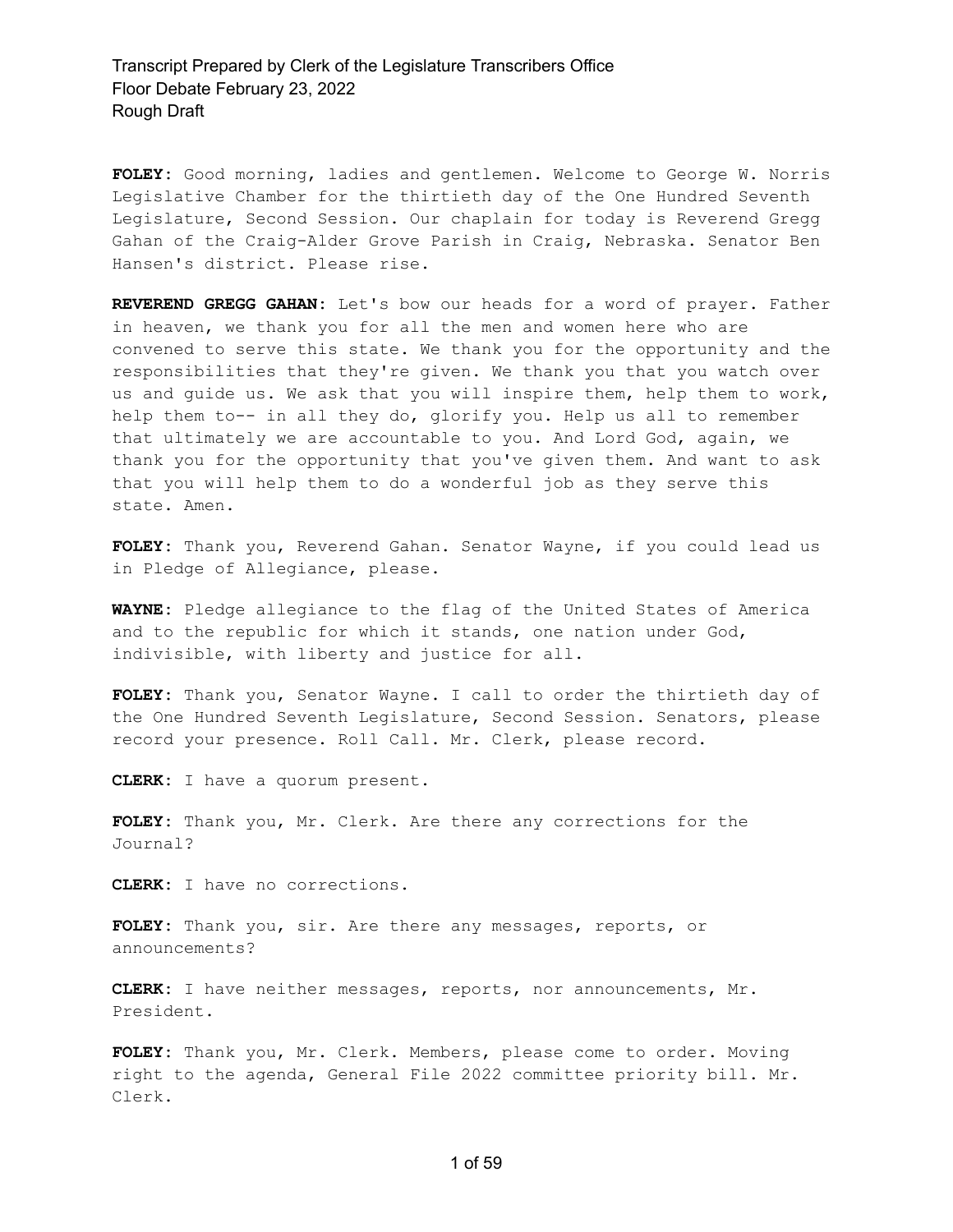**CLERK:** Mr. President, the first bill, LB939, by Senator Linehan. Relates to revenue and taxation; it changes individual income tax rates. Has been discussed on February 16 and 17. The committee amendments offered by the Revenue Committee are pending, as is an amendment to those committee amendments by Senator Matt Hansen, AM1869.

**FOLEY:** Senator Linehan, you're recognized to open on LB939.

**LINEHAN:** Good morning, Mr. President and good morning, colleagues. LB939 is a bill that begins to reduce the top individual tax rate, which is currently 6.84 percent. The top rate kicks in at \$33,180 of taxable income for single filers and \$64,340 for married filing joint filers. The top rate hasn't changed since 2002, when it was increased from 6.68 percent. In 2012, the legislation was introduced to reduce all four brackets. It passed, but not before an amendment was adopted to keep the top bracket at 6.84 percent. It also includes reducing our income tax-- top income tax rate for corporations down to the same top rate. Both will end up at 5.84 percent. Thank you.

**FOLEY:** Thank you, Senator Linehan. Senator Matt Hansen, if you'd like a minute or two to refresh us on your amendment.

**M. HANSEN:** Thank you, Mr. President. Yes, I'll-- just to update the amendment, my amendment strikes a series of provisions of past tax years that have since expired before, before 2022, you know, just remind people we're going to be talking today about the joint income and corporate tax reduction. Both these things in this bill, and I believe my amendment strikes some outdated language. Thank you, Mr. President.

**FOLEY:** Thank you, Senator Hansen. Senator Hansen, you're actually first in the queue if you want to continue.

**M. HANSEN:** Thank you, Mr. President and good morning, colleagues. I'll get to the substance of the tax bill maybe in another time of the speech.

**FOLEY:** Excuse me, Senator. Members, please come to order. Senator Hansen.

**M. HANSEN:** Thank you, Mr. President. As I said, I'll get to the substance of the tax bill here, maybe in the next time on my microphone. I did kind of want to arise and obviously address the most recent subject matter of the Legislature. Obviously now, with Senator

2 of 59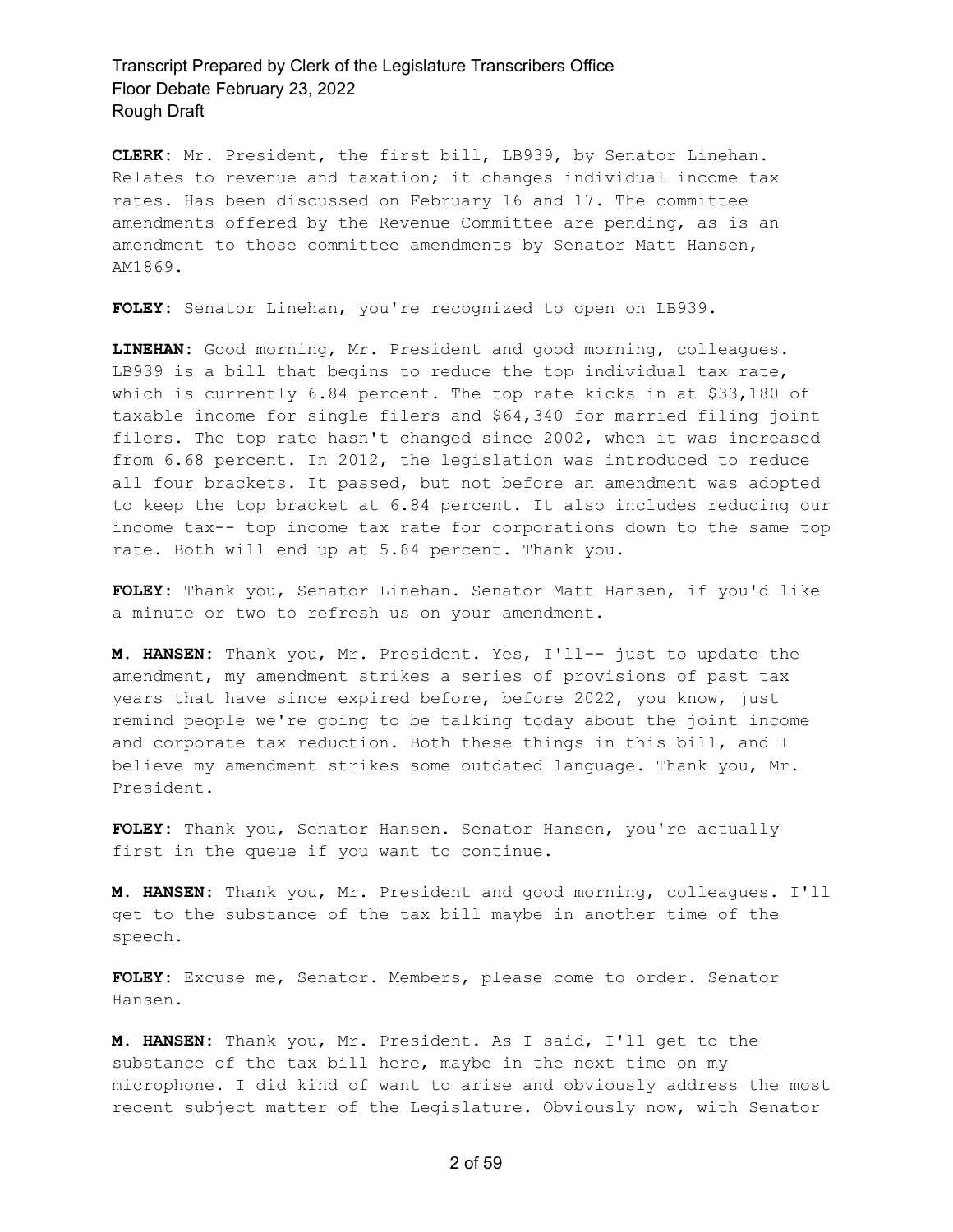Groene, former Senator Groene resigning, I find it unfortunate that his behavior in this body lasted for so long, including so much of it that was out in the open on the floor of this Legislature recorded on camera and escaped probably the necessary level of criticism and scrutiny. I think we as a Legislature failed a lot of people by not taking whatever opportunities we could have prior to now, prior to him resigning to try and correct and stem that. I don't know if there was any way to spare the staffer or spare anybody else he's harmed as other people have shared things to me just personally and out of this feeling of inappropriate behavior that he had done. And I really wish we as a body would have done more and on this specific instance. And I hope in the future when we see this behavior, when we see people doing the things that he's done, using the insults and slurs that he did, that we do take away to measure and to correct and to rebuke or whatever we need to do there. Looking at HR, I would certainly encourage and be incredibly supportive of updating our human resource policies or any other things we need to do, both for senators and especially for staff, not even touching upon the workplace harassment, sexual harassment policies, which I agree need to be updated and need to be more supportive. Even just things such as maternity leave, calculating pay, getting-- calculating, you know, pay increases for getting a new degree, educational attainment, all sorts of different things that we could do as a Legislature to support our staff and be smooth as, as a, as somebody who's been here, it's been difficult and it's been difficult to support staff. And sometimes, you know, it's difficult as a senator to say, yes, I want you to get the maximum out of maternity leave that we can, but we have to jump through all these hoops. We have to get permission from the Executive Board and various other things that I've had to do in my career. You know, we as a Legislature could be a more welcoming, more supportive place for staff on a lot of fronts, including just the base administration of human resource policy, the base administration of just salary leave benefits and things of that. We have great room to improve. I'm really appreciative of past senators who have waded in this issue. I know both Senator DeBoer and Senator Pansing Brooks have brought interim studies to look at this, and I'm sure many others have. And we really do need to, as a body, look forward and figure out what we can do because I'm impressed by the number of staff that we've had who've stayed in this Legislature for so long. And as we see more and more turnover, I'm worried that staff are not going to see this as a continuing desirable place to work just on its own merits, let alone with dealing with any sort of harassment or discrimination that they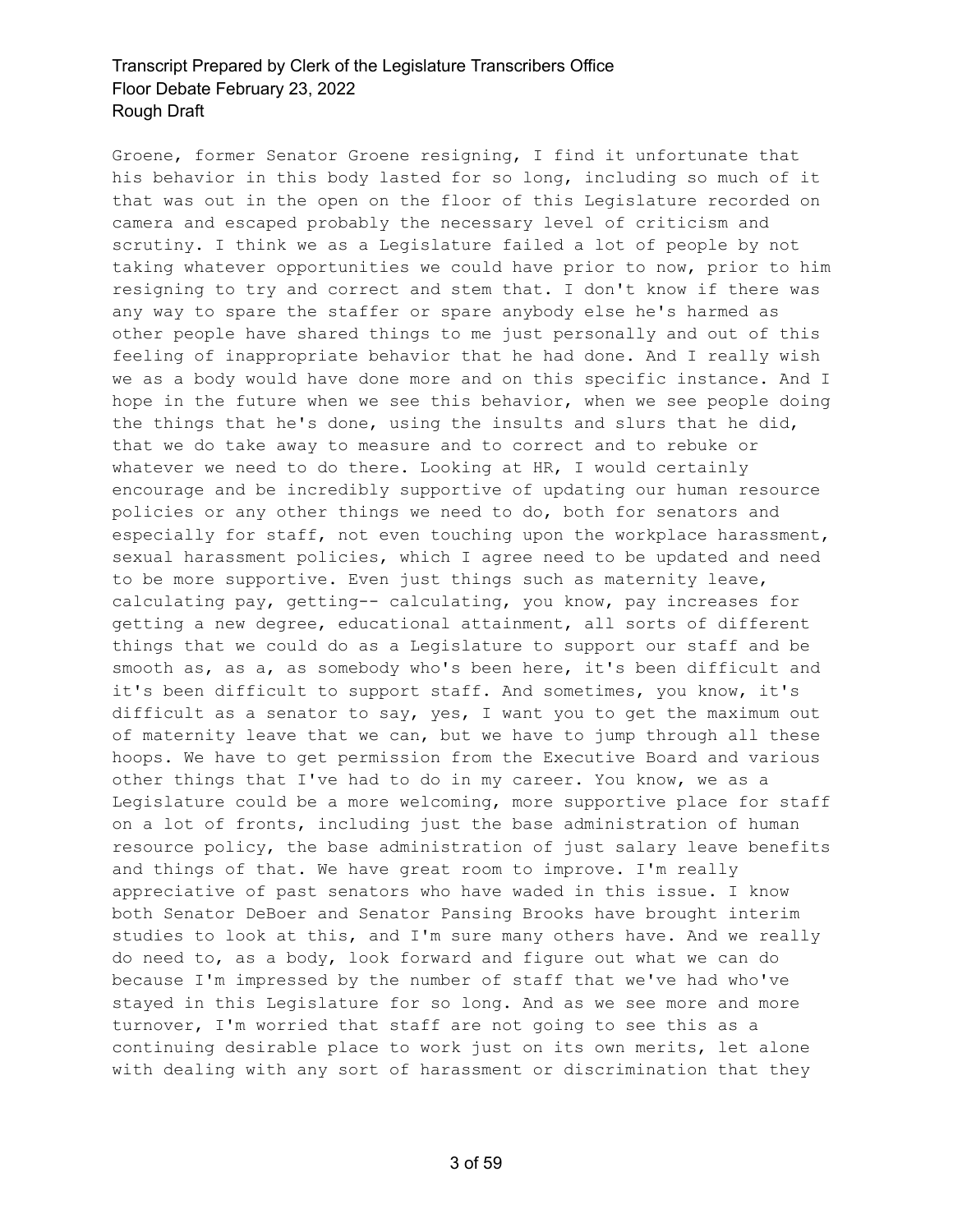might face. With that, I will get back in the queue. Thank you. Mr. President.

**FOLEY:** Thank you, Senator Hansen. Senator John Cavanaugh.

**J. CAVANAUGH:** Thank you, Mr. Lieutenant Governor. Just grabbing a Kleenex, sorry. So, yeah, I, I was-- would join in Senator Matt Hansen's comments and I, I rose to speak about the bill, but I thought I wanted to make sure and be on record and lending my support to the, the women of the Legislature who spoke yesterday and those who didn't speak. And, and I don't think anybody needs to hear my opinion on the matter, but I didn't want to let my first opportunity to speak go by without joining in support of the needed reforms here and condemnation of the prior actions. And so I don't need to belabor that point, but I just wanted to make sure that I didn't miss that going forward, but I, I did want to turn to talking about LB939. I wanted to make sure that when we have this conversation that we have it in the context of where we all understand what we're talking about. And so this is a bill that cuts the top tax rate. And I spoke about this last week, but it's been a long time, so I wanted to go through so everybody understands. Because I have in conversations, there's been some confusion about exactly how taxes work, how they're calculated and things like that. So what's important to understand is that we have a graduated income tax. That means that individuals who make a certain level of income pay a tax on that income. And then if they make above that amount, then they pay the next marginal rate, which means-- so we'll use an example, single taxpayer making up to \$3,340 pays 2.46 percent or a maximum of \$82.16. If you make over \$3,340, but not more than \$19,900, you pay that \$82.16 cents, plus 3.51 percent taxes on the amount between \$3,340 and \$19,990. And then again, it goes up at \$19,990 to- between that and \$32,210. And so the first \$19,990 you pay \$666.58 cents and then an additional 5.01 percent over that. And then \$32,210 is the maximum amount for a single individual, and they pay \$1,278 plus 6.84 percent for their taxes above that percent. And we're talking about that amount there, that 6.84 percent and dropping it. So for-- that's for individual taxpayers, there's a different rate for married filing jointly, married filing separately, head of household. Married filing jointly goes up to \$64,430. They pay that top marginal rate, 6.84 percent for income-- adjusted gross income, taxable income above \$64,430. So to go back to what that number is, \$64,430 is your taxable income where you take your federal adjusted gross income and then take your Nebraska deductions, which for married filing jointly, you get \$14,000 deduction off the top. And there are some other deductions that are eligible under that. So essentially what that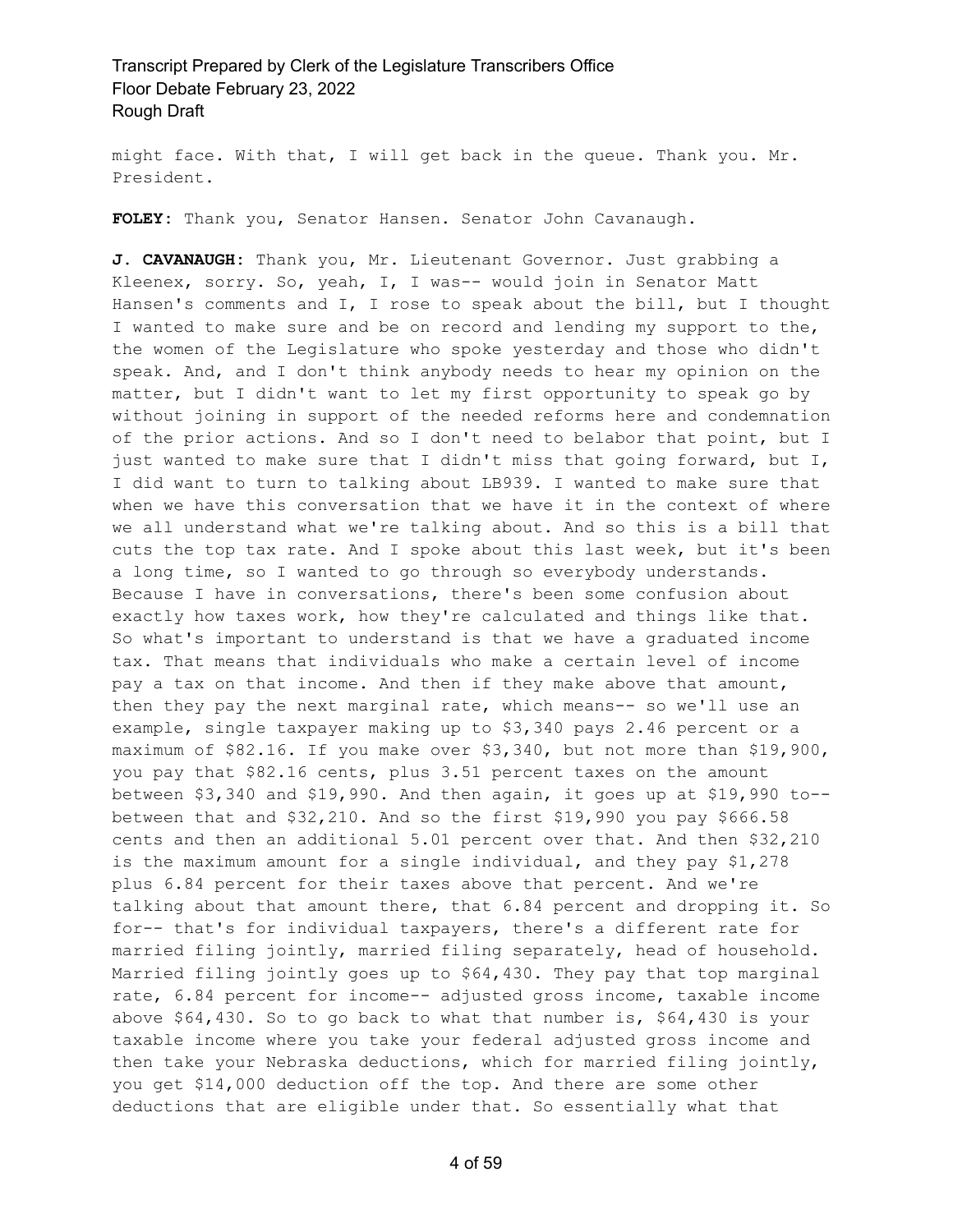means married filing jointly has to be making adjust-- federal adjusted gross income of no less than \$78,430 before they start seeing any benefit from this tax cut. And so in terms of the number of individuals who are paying taxes at or above that, a federal adjusted gross income is 394,000 tax returns in the state of Nebraska out of one million, which means that there are 700,000, almost-- or I'm sorry, 684,000 Nebraskans--

#### **FOLEY:** One minute.

**J. CAVANAUGH:** --who are making less than that and 300,000 who are paying-- who are making more than that. So the vast majority of Nebraskans would receive no benefit from this tax cut-- from this income tax threshold cut. We've had conversations about ways if you sincerely want to affect everyone and put the bulk of it on those lowest-income earners, whether there was middle-income earners, and you can do that by raising that threshold from that \$64,000 up to a higher number, which means that those people would then have to pay- they'd actually get a tax cut of five point-- down to 5.01 percent for those individuals making between \$39,000 and \$100,000, which is a much-- it's a bigger tax cut for those people that we've all talked about, the teachers, the nurses, the policemen, the, the guards at the Penitentiary. And so there are other ways to actually achieve the stated objective we have here. But the most important thing is--

**FOLEY:** That's time, Senator.

**J. CAVANAUGH:** Thank you, Mr. President.

**FOLEY:** Thank you, Senator Cavanaugh. Senator Briese.

**BRIESE:** Thank you, Mr. President. Good morning, colleagues. I rise in opposition to AM1869 and in support of AM1780 and LB939. I want to thank Senator Linehan for bringing this bill. I want to thank her for her leadership on the issue of income tax relief, and I want to thank her for her leadership on the issue of property tax relief. Last week, some in here criticized the notion of corporate income tax relief, and you have to admit corporate income tax relief maybe doesn't have the curb appeal of some of the other proposals. But we still need to remember that corporate tax relief is an extremely important component of overall tax relief in Nebraska. Remember, we have the second highest marginal corporate rate in our-- in the neighborhood. And we need to remember, too, that corporate taxes are a part of a business's-- an incorporated business's cost structure. And so what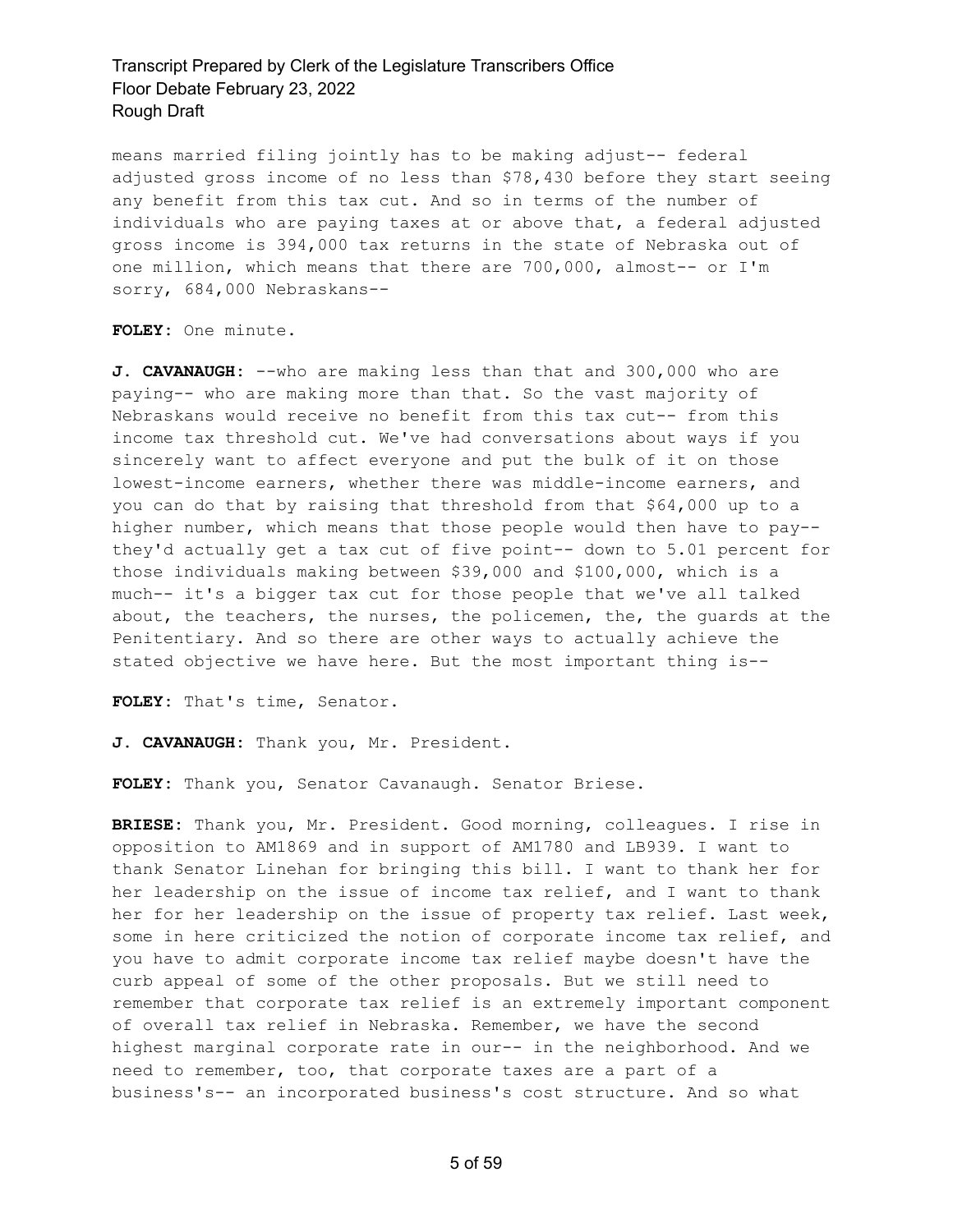does reducing the rate do? It can benefit consumers. How does it benefit consumers? The tax savings accruing to the corporation may be passed through in the form of lower prices and cost to consumers. These savings can also encourage more corporations to do business in Nebraska. And that competition can help drive down prices for Nebraskans. Reducing the rate can also benefit Nebraska shareholders, and the cost savings can also benefit the employees of the corporations doing business here in the form of higher wages and benefits. And it can improve our rankings nationally, and that's important, very important as we try to showcase Nebraska as a state that's open for business. So we shouldn't try to trivialize the importance of the corporate tax relief that we're talking about here. And as for the individual rate, again, our marginal rate is higher than all neighbors, except one. And it begins at a ridiculously low level, you know, 30-something for individuals, 60-something for married folks. And from the Chamber document that was handed out at the hearing, maybe it's been handed out on the floor, we see that our income tax burden really is higher than in any of our neighboring states at the \$75,000 level. The State Chamber and the business community continually remind us that we, that we have a workforce crisis, a workforce shortage in Nebraska and as the State Chamber has repeatedly said, our high individual income taxes are an impediment to solving our workforce crisis. They are an impediment to growing our state. And so what does LB939 do relative to our individual rate? First, it puts more dollars back in the hands of hardworking Nebraskans, and the vast majority of those Nebraskans are just simply middle-class folks trying to make a living. And look from the sheet that Senator Linehan handed out the other day, we can see that those are typically middle-class Nebraskans, and giving these dollars back to those folks is good for Nebraskans, good for families. Second, LB939 improves our ranking on individual income taxes, and that's important in our efforts to help grow our state, to attract residents, to retain residents. So LB939 really can help us grow our state. And how does it do that? Attracting residents, keeping families here. But how else? Well, let's look at that 2018 tax burden study. I think Senator John Cavanaugh talked about it the other day. Maybe a few others have. And in that study, under a set of assumptions there, the Department of Revenue assumed \$100 million individual income tax cut. In the executive summary, the Department of Revenue concluded that such a cut would actually increase disposable income taxes for Nebraskans by \$111 million. It would create over 1,000 new jobs. It would generate \$27 million in new investment. And because of the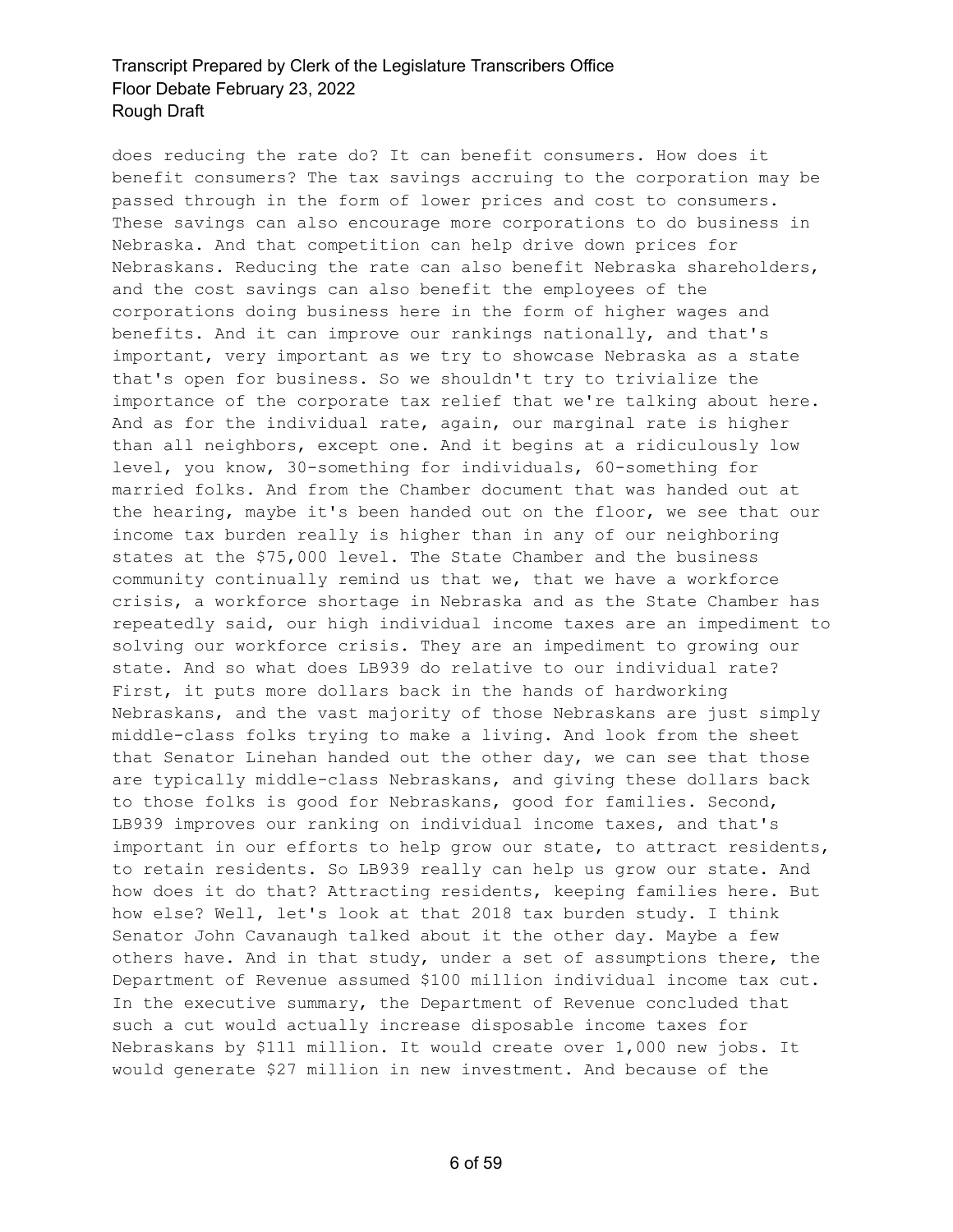stimulation of economic activity, it would generate an additional \$5 million--

**FOLEY:** One minute.

**BRIESE:** --in state revenue. Thank you, Mr. President. So there are numerous additional benefits to an individual income tax cuts, and those benefits really are reflected in that 2018 Department of Revenue study. So for the foregoing reasons, I, I wholeheartedly support LB939, AM1780, oppose AM1869. Thank you, Mr. President.

**FOLEY:** Thank you, Senator Briese. Senator Clements.

**CLEMENTS:** Thank you, Mr. President. I rise in support of LB939 and AM1780, in opposition to AM1869 amendment. My number one reason for supporting this is competition with other states. I had a call from a plant manager for a national company, and he's got a, a location in my district. The national company has plants all around the country, and he said that he's been trying to hire people from another plant to give them a promotion to come to Nebraska. And he's having trouble hiring from other plants because the people ask what the income tax is in Nebraska and, and they say, nope, I'm not coming, they won't transfer to Nebraska. So that was a real-life example I just had a week ago from a phone call asking me to please support LB939. Second, the-- in 2018, the federal tax cuts lowered tax rates and increased standard deductions. But Nebraska did not follow the, the federal reductions. Other states did reduce their income taxes, and that's left us as an outlier. The federal limit of \$10,000 on deduction of state and local taxes actually increased Nebraska taxes paid for some people. That's one reason revenues had been increasing. Also, I agree with Senator Linehan that property tax has been a priority and we have done a lot for it. We now return about \$1 billion per year for property tax relief. I wanted to give you an example of the tax return that I prepared this weekend. Had a farmer who had federal income of \$149,500 and did well, except that on his return, he had paid \$81,000 in property tax, \$51,950 of that was school tax. And so the new property tax credit he received was \$13,146. Now last year, when we did his return, his, his property tax credit was about \$3,200. So his property tax credit went up about \$10,000, four times the amount. So he had income tax of \$6,000-- Nebraska tax of \$6,803 of income tax. But he had a \$13,000 refundable property tax credit. And so he ended up with an \$8,322 credit. I told him he was going to get a refund from the state of \$8,300 and he was shocked because I've been doing his return about 40 years. He's never, ever had a tax refund and got-- it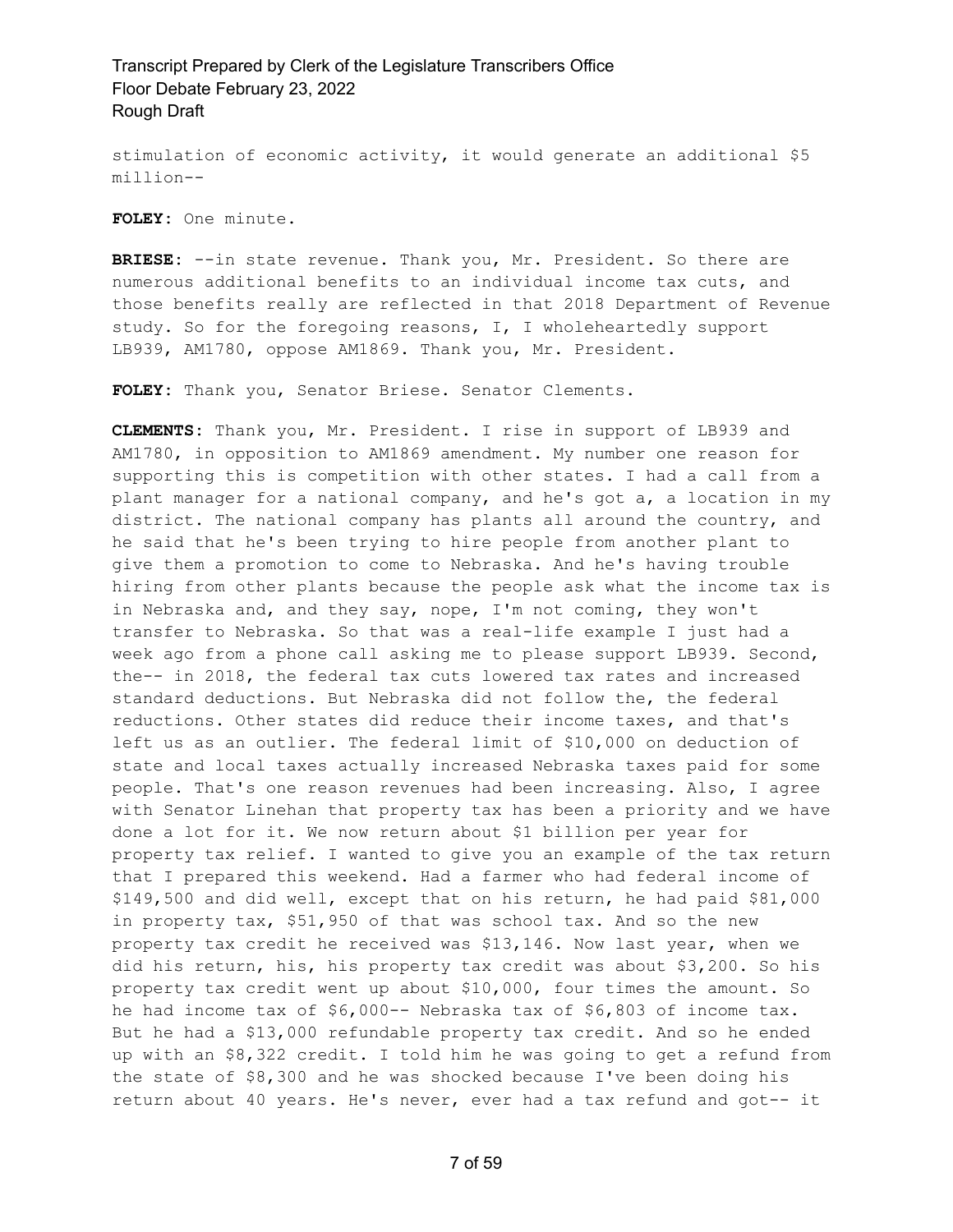put a smile on his face and I was really pleased to be able to tell him that we had increased the property tax credit and finally doing something to help him with the amount of tax he pays the school. He pays \$51,000 to his school district every year. So the property tax, I think, has been well addressed. But now the income tax needs to become more competitive. When I do tax returns for people who have income in other states, we have to figure the tax for the other state and we compare it to what the tax would be in Nebraska and it is always noticeable how Nebraska taxes are higher than--

**FOLEY:** One minute.

**CLEMENTS:** --the competition. And so I have been noticing this for quite a while that Nebraska's income tax is out of line with our competitors, and I would really hope that we could do something finally, since we have good, good revenues and the revenue report looks favorable. I think now is the time for us to become competitive and keep up with our neighbors. Thank you, Mr. President.

**FOLEY:** Thank you, Senator Clements. Senator Slama.

**SLAMA:** Thank you, Mr. President. I yield my time to Senator Linehan.

**FOLEY:** Senator Linehan, 5:00.

**LINEHAN:** Thank you, Senator Slama. Thank you, Mr. President. First, when I get up, I want to thank Senator Briese. I guess we will keep that report because I ask everybody on the Revenue Committee to read it. And I know now, as always, Senator Briese does his homework. You can always depend on him to do his homework and to know what we're doing in Revenue Committee. So I really appreciate that. I want to talk a little bit. I hope Senator John Cavanaugh is still here. There you are. I understand what he was saying this morning, but I'm going to take a little bit of a different tact on it. So I've handed out, I think you've all gotten the income limits and range of earned income tax credit. So it's this sheet. It should be on your desk. So in Nebraska, we have an earned income tax credit and you will see that if you go, let's just-- I'll keep this focus on a family of four, mom, dad-- mom, mom and two kids, whatever the family structure is. Married filing jointly, two children, you qualify for the earned income tax credit up to \$53,865. Also in that income range, if you live in Nebraska, you're eligible for CHIP program, let's say family of four, up to \$56,445. So your children can be insured under CHIP and you qualify for the earned income tax credit. Also, you will qualify for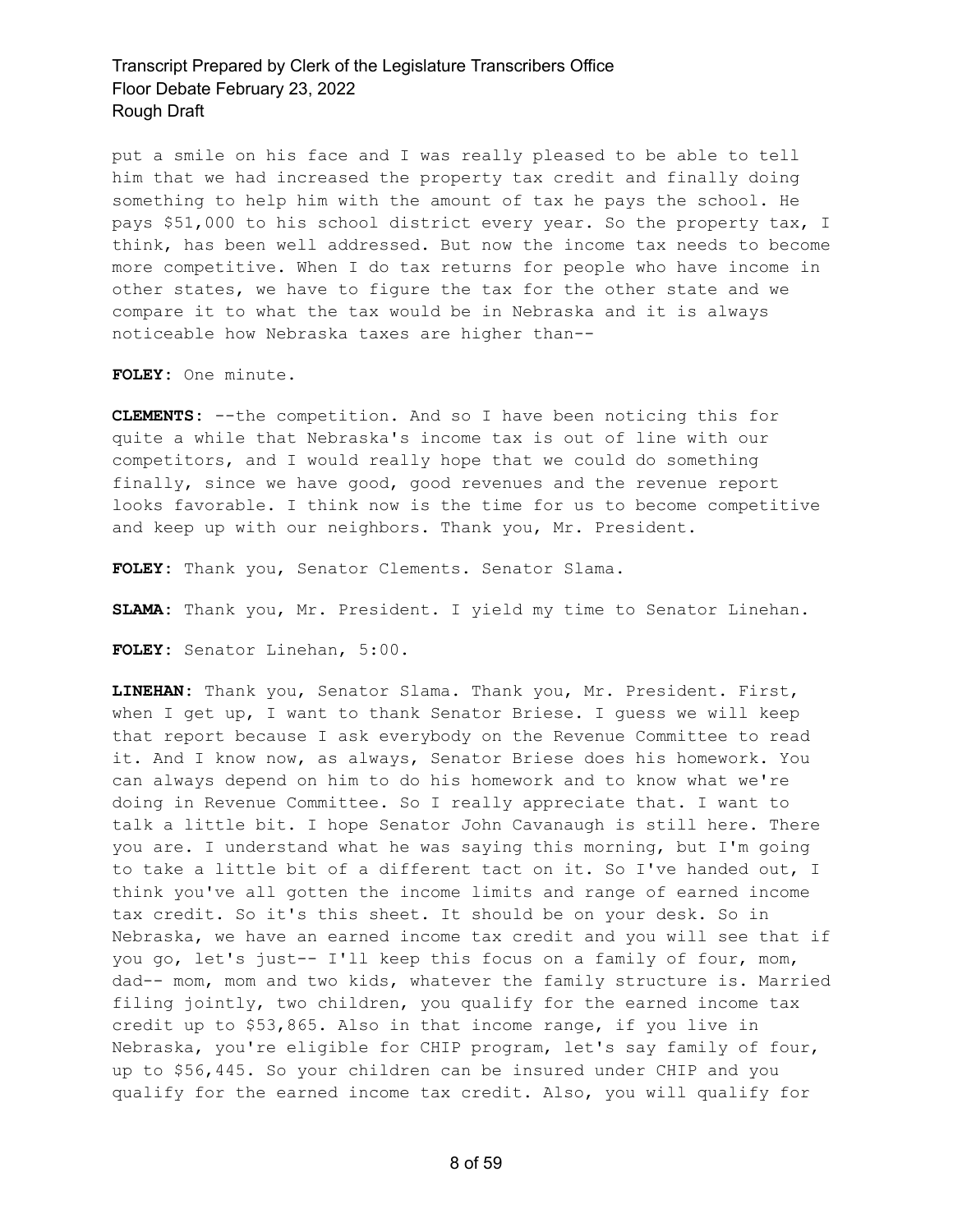free and reduced lunch at \$49,000. So what we do in Nebraska, and this is the right thing to do, is we help young families who are starting out, who maybe have a couple of children and they've got daycare expenses and they can hardly keep ends meeting. We help them with CHIP, federal government free and reduced lunch program, and earned income tax credit. So when we talk about this tax cut is not going to help those people, that's true. But here's what we do. We help Nebraska families with all these programs until they finally break out and they get a promotion or they get a raise. Maybe both of them do. And all of a sudden they're making \$90,000 or \$100,000 and they lose all these programs. They all go away and we put them in the highest income tax bracket. That makes no sense. None. And we can talk about, and I have fiscal notes here from bills that have been introduced in the revenue committee, we can talk about raising the rate on the highest income earners. It doesn't generate enough money. There aren't that many of them. And what really should scare us all of the maybe 20,000 over 500 filers, over 500,000 in the whole state, they could, they could move. They don't have to live here. And the last two days of whether haven't convinced me of anything else that we should not tax people a premium to live in Nebraska. It's not going to work. Colorado, our neighbor where half the people I went to college with now live, has a 4 percent flat tax. Four percent. So geez, do I want to live in Keystone and pay 4 percent and no taxes on my Social Security up to \$38,000 if I'm single up to \$60-some thousand if I'm married. I don't pay any taxes on retirement income, any on any kind of retirement income, whether it'd be Social Security or--

**FOLEY:** One minute.

LINEHAN: --or do I want to live in Nebraska, where I pay 6.84 percent? And I'm not even going to the property tax situation, it's even more depressing. Thank you, Mr. President.

**FOLEY:** Senator Linehan, you're next in the queue. You may continue for five more minutes.

**LINEHAN:** So we've got that competition in Colorado and it's real. Iowa, our neighbor to the east, which a huge part of our population shares a border with is working to get to a 4 percent flat rate. So that-- even if we do this bill, and I hope we're going to, and we drop over three years our top rate from 6.84 to 5.84, we're still going to be the highest in the area. We got a lot of work to do and this is just one step. And I would like to do more. I would like to do more all up and down the scale. But the problem is I am trying to keep the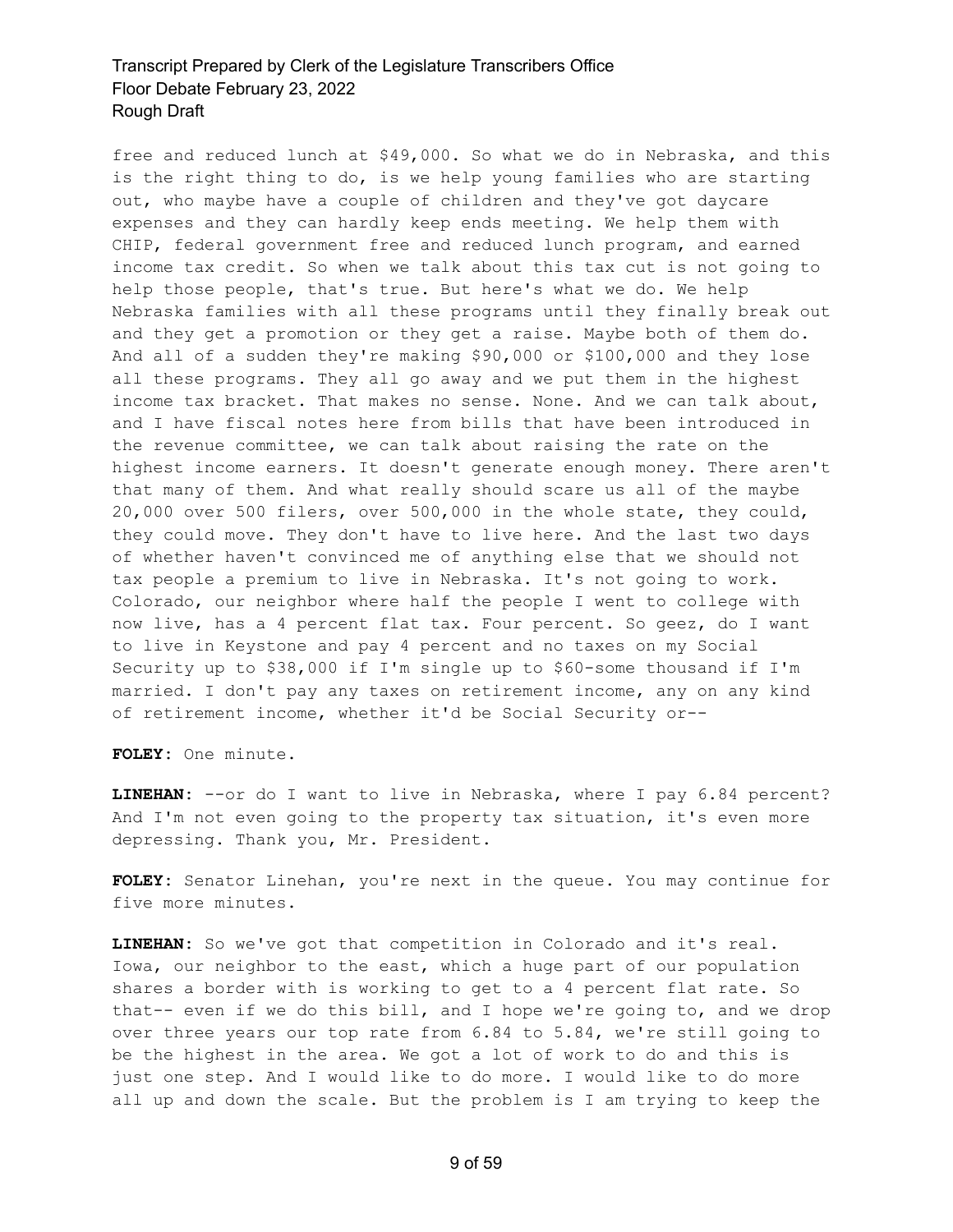numbers inside the government's budget with the money that we have. So we've done LB723 for property taxes. We've done Social Security and now we're trying to do something for everybody else. Well, let's be honest, most people that are at 6.84 also have a high property tax bill. So we're trying to do two things for them to keep them here. The other thing I think is misunderstood. One of the reasons when you drop the rates, the two rates below the 6.84, everybody, everybody takes advantage of that. So if, as Senator Cavanaugh-- could you answer a question Senator Cavanaugh? I appreciate that Senator Cavanaugh, John Cavanaugh, was talking about this this morning because I think it's important to realize--

**FOLEY:** Senator Cavanaugh, will you yield, please?

#### **J. CAVANAUGH:** Yes.

**LINEHAN:** So Senator Cavanaugh, if we drop the mid rate, I think the other Senator Cavanaugh had a bill in front of the Revenue Committee where she dropped the rate. I have it right here. I thought I had it here. Anyway, let's say we drop the mid rate to 5 percent from 6.84 from people making, I don't know, \$50,000 to \$150,000. Does that affect the people at the top?

**J. CAVANAUGH:** Yes.

**LINEHAN:** How does that affect the people at the top?

**J. CAVANAUGH:** Well, this is kind of what I was talking about in my remarks, the graduated income tax affects-- you pay the tax up to that threshold, so people making above \$150,000 would pay their tax on that portion between 50 and 150 at that 5 percent rate. And then they would pay at 6.8 above 150. So they'd get the benefit in the middle there.

**LINEHAN:** Thank you. So Senator Cavanaugh, I went back to a study that the-- excuse me, the Research Office did and its income by district. And this was in 2014, 2018. So it's dated. I'm sure these incomes are higher now. I do live in the highest income district, according to the study, and the median income in my district in 2018-- from 2014 to '18 was \$102,114. Do you think that's wealthy?

**J. CAVANAUGH:** Well, it depends on your marital situation, number of kids.

**LINEHAN:** Let's say it's-- let's stick with the couple with two little children.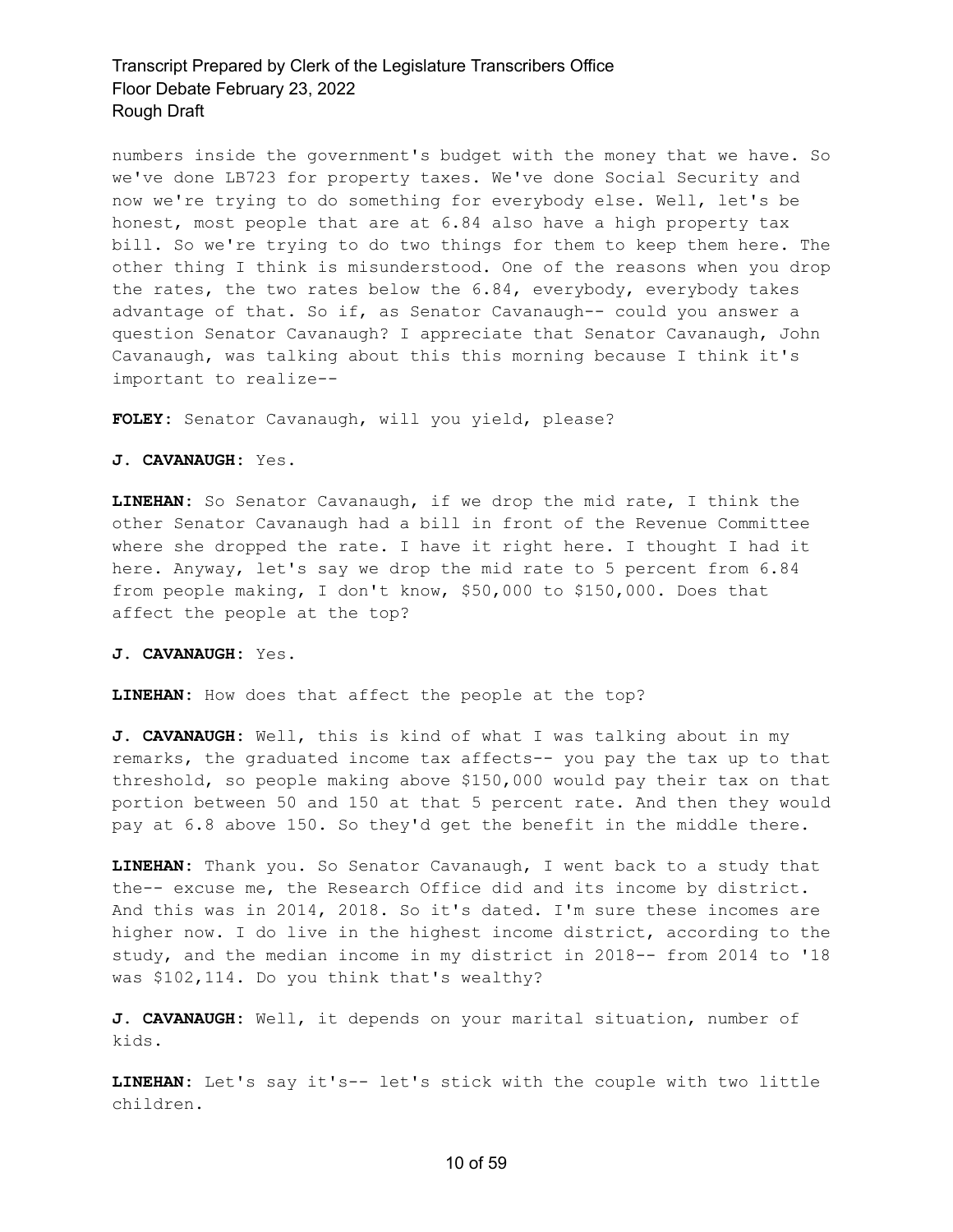**J. CAVANAUGH:** A couple with two little children. So a house of- household of four making \$100,000 probably wouldn't be considered wealthy. No.

**LINEHAN:** Where is, where is wealthy when you're a married couple, both working with two children?

**J. CAVANAUGH:** Well, I mean, that's--

**LINEHAN:** And if you have student loans and you have to pay for daycare, where is wealthy?

**J. CAVANAUGH:** I don't know the answer to that question of what, what would be considered wealthy. I, I mean, I guess it would depend on how much disposable income you have after you need to pay your needs.

**LINEHAN:** Your needs as in daycare and college loans and maybe hopefully being able to set-- once you get your college loans off, maybe being able to set some money aside for your children's college.

**FOLEY:** One minute.

**J. CAVANAUGH:** Yeah, [INAUDIBLE].

**LINEHAN:** Yeah, well, I think, I think it's well above \$100,000. And if you're two professionals, whether you'd be teachers, firefighters, electrician, and you're both working, you get to be where you finally get some air under your wings, you could get up to \$200,000. And I don't think that's rich, and I don't think we ought to be chasing people away from Nebraska. Thank you, Mr. President.

**FOLEY:** Thank you, Senator Linehan. Senator John Cavanaugh.

**J. CAVANAUGH:** Thank you, Mr. Lieutenant Governor. Fantastic segue. Thank you, Senator Linehan, for the conversation. So I, I think Senator Linehan is correct that there are-- we do a lot in the state for folks and that I, I brought the EITC bill, as a matter of fact, because I wanted to make sure that we are helping lift more people up. And you can see on that sheet that's been handed out three or more children married filing jointly \$57,000 and the EITC range is \$11 to \$6,728. And those-- that money is the thing that can help lift those families up and out of poverty and give them the chance to save money, to buy a house, to build for a future that several people around here have talked about. As it pertains to what is wealthy and what are expenses? I, I know it's maybe a misconception about me, but I have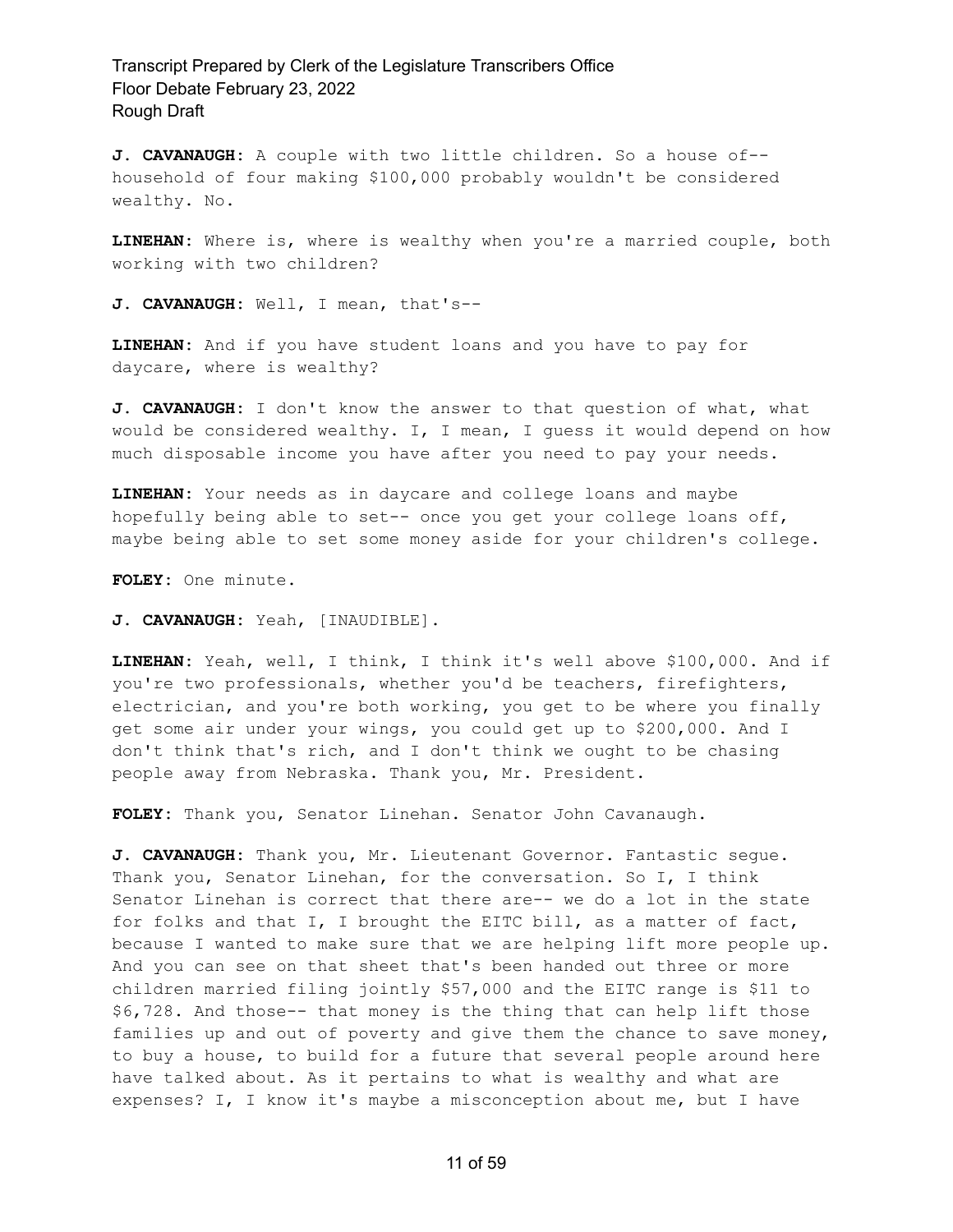four kids. I have student loans, I have childcare. All of those things are a huge expense. And so I understand very well what it means to be perceived to have-- be considered wealthy and have those massive expenses that bear down on you. So I, I, I recognize what Senator Linehan is saying and I, and I guess I grant the premise that individuals making up to \$200,000 if they have kids, student loans, and, and childcare costs are, are not wealthy, and we should be considering those people. And therefore I have suggested things like raising that income level. I also recognize what Senator Linehan is saying about the fact that if we just increase taxes on the top earners, that we are not actually recouping the cost of the cut to those middle-income earners. What that ignores is the fact that this cut is \$400 million, most of which are for the top income earners. So if we can't afford to cut taxes for middle-class and working people and those people below \$200,000, how can we afford to cut it for the people over \$200,000, those people who now have that air beneath their wings and who have made that success? If-- the question is whether your objective is to create a tax policy that is going to allow people to grow and get ahead or if it's going to be specifically to benefit people once they are ahead. And those are two fundamental questions that are at odds in this conversation, and I'm not saying one of them is right or wrong. I'm saying that I'm on the side of the one that cuts taxes for those working people trying to get ahead and that I'm not so interested in cutting it for the people who have a million dollars in income, have \$500,000 in income, have over \$250,000 in income. Those people don't need the help as much. But what's more, if we can only afford to cut it for some people, if we cut it for those middle incomes, as Senator Linehan just pointed out, the people at the top also get a benefit, but they don't get the \$9,000 benefit that they get in this tax cut. They would get that marginal income benefit for that, that amount between where it is now \$64,430 and whatever we would move that number up to. If we moved it up to \$200,000, they would get that difference in benefit. And so they would get a benefit. It just would be smaller than the one they're getting under this tax cut. But that would also-- it would also help everyone else in those brackets. So if the conversation is about wanting to help these people, that's-- I'm, I'm there for it. I want to have that conversation. I want to make sure that we're actually giving middle class tax cuts. But if it's just saying we can afford it for millionaires, but we can't afford it for middle-class people, I don't-- I'm not there for that. I'm not part of that conversation and that is I'm not going to be for that. To Senator Briese's point, that study.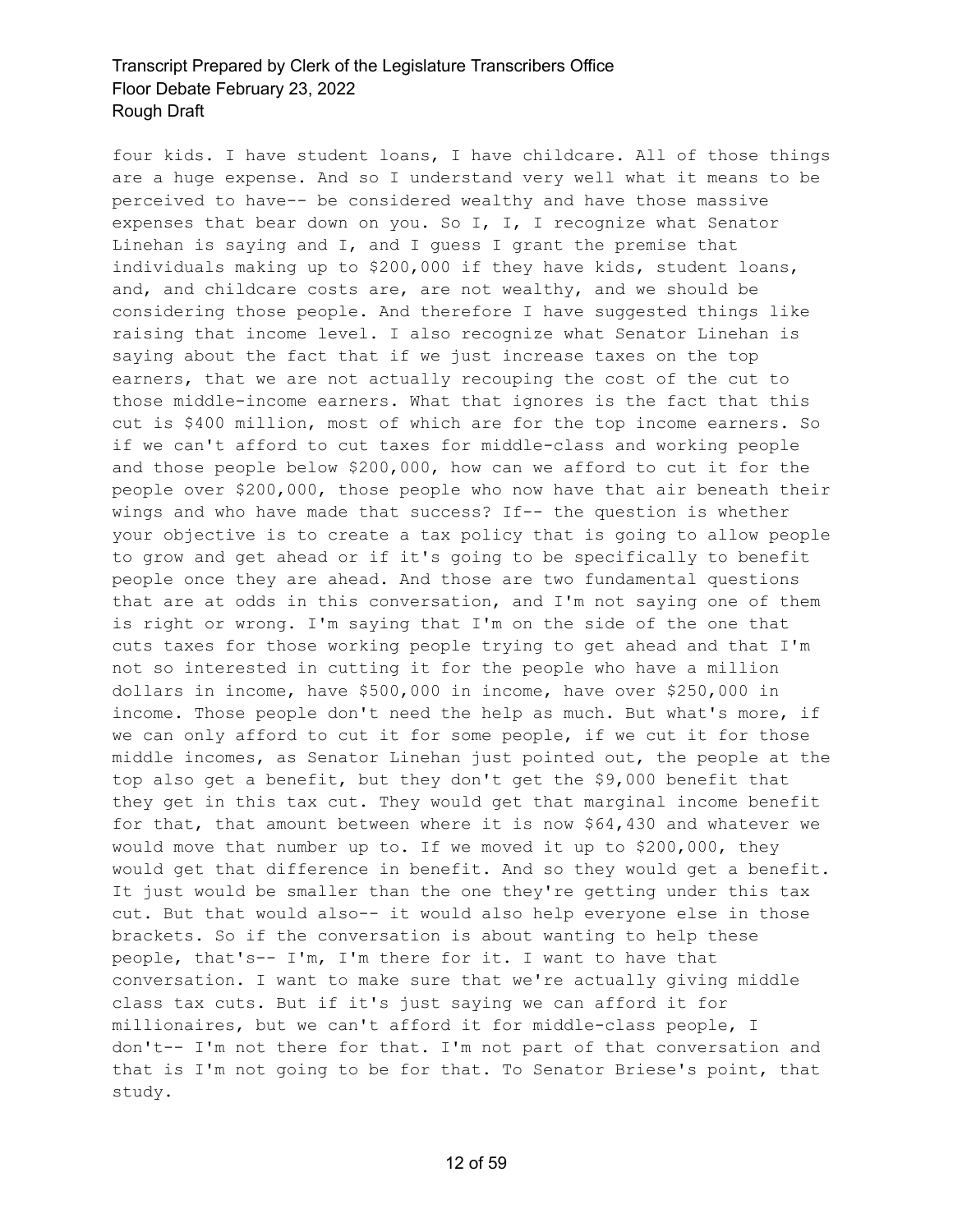**FOLEY:** One minute.

**J. CAVANAUGH:** Thank you, Mr. President. That study does say-- have those other ancillary benefits and they are calculated into the total, the total benefit of a decrease in taxable income or taxes by \$87 million. So all of those numbers add up to basically a generation of \$13 million in, in tax revenue. However, the sales tax cut creates, the sales tax cut creates 16,000-- 1,600 new jobs, \$167 million in private investment, and would increase disposable income by \$100 million-- or I'm sorry increase private investment by \$100 million, increase disposable income by \$167 million. So a sales tax cut creates more jobs, generates more economic benefit, generates more personal investment. So if the objective is to reach those goals, there is a different method than a, than a tax cut. And as to the corporate tax cut, studies show--

**FOLEY:** That's time, Senator.

**J. CAVANAUGH:** --90 percent go to out of state or 80 percent. Thank you, Mr. President. I'll push my--

**FOLEY:** Thank you, Senator Cavanaugh. Senator Matt Hansen.

**M. HANSEN:** Thank you, Mr. President, and good morning again, colleagues. So focusing on the tax bill this time. I've had the sheet and I appreciate-- actually, I genuinely appreciate, I think I've lost some over the past week, all of the different handouts and all the different explanations of income tax and other rates that Senator Linehan and others have passed out. One thing I wanted to highlight, it's been on my desk for a while and I keep looking at it is a, a chart labeled Nebraska individual income tax returns, so on, so on, and so on for 2018. It's a legal size piece of paper, and it shows, as I understand it, the number of returns so the number of taxpayers in a variety of income categories. And that's included in what we've been talking about and have just been talking about this morning. And so of the little over a million people who filed an income tax return in Nebraska, so 1,009,383, so a little over a million, less than 9,000 earned a million dollars or more. By this chart, 800-- sorry, 8,880-- 8,811. Excuse me. There are just under 9,000 people who earned over a million dollars in the state of Nebraska this year out of a million. And I understand that is a small percentage of the people in the state of Nebraska who fit into this truly millionaire category. And wherever the definition of wealthy you have, a federal adjusted gross income of over a million dollars in a single calendar year has to fit there. And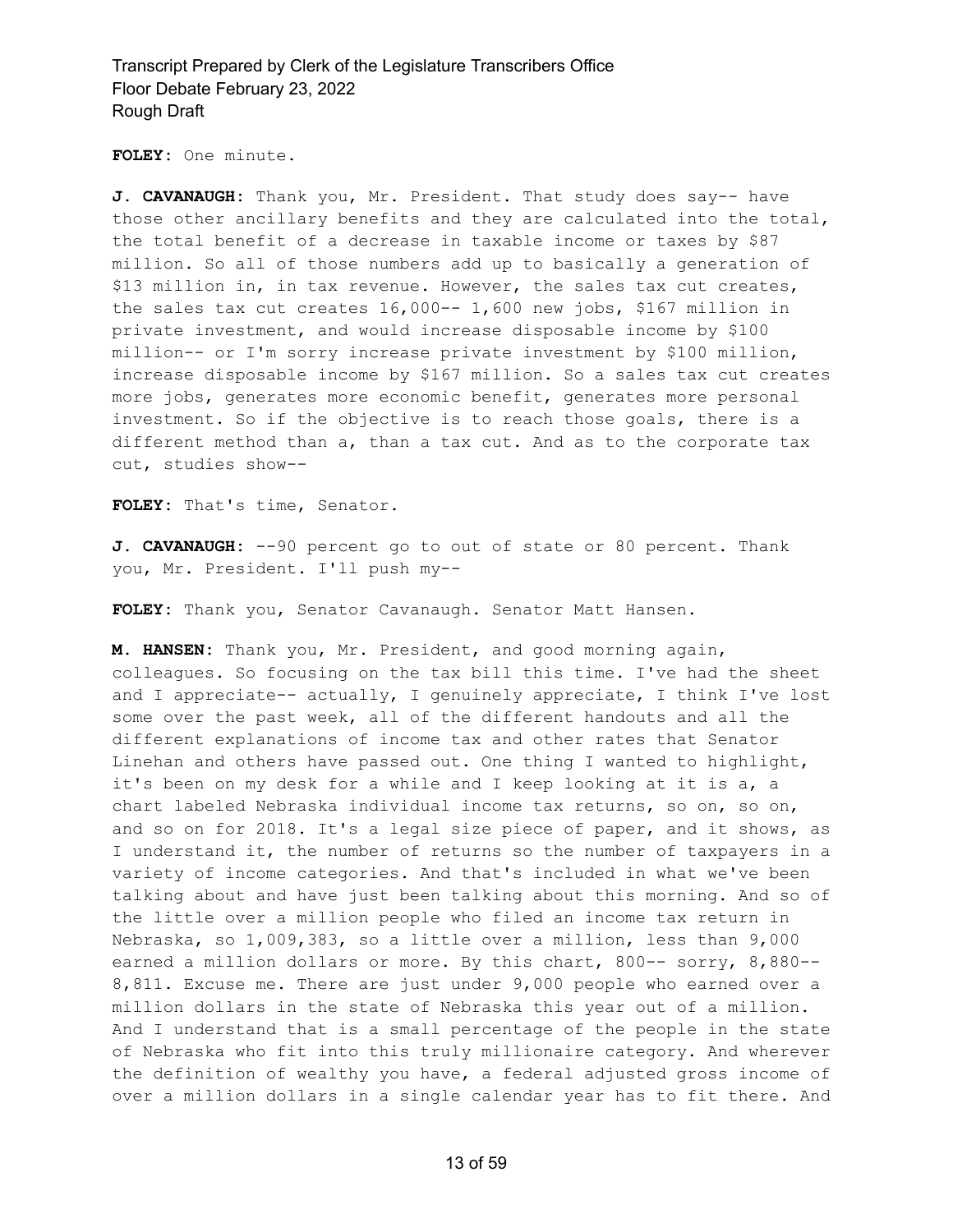while they are just 9,000 out of a little over a million taxpayers, they represented over half of the income the state of Nebraska had. The state of Nebraska in this chart, if I'm reading it right, had \$139 billion across all million people, \$139 billion. And this particular 9,000 group had over half of that at \$75 billion worth of income. This is why I think a lot of us do agree that starting the top income bracket in the low 30s where we have it doesn't make a lot of sense because we are talking about literally two completely different worlds when we start getting to the top end of this income chart. I'm not even talking about just over half a million, you add another people earning over half a million dollars adds another six billion to that and keeps running up the score and so on and so on before you even get to the low six figures. And I'm talking about adjusted income in a single tax year. So when we talk about all of this stuff and we talk about these things, yes, we do have a lot of families who hit on this bubble and hit coming into this bracket. But I think there's a lot of frustration that people who literally have half the wealth or half the income of the state of Nebraska also fit in this bracket and are being taxed at the wages of taxed at the same rate as everything else. When we talk about, you know, what do you have to earn to fit into what bracket? I, I do agree. You know, it's-- I think it's \$16,000 an hour-- sorry, \$16 an hour gets you into the \$33,000 a year category if that's working full time. And the problem is, though, that is so far down on this chart and to the point where we are looking at despite that category-- so-- so just looking at the \$30,000 to \$35,000, that's 54,000 taxpayers in Nebraska who are in that exact group, kind of the, the low 30s, and they collectively earned a little under \$2 billion. So at \$1.7 billion. Again, that group is like 8 times taller and has about 30-- despite being 8 times bigger, has 37 times less income. Like, that's the drastically how far the scale is tipped--

**FOLEY:** One minute.

**M. HANSEN:** --and tweak and change when you start getting to this range where we're talking about the actual high earners. And that's a difficulty with this bill is our tax system has been set up that we do tax, we do tax people who are working kind of-- who, who just work in hourly jobs, at the same rate we tax the completely highest earners in the state. And that's the change that just in the income side where we're looking at it, where it's, it's interesting just to see the tax bill and who we're talking about. I think some of what I would check into is just how we've been framing this tax bill because we know when we look at the raw numbers who this is going to benefit and it's drastically tipped to the people who earn most of the income who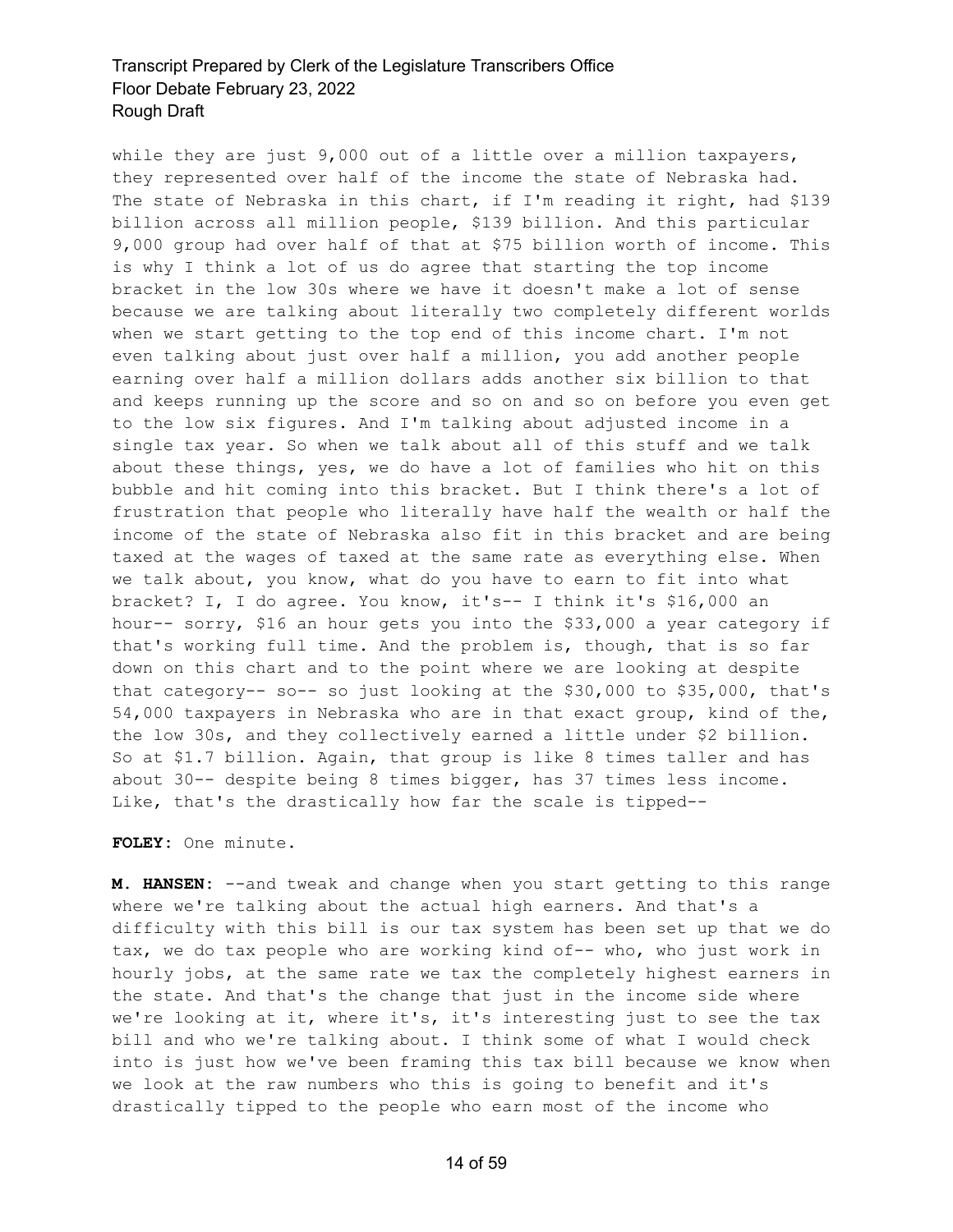happen to be most of the people earning a million dollars a year, earn over half the income in the state of Nebraska. Like, that's just what it says on the chart. People earning over a million, earn half of the income of the state of Nebraska. Colleagues, that's something we're just going to have to conceptually address this tax debate.

**FOLEY:** That's time, Senator.

**M. HANSEN:** Thank you.

**FOLEY:** Thank you, Senator Hansen. Senator Hunt.

**HUNT:** Thank you, Mr. Lieutenant Governor. I didn't know if I was going to get involved in this conversation today, but I was listening to a lot of the reasons for support of this bill and how it's going to make Nebraska more competitive. And I want to share my views about making Nebraska more competitive, which is something I'm very passionate about from the time I was young in Nebraska. I'm a sixth-generation Nebraskan, this is where I'm from deep. I've never lived outside of Nebraska. But to me in my lifetime and since my parents' lifetime, I haven't seen Nebraska get better. And I stand in strong opposition to LB939. Yes, it cuts some taxes for the middle class, but it's also a tax cut for millionaires and billionaires. And as Senator Matt Hansen just explained, over half of the state's revenue comes from those people making a million dollars or more. So why aren't we making more tax brackets instead of cutting this wide swath of people and saying you're all going to get a break? But the more money you make, the more of a break you get. So it's really not going to affect everybody in a, you know, statistically equal way. If that's the goal. And proponents say that they want to send the money back to the people, that it's their money that we should give it back to them, but which people? Because it's really just the millionaires who are going to be getting most of that money back and they aren't the ones that really need it. And when we talk about being competitive with other states by cutting taxes on top earners, I think Colorado is a great example of a state that we should be more like. Senator Linehan talked about how Colorado has a 4 percent flat tax. That sounds great to me. I would probably support a bill like that. But is that LB939 does? Oh, no, that's not what this bill does. It's a tax cut on millionaires and billionaires. And while we're copying what Colorado's doing, while we look at all the income and all of the revenue and all of the huge population that Colorado has, and we think that we're going to copy what they're doing by lowering taxes on millionaires, why don't we copy some other things Colorado is doing? Why don't we legalize weed for one thing? For one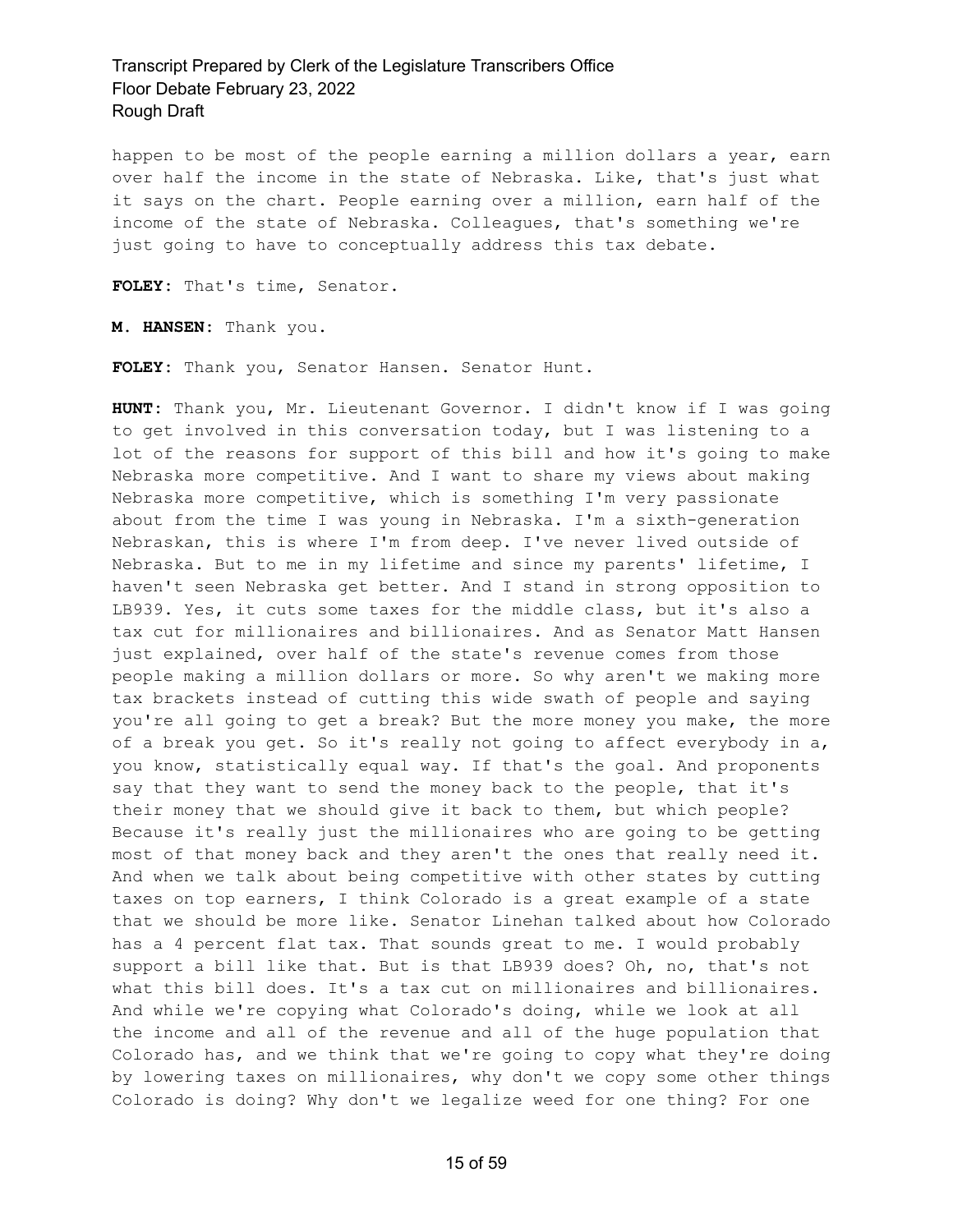example. Why don't we elect a gay governor? Do you guys think that'll ever happen here? You know another thing Colorado does is they allow undocumented migrants to access public benefits and to get licenses to provide services in Colorado. Colorado has a free reproductive healthcare program for low-income Nebraskans so they can get IUDs, they can get contraceptives, they can get reproductive healthcare at no cost. We don't have anything like that in Nebraska. Colorado prevents state agencies from sharing information about undocumented migrants with ICE. I've introduced a bill to do that here, and I got death threats for introducing that in Nebraska. I don't know what happened in Colorado, but. While we're trying to be more like Colorado, I think that would be a good place to start. Colorado also has an independent redistricting commission, another bill that I've introduced this year to try to take more of the political influence out of the way we redistrict every ten years. Colorado allows Medicaid to cover abortion services.

**FOLEY:** One minute.

**HUNT:** And they don't have any limits on when, when women can make the decision to terminate a pregnancy. To say nothing of the recreation. But folks, we have to be honest with ourselves that if we want to attract more people to Nebraska, it's not going to come from a tax cut for millionaires. What we need in Nebraska is a wholesale culture change, and you can't cherry pick what you like about other states that have larger populations than us and more revenue than us and say, well, it's probably because of their 4 percent flat tax. (A) We haven't introduced a 4 percent flat tax here. It's apples and oranges. That's not what we're talking about. And (B) that might not actually be the reason that more people are attracted to Colorado than Nebraska. Thank you, Mr. Lieutenant Governor.

**FOLEY:** Thank you, Senator Hunt. Senator Moser.

**MOSER:** Good morning, colleagues. Thank you, Mr. Lieutenant Governor. A couple of points on the LB939. A lot of rating groups, you know, you have all these think tanks that look at taxation in various states that rank the states. Look at your top rate, the complexity of your brackets and a lot of the variations from state to state are hard to compare. So they rank you, a lot of them by the top rate. So lowering the top rate is going to make you more competitive when you look at comparing states and what taxes they charge. Our sales tax revenue is, is good. It's almost \$2 billion, not quite a year. It's \$1.941 billion somewhere right in that neighborhood. And-- but where we do fall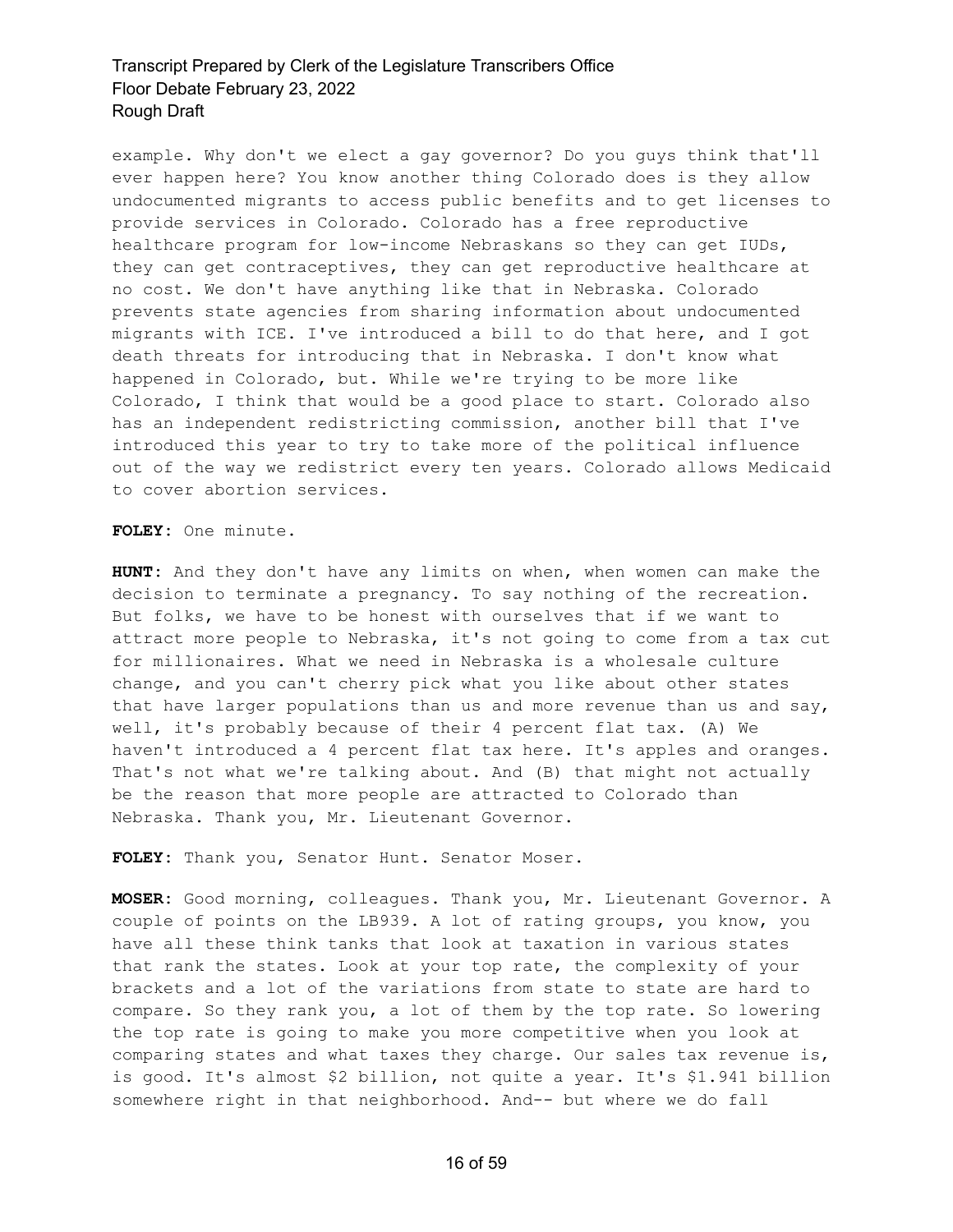behind is we have given so many exemptions to sales tax that we've created kind of a honeycomb system where some things aren't being taxed that could be to kind of balance the income from income tax and sales tax and all other taxes. So I, I think it's important that we look at that top rate to be competitive. The rate starts at such a low point that it affects middle-income earners as well as the top earners, and the middle-income earners are probably struggling more than the people who are in the top brackets. And so if we help those middle earners, I think that's, that's a great thing. You know, and again, when we, when we all ran for office, we ran, you know, lower taxes, less regulation. At least those are the things that resonate in my district. And that's what people tell me when I talk to them at open houses or just public events that I go to. Those are things they're interested in. And so, you know, that's why, that's why I think we should cut this tax rate. I think it's what I told my constituents that I would do if I had the chance. This is what I'd vote for. And so that's why I support it. I appreciate it. Thank you.

**FOLEY:** Thank you, Senator Moser. Senator Friesen.

**FRIESEN:** Thank you, Mr. President. So I've been missing some of the discussion this morning, but I, I want to talk again a little bit about the longer-term tax picture, and I am not opposed to making some income tax cuts. I just the current way it's written, I can't support. When I look at Hamilton County, our median income, I think, was around \$64,000. So when I look at this, the people who I want to give a tax cut are really not getting it the way this bill is written. So again, we-- when we look at tax policy across the state, I mean, what's- what works may be best for Omaha is that's OK. I'm, I'm good with that, but it may not be what counties in the rural part of the state need. And when we look at all of the things we do in our, in our entire tax policy, whether it's a sales tax turn back for building convention centers and now we're building these recreation centers, there's a lot of revenue going to certain parts of the state, and it's not what I would say, spread across to some of the areas where I'd like to see some tax relief. And so as we move forward, I'm open to compromise, I'm open to try and working with a, a property tax proposal again. And we still have not, if you want to look at the whole big picture, we have not equalized the three legs of the stool yet. We still collect a lot more in property taxes than we do in income and sales. I have been open to broadening the sales tax base. I have been open to looking at any of those processes where we can level the playing field amongst property taxes, income, and sales taxes. And someday we may get there, but we have to take little nibbles at a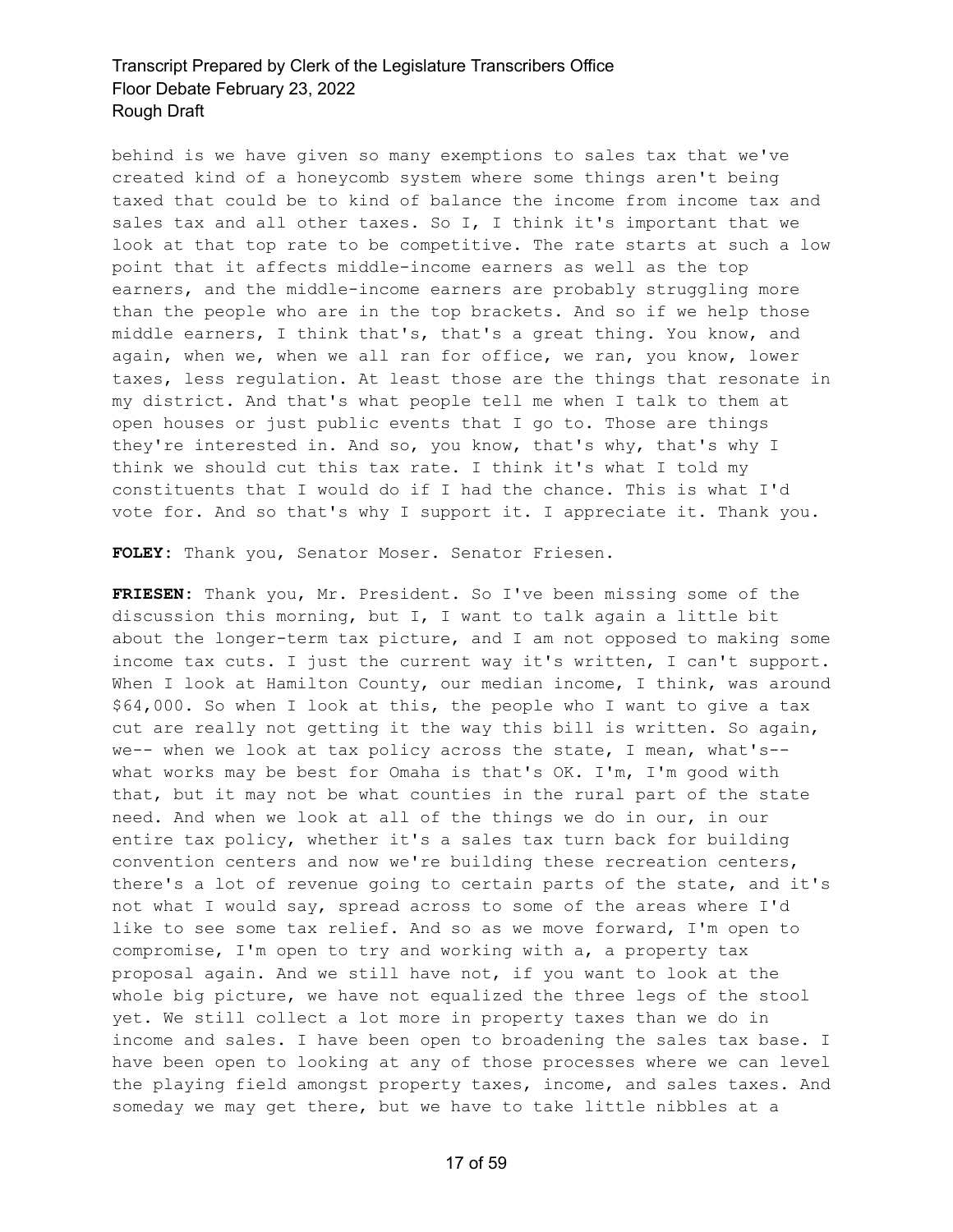time. I was reminded once in the Rotunda that I have to sometimes settle for half a loaf instead of a full loaf. And so as we've been taking these little bites, we in the past few years we have been making some income tax cuts. We've made some tax cuts on Social Security, on veterans benefits. You can go down a long list of things we have done. And I think we're overall, we probably are getting to the point where we have to start looking at what is going to be our priority? What is, what is the one thing that rural Nebraska maybe needs versus the Omaha and the Lincoln's, Columbus? Our property taxes in my district, at least, are the only thing that comes up in conversation. If I ask people about an income tax cut that is not their top priority, it is property taxes yet and they do appreciate what we've done. They have noticed it. The-- this year when they do their taxes, they are going to realize a pretty substantial, refundable tax credit on their filing when they do their taxes. I'm getting emails already appreciating that. So it's not as though we have done nothing. We have accomplished a lot in the last three or four years, but we still have some ways to go. So as we, as we continue to move forward, again, I will keep saying, let's, let's look for compromise. Let's look for a way to make this work. I think there's a path forward. And I think that by working together, we can come up with something that's equitable for the rural areas of the state and the urban areas of the state. And it's just we need to have this discussion to make sure that what our tax policy is doing in the longer-term big picture where we want to be down the road. And when I talked to some young people, at least income taxes didn't enter into it. They were more on the property tax thing. So let's continue to have this discussion. What does business want? Right now, they can't find employees. They can't find affordable housing. And affordable housing to me means also lower property taxes on that house--

**FOLEY:** One minute.

**FRIESEN:** --whether it's in Omaha or York or Henderson or Aurora. If you can't afford a home and yet we continue to levy property taxes that are unaffordable, we're not going to solve our housing shortage. There's a lot of things at play here, and with unemployment rates as low as they are, we need to look at all of those pictures before we make some decisions here. Thank you, Mr. President.

**FOLEY:** Thank you, Senator Friesen. We'll pause the debate for a moment. Items for the record, please.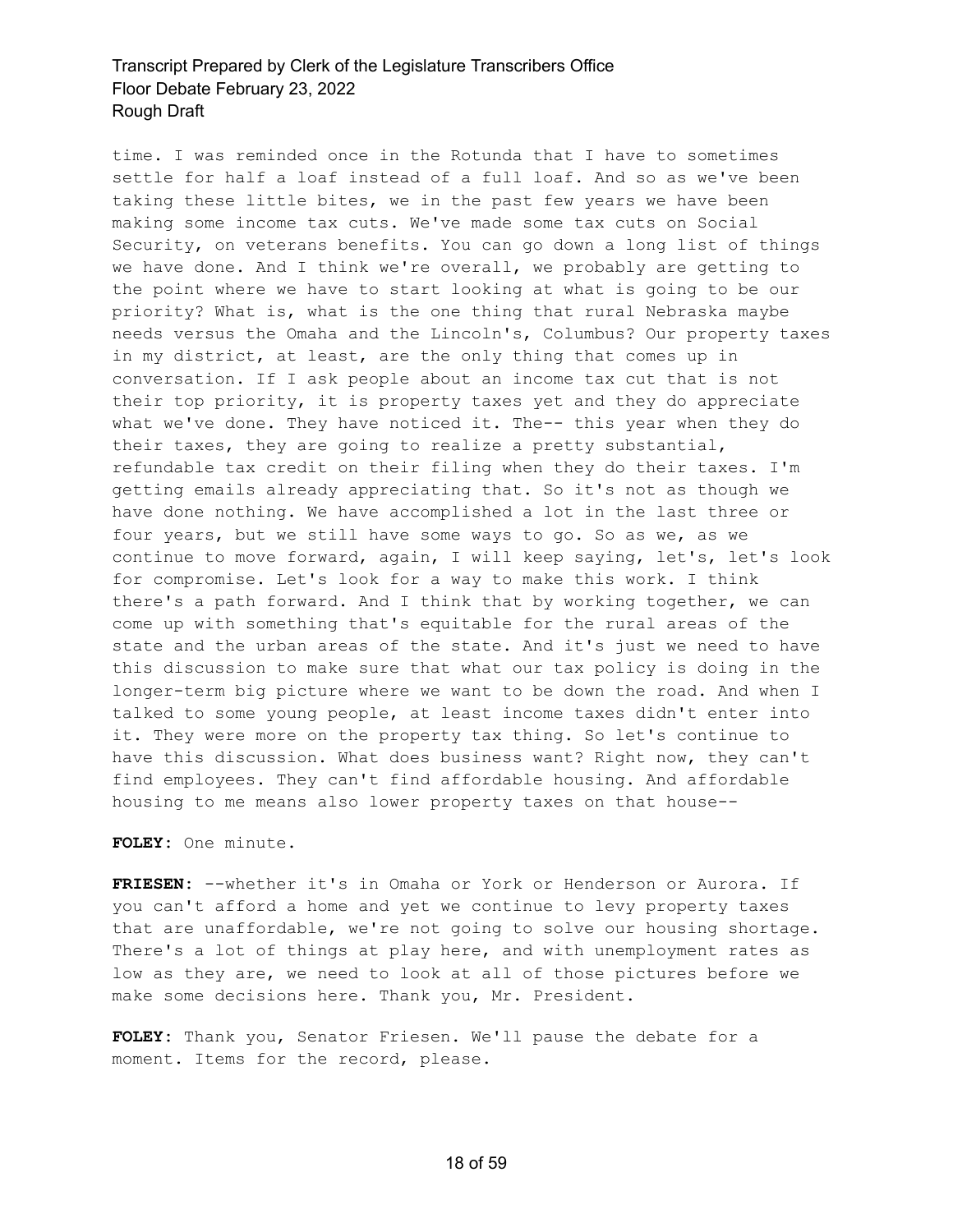**CLERK:** Mr. President, Enrollment and Review reports LB700 and LB906 as correctly engrossed. Series of committee reports: Natural Resources reports LB806, LB981, LB1102 to General File with amendments; General Affairs reports LB1236 to General File with amendments; Urban Affairs, LB727 to General File; Revenue Committee, LB165, LB853, and LB1273 to General File, some having committee amendments. And an amendment to be printed, LB1024 by Senator. That's all that I have, Mr. President.

**FOLEY:** Thank you, Mr. Clerk. Continuing discussion. Senator Linehan.

**LINEHAN:** Thank you, Mr. President. I think somebody said earlier the fiscal note on this was \$400 million, so I just want to point out that this-- the way which AM1780 with LB939, the fiscal note on LB939, which is the individual income tax for '22-23 is \$61.7 million and for '23-24 is \$176.5 million. And then the corporate is in '22-23, because we've already headed this way in corporate, is \$1 million-- \$1.8 million and the '23-24 is \$10.6 million. So I don't know where the \$400 million came from, but again, these are the numbers. This bill was written so it could fit into the budget, the money we have now. We all know, or I think most of us know, that on Monday the Forecasting Board is going to meet and then we'll have a clearer picture. Senator Matt Hansen had talked about the sheet that I handed out last week, which I'm happy he studied, and if you don't remember, it's this one. And what it does is it breaks down several-- I don't know, there must be 20 to 25 breakdowns here of income that you-- what your federal adjusted gross income is. And I've also handed out, the page, page 7 from the income tax-- Nebraska income tax book that shows the standard deductions at the bottom. So-- and Senator John Cavanaugh talked about this. So this shows you if you're a family of four here, let's see, your standard deduction married filing jointly is \$19,600, so if you're \$50,000, \$60,000 gross income, then that's your standard deduction, which would take you down to 40. And then all the things I said before. So I think what-- and I see Senator Hansen, I gave him a heads up and he's here. So thank you very much. Senator Hansen, would you yield for a question?

**FOLEY:** Senator Hansen, would you yield, please?

**M. HANSEN:** Yes.

**LINEHAN:** So you pointed out that the people, a million or more is only 8,800 people, right?

**M. HANSEN:** Yep.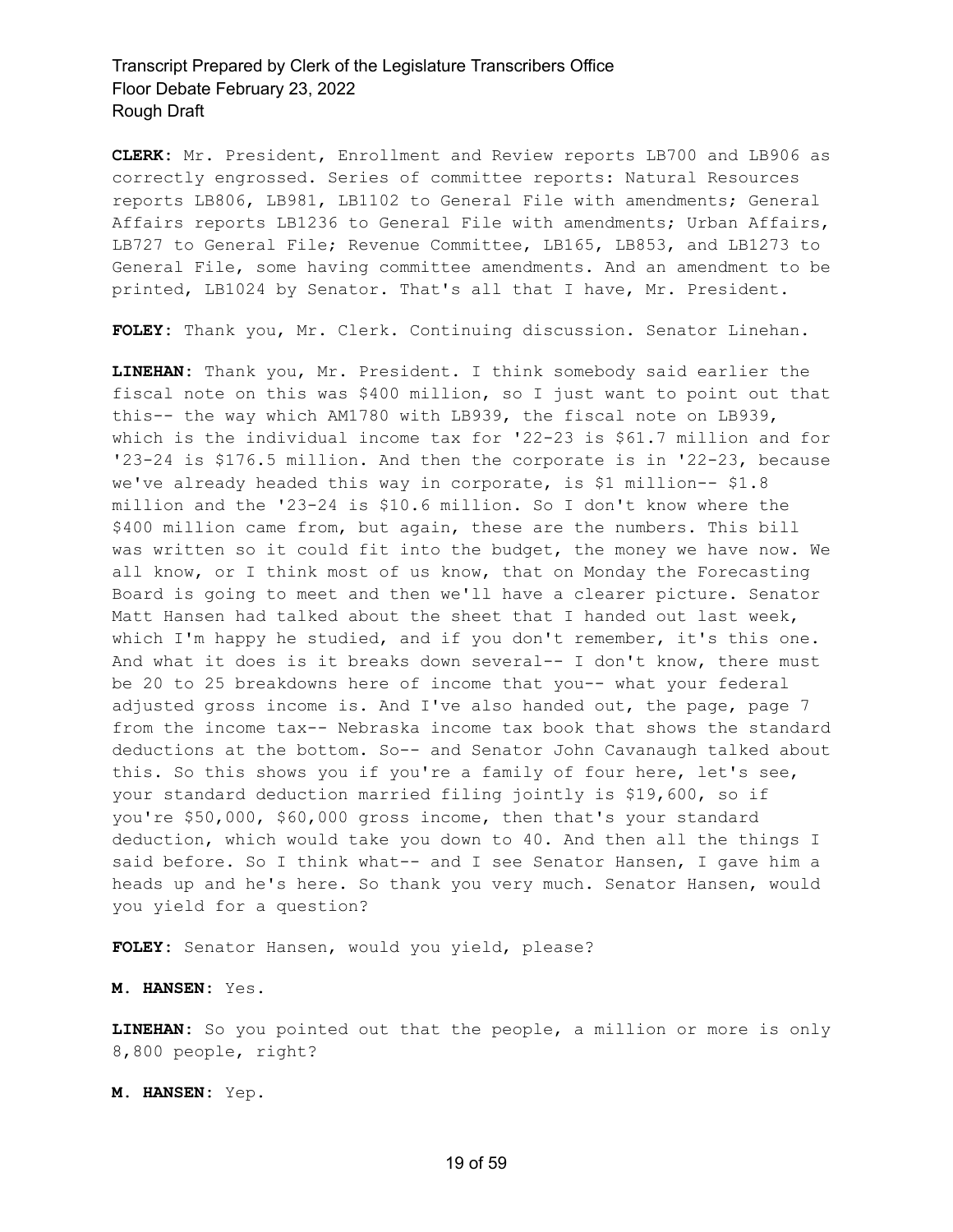**LINEHAN:** But your point was they-- they're clearly successful and their federal adjusted gross income is \$75 million, which is half of the total.

**M. HANSEN:** Yes.

**LINEHAN:** So what do you-- what did they-- I played with this all weekend. Well, not all weekend. Actually, I did some yard work, but I did work on it Saturday. How much of the tax revenue do you think comes from those 8,800 people of our total revenue, total income tax revenue individual?

**M. HANSEN:** About 10 percent.

**LINEHAN:** Ten percent. So I think I figured out on average, some would be higher, some would be lower. They're paying about \$32,000 a year, or 26-- almost \$2,700 a month in state-- in just state of Nebraska income taxes, right?

**M. HANSEN:** I haven't calculated that, but I'll trust you.

**LINEHAN:** So it's less than 1 percent of the population.

**M. HANSEN:** Yeah.

**LINEHAN:** And then how much do you think we should tax those people?

**M. HANSEN:** I am concerned that if they have 50 percent of the income, they're only paying 10 percent of the taxes.

**LINEHAN:** So, so what tax rate would you put them at?

**M. HANSEN:** I don't know, genuinely. But that's what we're talking about how this bill would impact? That's why I raised that point.

**LINEHAN:** So let's just pick a number. Ten percent?

**M. HANSEN:** I-- I--

**LINEHAN:** They're at 6.84 now.

**M. HANSEN:** Sure.

**LINEHAN:** So would you be happy if they were at 10 percent?

**FOLEY:** One minute.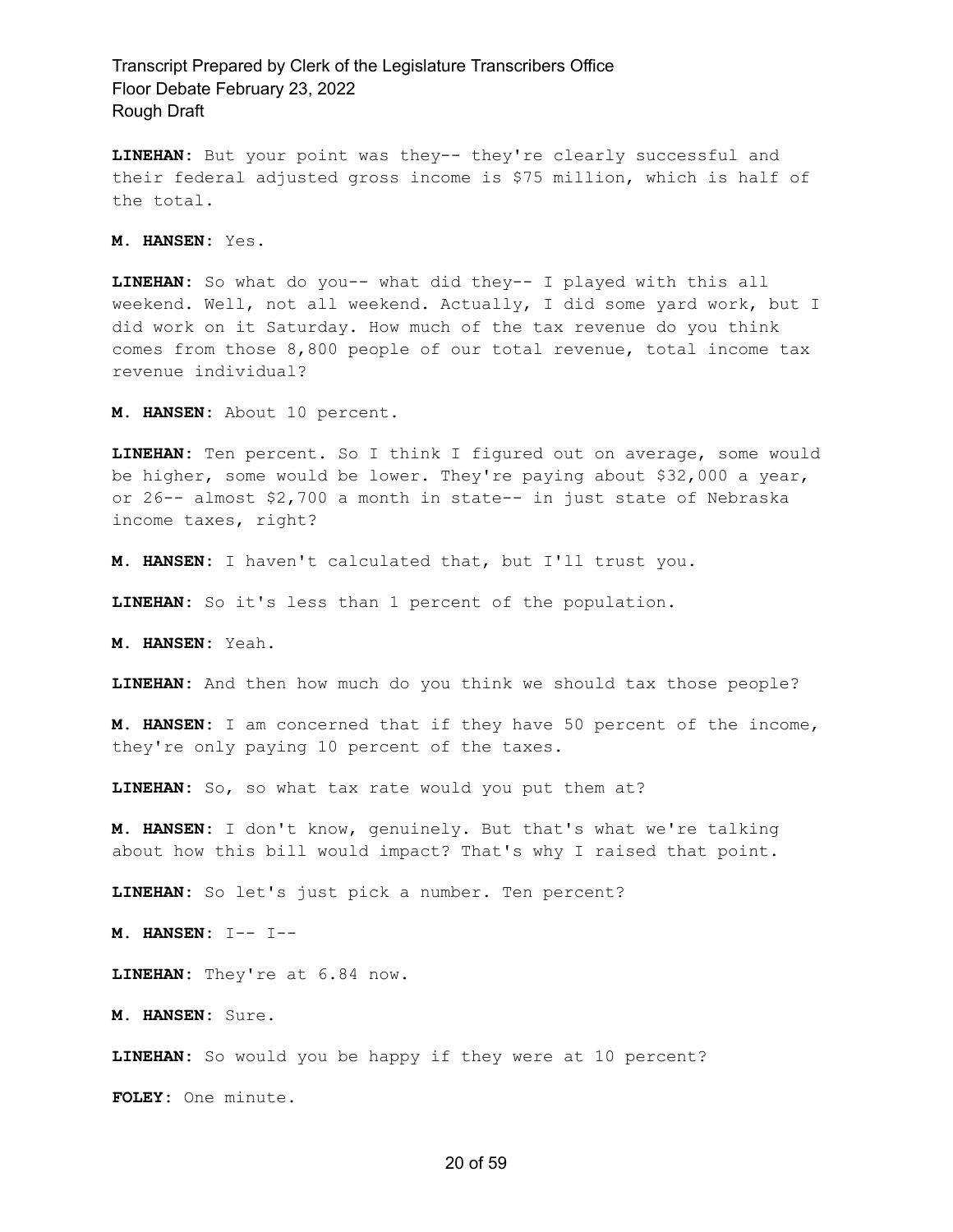**M. HANSEN:** I'm, I'm not picking a tax rate for them. I was talking about our current tax structure.

**LINEHAN:** OK. So if you also study this chart, you realize that above \$75,000 to \$250,000 is 43 percent of the taxpayers are in that bracket from \$75,000 to \$250,000; 43 percent of the taxpayers are in that bracket. So 43 percent of the taxpayers in that bracket would get a tax cut under this bill. Do you agree with that?

**M. HANSEN:** Yes.

**LINEHAN:** OK, thank you. Thank you, Mr. President.

**FOLEY:** Thank you, Senator Linehan and Senator Hansen. Senator John Cavanaugh. This is your third opportunity, Senator.

**J. CAVANAUGH:** Thank you, Mr. Lieutenant Governor. So-- well, I was the one who said it cost \$400 million, and I could tell you, I read the fiscal note and it goes through several iterations because of the stepped in implementation of this bill, which is important to note that when fully implemented, this income tax would cost \$366 million million and the corporate tax would cost about \$50 million. So my math would be about \$400 million, a little more than \$400 million is the cost when fully implemented. So if Senator Linehan is asking us not to fully implement this bill, then we could talk about how much it costs when not fully implemented. But if you want to have a conversation about what this bill really costs and what it really does, we should have a conversation in that context. So \$400 million is the fiscal note, the cost of this bill in '26-27 when fully implemented. And that's a relevant point to how much this costs. So I wanted to go back because I was kind of quickly talking at the end of my last comments about the sales and use tax study, the Nebraska Tax Burden Study from October 29, 2021, where it says that if you cut the sales and use tax by \$100 million, it would result in \$87.44 million decline in state revenue. So essentially, it would generate an additional revenue for the state of \$13 million. So it would only end up costing us \$87 million. The disposable income would increase by \$167.23 million. Private investment would increase by \$102 million and there would be 1,613 new jobs. So that is a sales tax reduction of \$100 million. So if your goal is to create more jobs, generate more investment, and increase disposable income, a sales tax revenue does better than a individual income tax reduction. Individual income tax would result in a \$94 million decline in state revenue, which means for \$100 million in cut, it would generate \$6 million, little less than-- a little over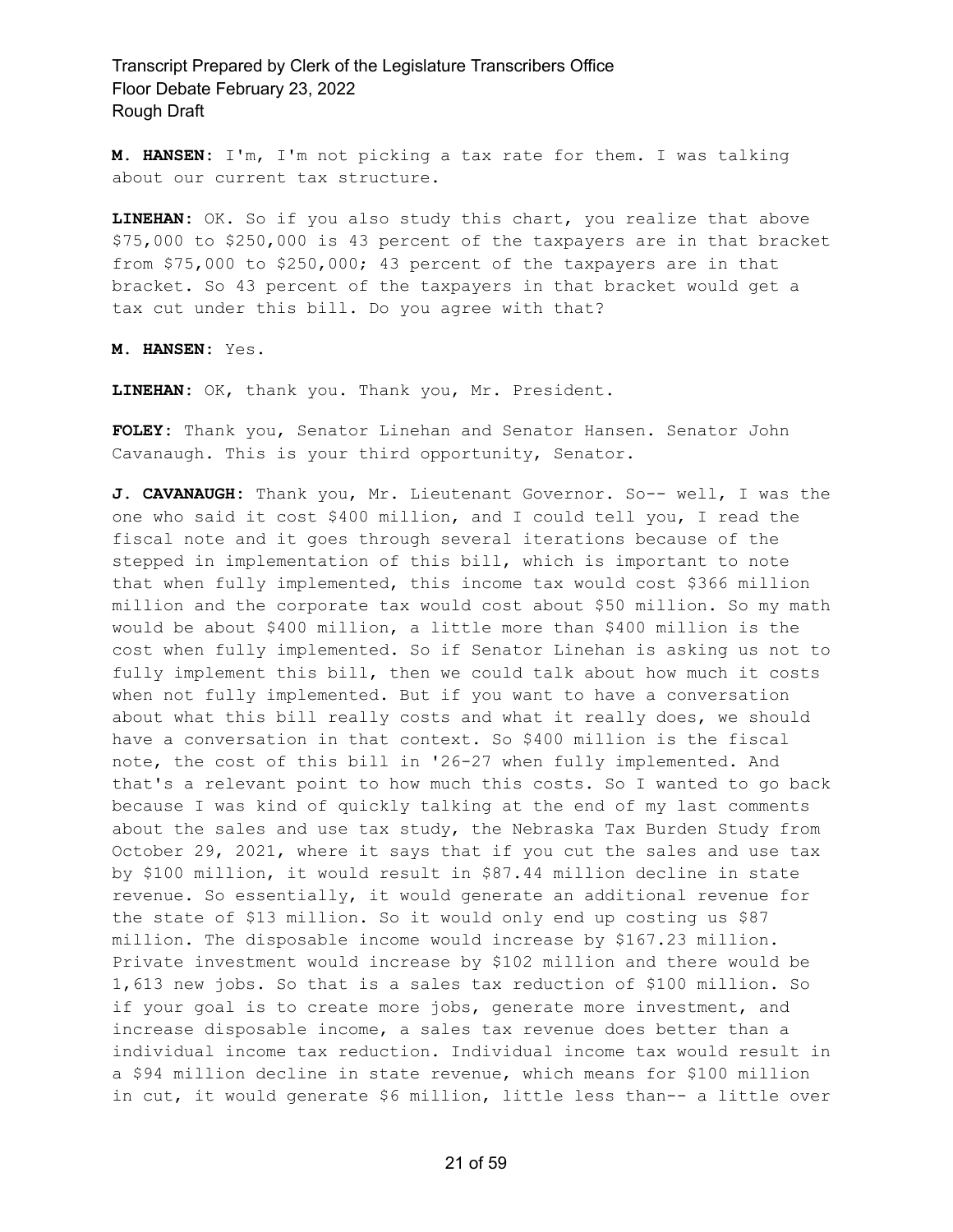\$5 million in additional income. So it would only costs us \$94 million. Then it would create \$111.55 million increase in disposable income. Private investment would increase by \$27 million and 1,002 new jobs. So 600 more jobs under a sales tax cut. Let's see, four times as much personal or private investment increase and \$50 million more in disposable income generated by a sales tax cut. So the reason I talk about this is, one, that the studies show that these income tax cuts do not actually pay for themselves, which is an argument that some people make when they talk about these things. And that is simply not true based off of the studies of our own Department of Revenue. However, if your objective is, is to create new jobs, increase private investment and increase income, there are ways that do it better than an income tax cut. So it depends on what your objective is. That is separate from the fact that this tax cut is disproportionately granted to the wealthiest Nebraskans and wealthy is a subjective term, of course, and everybody is going to have their own definition of what wealthy means. And that is not necessarily what the point is. But the point is that the median income of Nebraska is below the threshold that would benefit from this tax cut, which means that the average Nebraskan would not get the benefit here. And so the question is whether we want to spend \$400 million in '26-27 or \$167 million--

#### **FOLEY:** One minute.

**J. CAVANAUGH:** --next year and, and increasing to mostly benefit people making above the median income in Nebraska or if we want to find a different way that achieves the stated objectives that cuts taxes for individuals who are making the median income or below the median income, because then everyone gets that benefit because of the graduated income tax that I've talked about repeatedly here. I'd be happy to talk about it again for everybody if people want to hear me go through that again. But if you cut taxes to the low-- lower brackets, middle brackets, it benefits the people above them. So the people in these higher incomes that are paying this higher percentage of the state's total revenue would also get that benefit. It just would be smaller than the benefit that they're getting under this tax cut, which is still a cut. And I doubt they would complain that they got that cut. So I'll-- well, I guess it can't push my light right now. I'll push it next time I get the opportunity. Thank you, Mr. President.

**FOLEY:** Thank you, Senator John Cavanaugh. Senator Machaela Cavanaugh.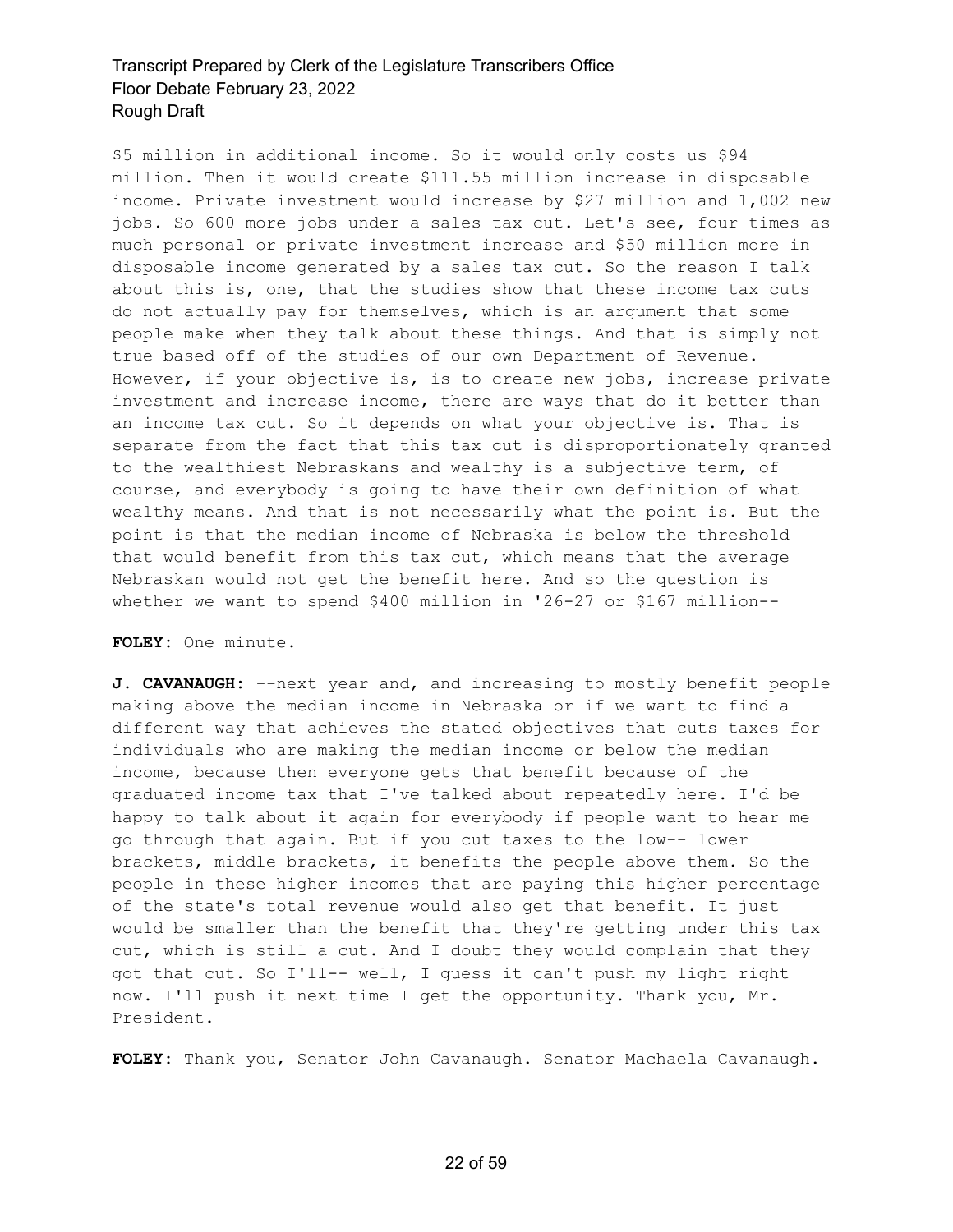**M. CAVANAUGH:** Thank you, Mr. Lieutenant Governor. Good morning, colleagues. I rise in opposition to the current form of LB939, which is AM1780. I do think that there's an opportunity to work on this and get it to a place where many of us who are currently in opposition would not be. First of all, having the corporate tax in there is a nonstarter for me because we just did corporate tax cuts last year. And if that was the intention, then we would have done it last year. Just because there's more body right now, I, I just wouldn't think that, that was something that we should do because we would have done it last year. And actually many of us opposed doing that last year. So going back and doing even more is something that I definitely am opposed to. I do have an amendment pending and it is a serious amendment. It is a redone version of my bill that I introduced in Revenue, which is an income tax cut. I'm still working on the percentages on it because it does result in a pretty significant revenue loss as well. And so need to fix that. But it's a middle class tax cut. So what my bill does is take anybody who makes \$6,659 and below their tax rate is 2.46 percent. Anyone who makes-- I'm sorry this is filing jointly. Anyone who makes \$64,429 and below, below up to the \$6,000 makes 3-- pays 3.51 percent. The next level-- now currently, currently the next level is \$54,000. If we didn't do any, if we didn't do anything, the next level is \$54,000. And that's the last level that we currently have at 6.84 percent. My bill would make the next level, \$199,000 and below at 5.1 percent and then at another level at \$999,000 at 6.51 percent. Now still, these individuals would still be paying less in taxes than they currently are. Anybody who makes under a million dollars will be paying less in taxes than they currently are. Then the next level is \$1 million dollars and above is 8.1 percent-- 8.01 percent. And anybody who makes \$2 million, their tax increase between this and what they would pay currently from my math is about \$5,000. So it would be a \$5,000 increase for two, two millionaires-- two-- \$2 million millionaires. So but it still causes a deficit of \$243 million. And as much as I would love to give a sizable tax cut to the middle class, it needs some tweaking. It's not, it's not quite where it should be, which I probably won't get to it this year. I, I don't know unless, unless the body wants to work on this, wants to compromise on these tax levels and give some real tax change-- cuts to the middle class, I don't think that my vision for a middle-class tax cut--

#### **FOLEY:** One minute.

**M. CAVANAUGH:** --thank you-- is going to happen this year, which is unfortunate. But sometimes these things take time, and that's kind of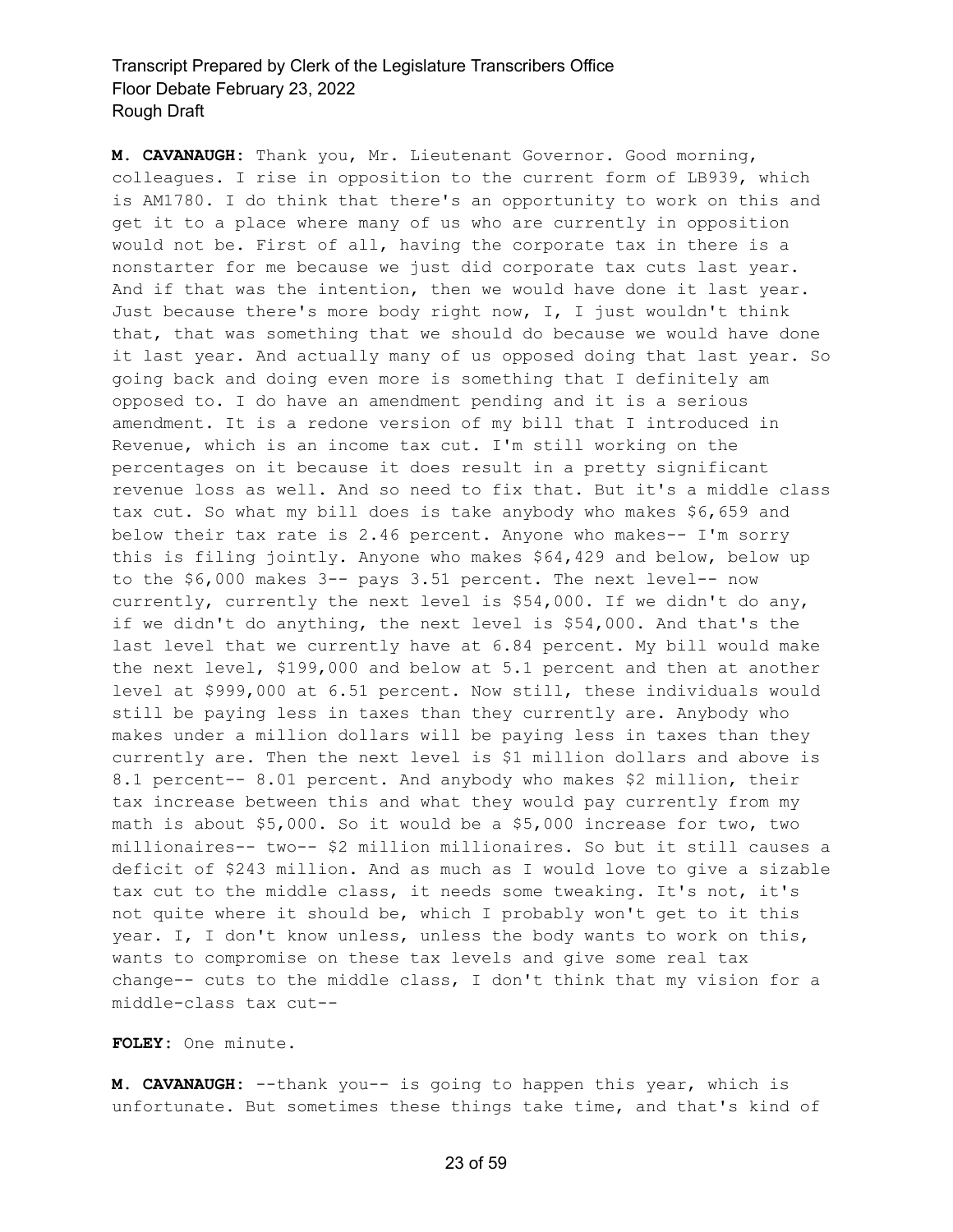part of the thing with term limits. This is for the people at home. If you ever have the opportunity to vote to change term limits, I would recommend it, not because I think I should be here longer, but because of institutional knowledge and the lack of it and the disproportionate authority and influence that that gives to the lobby. So people watching at home, if you ever get to vote on a constitutional amendment to change our term limits, I highly recommend it. Thank you, Mr. Lieutenant Governor.

**FOLEY:** Thank you, Senator Cavanaugh. Senator Blood.

**BLOOD:** Thank you, Mr. President. Fellow Senators, friends all, I stand in support of Senator Hansen's amendment, but currently opposed to the underlying Revenue amendment and the bill as written. This is the first time I've spoken today. I've been listening as I've listened during this entire debate. Never left the floor during debate, the days and days of debate. And I want to say that I, I got to give kudos to Senator Linehan. She's doing such an excellent job of hearing all the numbers and coming back with answers, and that has to be exhausting. So I do want to put a plug in for Senator Linehan. But with that said, I, I want to talk a little bit about this bill and, and some factors that we keep brushing over. First, I, I also want to reply to what Senator Hunt had to say about why people are moving out of state to Colorado. You know, I have a sibling that just moved to Colorado, Senator Hunt, and they are definitely upper middle class or higher, depending on how you define middle class and how you define somebody that's wealthy. I think if you make \$100,000 with two kids that you're upper middle class in Nebraska, at least. One of the things that brought them to Colorado was how the governor promotes the state. If you were to compare our social media at the executive branch and the executive branch in Colorado, it's like night and day. One, social media is about everything that they want you to be scared of, everything they want you to dislike, smoke and mirrors. We don't have to solve the real problems like the AltEn plant in Mead, Nebraska. In Colorado, the governor and his hilarious spouse have this wonderful- these wonderful threads going about all the awesome things we have in Colorado. All the things they have in Colorado, come and see us. It's, it's fresh air. It's, it's clean drinking water, activities where you can be physical and, and share it with your family and you can retire here and be healthy. I have yet to talk to anybody in my circle that moved there because of taxes, but I run in a different circle than Senator Linehan does, and I'm not saying that what she says isn't true, but the people that I know that move there move there for a better way of life. And because the messaging is so positive, they no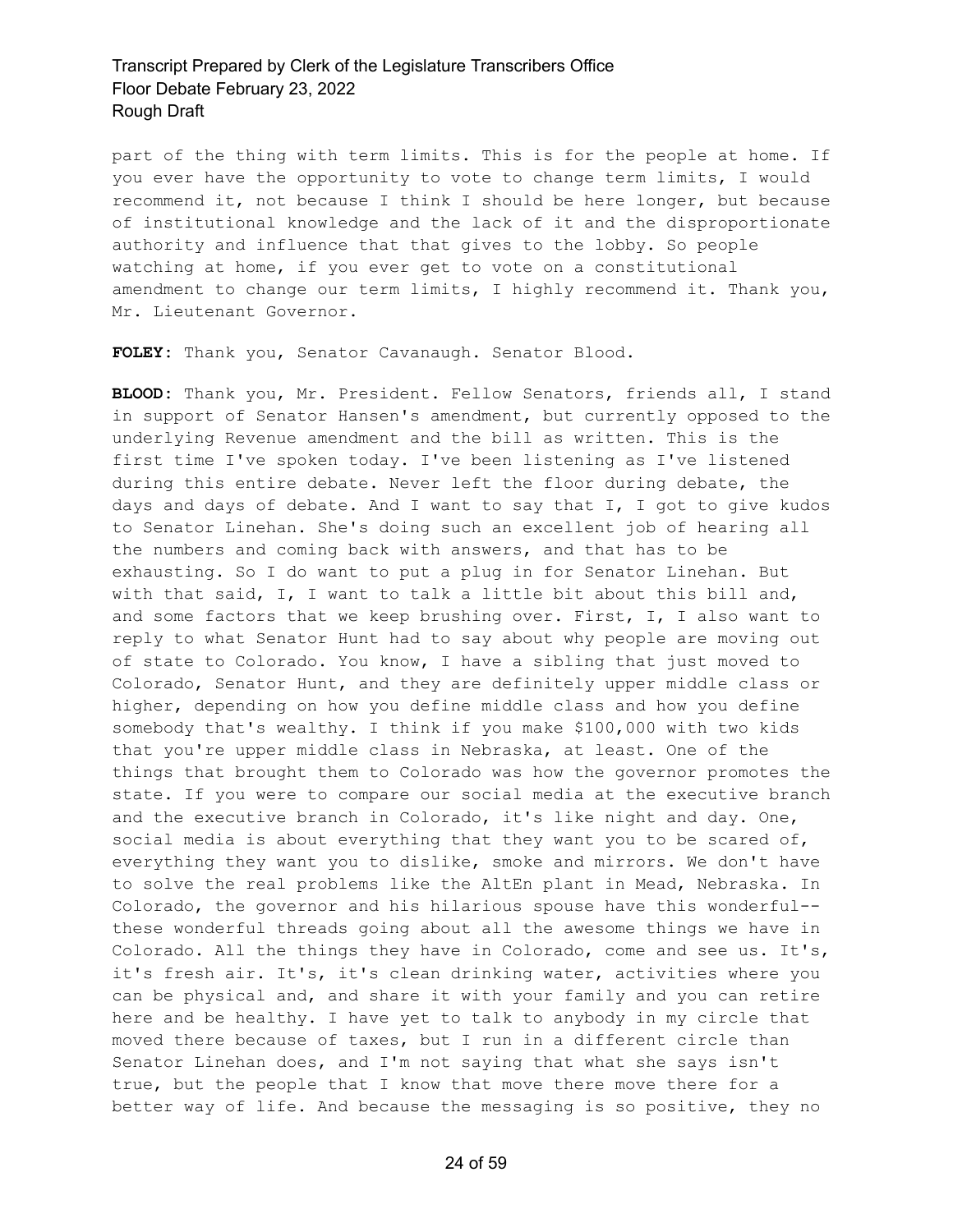longer feel that they are Nebraskans. They come back for the football games. God bless them and spend some money when they're here. But they like Colorado because they like the messaging. So the reason I don't support this bill and others like it is because I never see the longevity in the bills. I see and listen to what Senator Briese and Senator Linehan and others that support bills like this have to say. And I know that there's an immediate impact, but I don't see how it's going to last, and I haven't seen that in decades. I just see us-- we just keep kicking that can and kicking that can. And we want to do something and give that money back and we should. But there's so many things that we can do that we haven't done. We haven't increased the minimum wage. We don't allow Nebraskans to use their savings fund to pay off student debt for those who choose to live and work here in Nebraska, especially for educators and those in the medical field. Why don't we add more tax brackets? Why don't we expand the sales tax to include services, especially software, as a service? Senator Briese had a bill that he was trying to do some of that, but we never really tacked-- tapped into things like software. I feel like we overlook the obvious here in Nebraska. We can review the state constitution and we can amend the Eighth Amendment. So it's for intangible property tax, but we don't do that. You know, I have a hearing tomorrow in Revenue on a circuit breaker bill, and you've heard me talk about it when we filibustered before because I like to talk about circuit breaker bills. I think it's very exciting and that it is a, a real answer to the problem that we have with property taxes.

**FOLEY:** One minute.

**BLOOD:** I don't have high hopes on it, but it properly addresses the, the tension between rising property taxes and stagnant incomes. And it's good for ag, and it's good for middle class and lower middle class because it automatically gives you tax relief and it's something that is sustainable. And so I've really learned a lot. I've got more numbers in my head than I think I should ever have in anybody's head, and I respect what Senator Linehan is trying to do with this bill. But for me, it's, it's just kicking the can. It's not a long-term response and we all need to sit down together and figure out what that looks like. And so with that, thank you, Mr. President.

**FOLEY:** Thank you, Senator Blood. Senator McCollister.

**McCOLLISTER:** Thank you, Mr. President. Good morning, colleagues. As I listen to the debate on this bill, I'm still somewhat undecided. And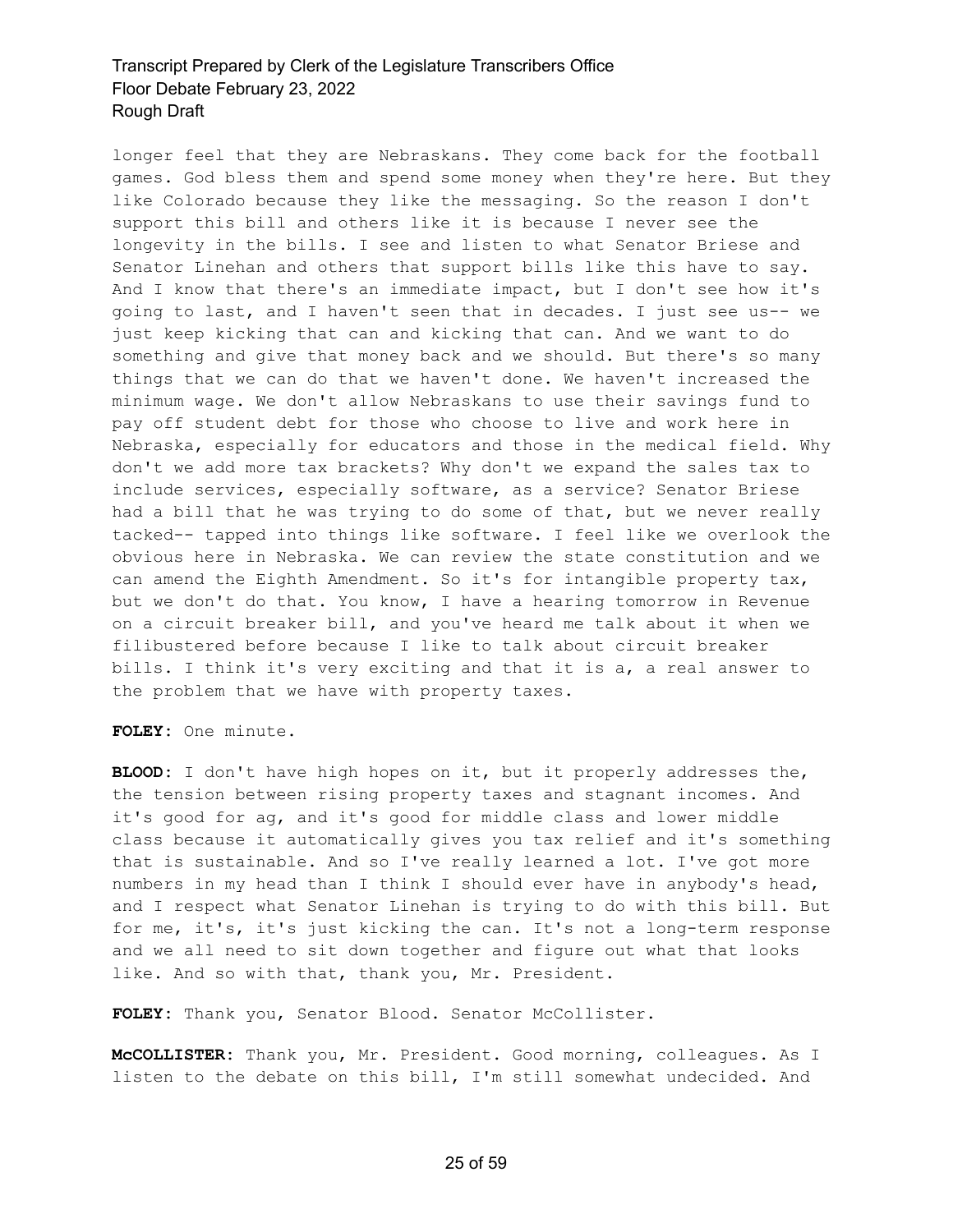to help me understand what the path forward is for this bill, I'd like to ask Senator Linehan a few questions. Will she yield?

**FOLEY:** Senator Linehan, would you yield, please?

**LINEHAN:** Certainly.

**McCOLLISTER:** We're in the midst of a filibuster, as you well know, and we'll resolve that issue tomorrow sometime. It's your plan, I understand, tell me if this is incorrect, that this bill moves to Select and then we rightsize the bill. Is that what your thought is?

**LINEHAN:** Yes. I mean, I, I think the way the situation will turn out is we'll have to wait, we've got two big issues. We've got the budget's got to come to the floor. So we can see what's in the budget and how much that's going to be. And we also have the Forecasting Board meeting on Monday, which will tell us whether we have more or less money. So those are two really big things that we have to know before we can actually understand exactly what we could do on income taxes or what else we could do on property taxes because we don't know how much money we have.

**McCOLLISTER:** So after this information comes to the Legislature, we can determine what the proper size of the bill is, what our spending is likely to be and what our priorities are. Is that correct?

**LINEHAN:** That is correct. And as you've been here long enough to know that these things all kind of get worked out in the end. But you have to keep them alive to get them there. So if we don't keep it alive, then we are not going to have a vehicle to work with.

**McCOLLISTER:** What's some of the-- what are some of the strategies we could employ to make the bill more attractive to a greater number of people in the body?

**LINEHAN:** I, I know that people are talking a lot about brackets. I don't really-- I know that everything I've seen on that increases the cost of the bill substantially. Because again, it's those people- really, it's those people, as soon as you get out of the CHIP and the free and reduced lunch and you start making money, then their, their income taxes go up all the way to the top. They're all in that bracket. So if you lower the brackets under them, then all those people get that lowered too. So we just have to figure out the numbers. I, I haven't seen a number that plays with the brackets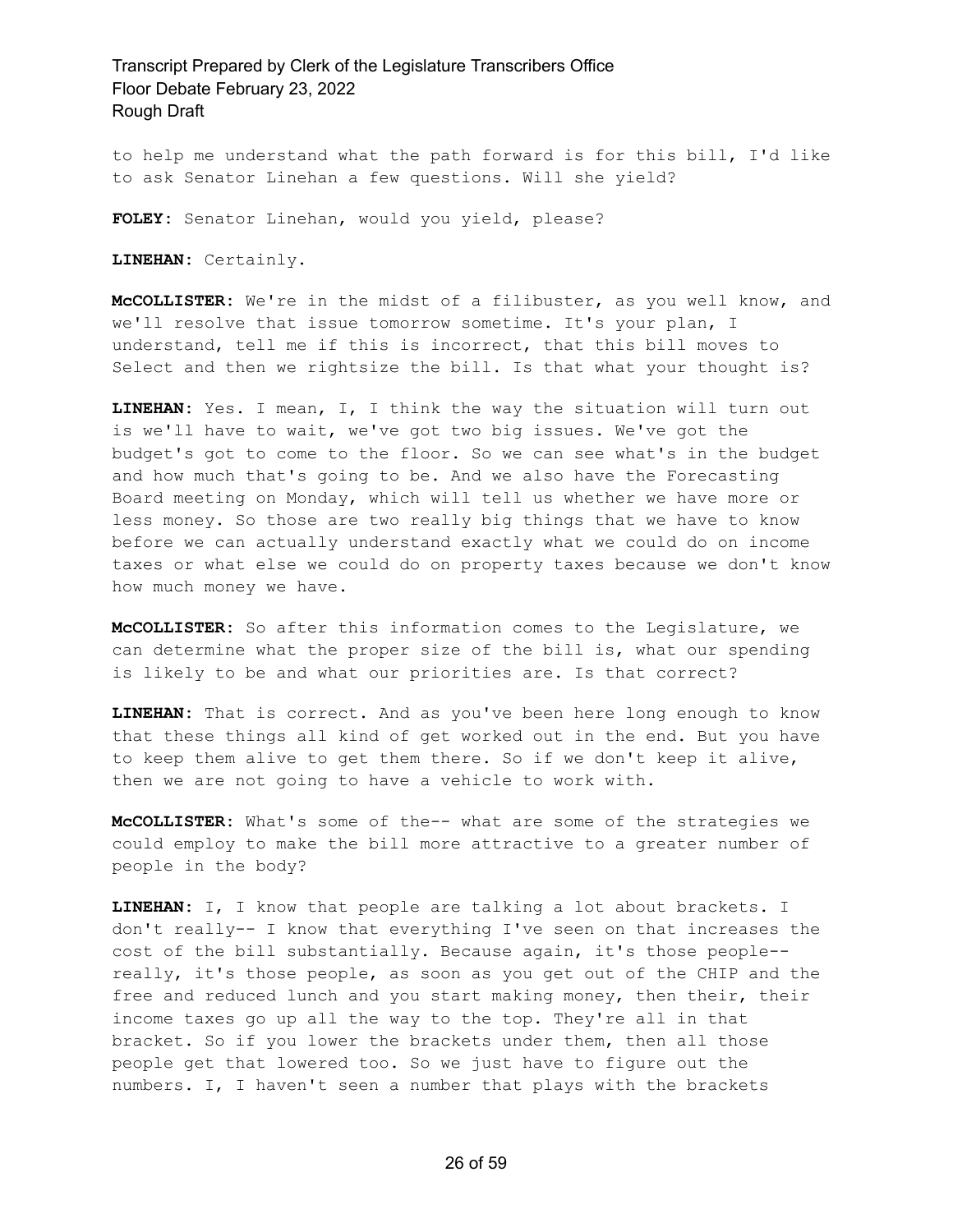that's going to fit in our budget. I would love one. But I haven't seen one that will. Maybe there is one.

**McCOLLISTER:** An option we have, is it not, we could increase the amount of money before taxes go into effect in Nebraska before the tax rates hit the, the low levels. I think what a person-- one person in the state, at what point do they start getting income tax?

**LINEHAN:** There's different-- it all depends on, you know, your family status and children and all of that. But I-- my-- what I worked over the weekend is once you get to that \$70,000 to \$75,000 range, you're, you're definitely going to be paying this highest rate even with your standardized deductions and everything else, you're going to be in this high rate.

**McCOLLISTER:** Now is that a family of one or two?

**LINEHAN:** That would be a family of four. I'm trying to stick with a family of four because it's, it's hugely different. If you're single, you're in that bracket a lot sooner.

**McCOLLISTER:** That's correct. Thank you, Senator Linehan.

**LINEHAN:** Thank you, Senator McCollister.

**McCOLLISTER:** Senator Stinner, will you yield to a couple questions?

**FOLEY:** Senator Stinner, would you yield, please?

**STINNER:** Yes, I will.

**McCOLLISTER:** Senator, what do you see as the path forward for this bill? Do we listen to the information we'll receive next week and then we reconcile all these tax proposals we have, including Social Security, income tax, and spending? Is that, is that how you see the path forward?

**STINNER:** Yeah, I'd really like to see us take the whole tax package, get it to at least Select. And then on Monday we will have the Forecasting Board and then we can put together a numerical presentation that's, that's current, up-to-date, and I think can, can move us forward in, in almost all the directions.

**McCOLLISTER:** As you look at our, our tax brackets, do you feel that Nebraska is higher than most? I, I know you--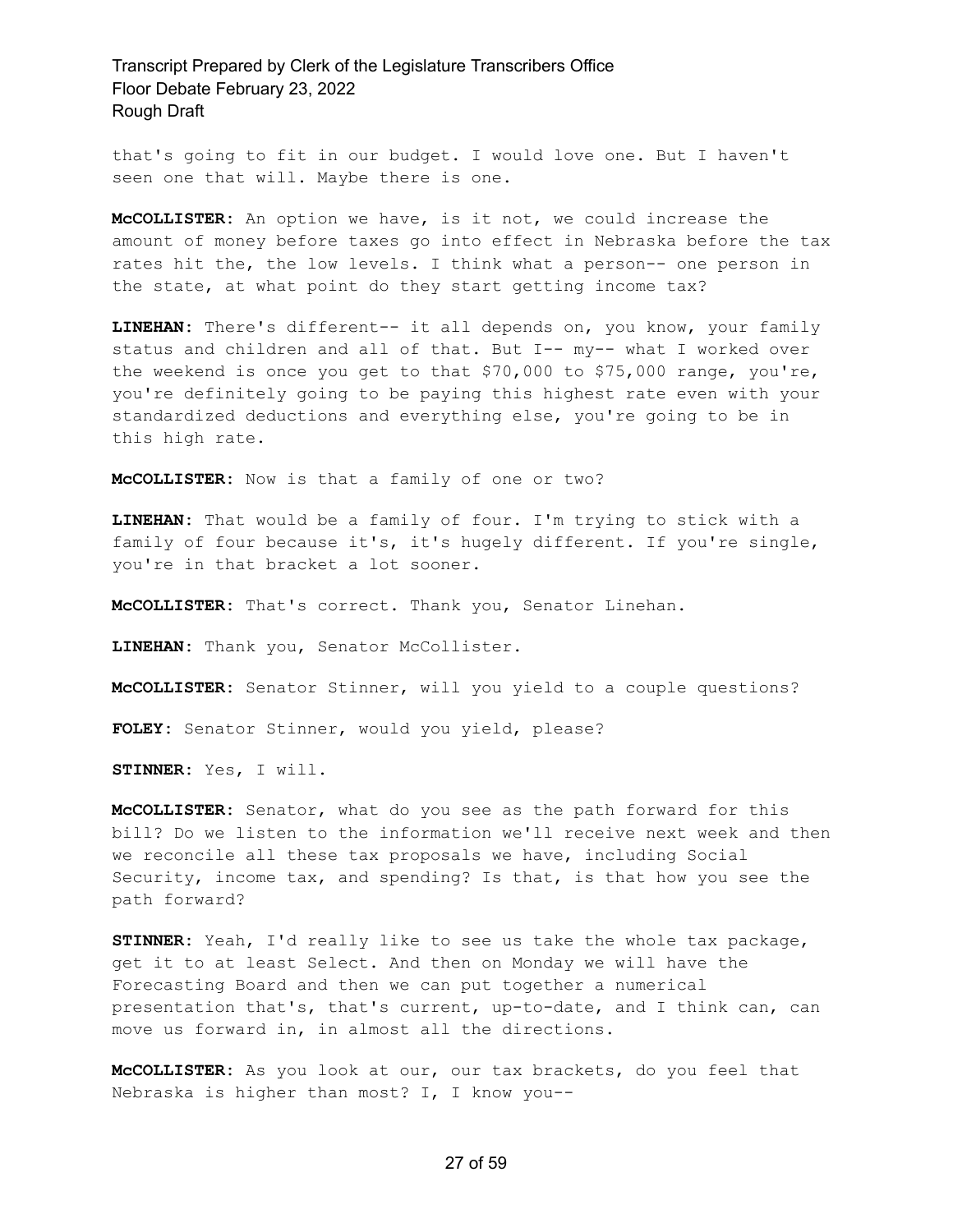**FOLEY:** One minute.

**McCOLLISTER:** --are probably aware of what the tax brackets are in Wyoming, but you look at Iowa and Minnesota, and they're, they're much higher than Nebraska.

**STINNER:** Well, Wyoming doesn't have a tax, neither does South Dakota. So those would be neighboring states that I-- I know Colorado is lower than us as well. So I, I have here the Kiplinger letter that shows us as being the fourth worst tax friendly state to retire in. So if you want to read that, I'll give that to you.

**McCOLLISTER:** I've seen that information as well. But the income tax are just one element.

**STINNER:** Yes.

**McCOLLISTER:** Inheritance taxes.

**FOLEY:** That's time, Senators. Thank you, Senator McCollister and Senator Stinner. Senator Walz.

**WALZ:** Thank you. Thank you. I, I have to apologize, I told Senator Linehan that I am going to ask her a couple of questions. And I apologize if I've already-- if you've already answered these questions. But my thought is that-- I'm just wondering-- and again, I apologize. How many tax cuts annually are sitting on the Select File right now?

**FOLEY:** Senator Linehan, would you yield, please?

**LINEHAN:** Yes, I will yield. How many tax cuts are sitting on--

**WALZ:** How much in tax cuts are sitting in-- on Select File?

**LINEHAN:** I don't have the numbers. I'll get them to you. There's Social Security and LB723, which is the floor on LB1107. Those are the only ones I think that we've passed.

**WALZ:** OK. And that-- I guess, I'll, I'll wait for you to get a number.

**LINEHAN:** OK.

**WALZ:** OK. I'll come back up on the mike if you want to get them.

**LINEHAN:** I'll for them when you're--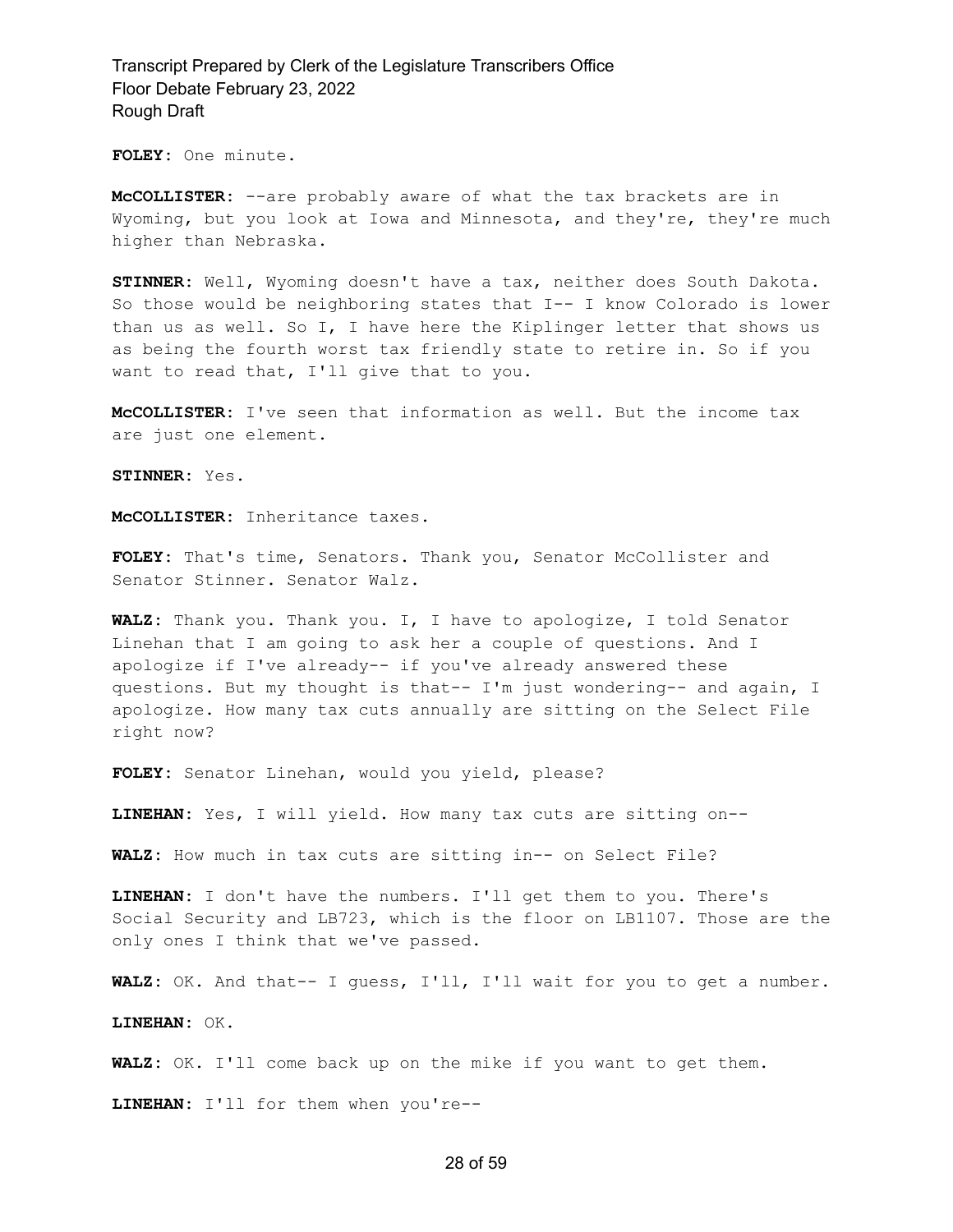**WALZ:** OK.

**LINEHAN:** OK.

**WALZ:** All right. I'm going to ask Senator Matt-- I'm going to-- what do you call it when you give your time away?

**FOLEY:** Yield your time.

**WALZ:** Thank you.

**FOLEY:** Senator Matt Hansen, been yielded 3:45.

**M. HANSEN:** Thank you, Mr. President, and thank you, Senator Walz, for that courtesy. I did want to kind of just turn around and get to the point that Senator Linehan and I have discussed a little bit. And I want to be very clear, I'm not necessarily even proposing alternatives right now, but I wanted to kind of reframe the debate and share context for just everyone, the people, everyone. And for me, I think the exchange Senator Linehan and I had a little bit earlier is kind of illustrative of some of the difficulty we're having on taxes. Because as we read out, we're both reading from the same chart, I think we agree on the same numbers, but functionally so people earning a million dollars or more in adjusted gross income-- federal adjusted gross income in Nebraska are 1 percent of the population, they own over 50 percent of the income per year, or at least they did in 2018, and they pay 10 percent of the income taxes. So 1 percent is earning 50 percent of the total, but only paying 10 percent of the total taxes collected. And if you look at that and say that group needs a tax cut, that's the kind of the disconnect that I'm seeing. I'm not even necessarily proposing changes to them. But when we're talking about this middle class, you know, two people, you know, working to pay student loans, we're including this whole other class of extremely wealthy who are just functionally and simply in a different economic and policy and all sorts of things, place that everybody we've often use as examples. I don't necessarily have anything to say or to do or proposed changes to this bill or whatnot. But I'm just saying that when we talk about this bill, yes, this would impact a lot of people in my district. It would impact a lot of people, but we already disproportionately probably lightly collect taxes on this class of millionaires, people who earn a million dollars a year. And that's just income per year. It's 1 percent earning 50 percent of the income paying 10 percent of the income tax. And if that doesn't raise some alarms in terms of how our current tax system, imagine LB939 hadn't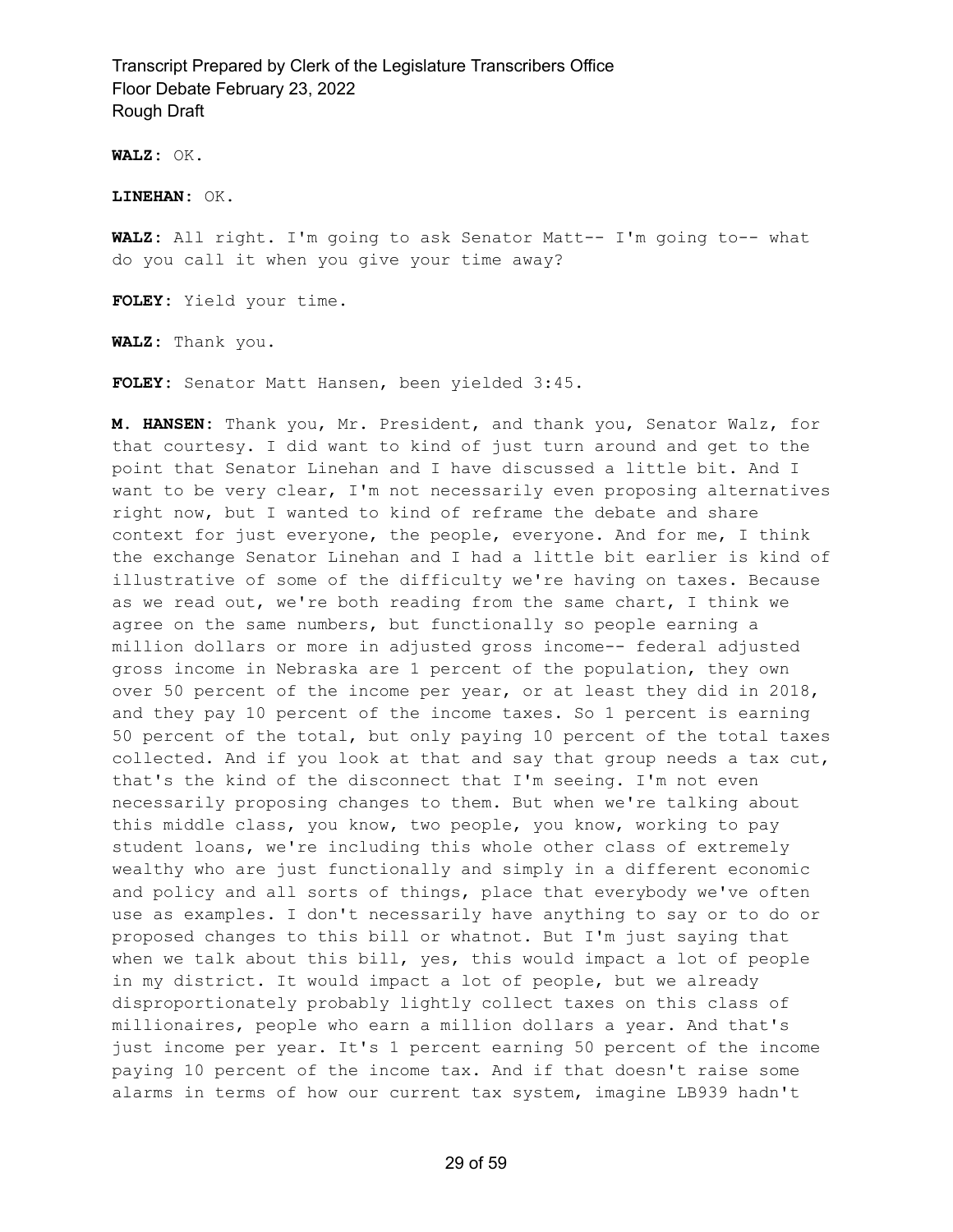ever been proposed, but how our current tax system is skewed or maybe not running great, we can look at that. I mean, you know, if we're talking about compromises moving forward, I mean, just leaving the current tax rate and capping it, moving up a bracket, creating a new bracket, doing something, not even moving the numbers all that much, but just saying, hey, we don't necessarily-- if we truly want to give, you know, a working family, middle income, middle class, tax cut, we could just do that and say people over half a million dollars a year in income, people over a million dollars a year in income, you're not included. Because what we've said repeatedly--

**FOLEY:** One minute.

**M. HANSEN:** --is we want this to be a, like, working families' tax cut. And if we go that route, we probably should also do some tax cuts for the lower bracket because, as has been pointed out, there's a lot of people who won't get a tax cut from this bill at all because they're under this top bracket, because we're only talking about cutting the top bracket, which I think starts at too low of a number. I think we're all getting to that point. But rather than starting at too low of a number, rather than the raising the number of the bracket increases that to anything else, there's the desire just to cut only the top bracket and cut corporate taxes at the same time. I know I'm about out of time, so thank you, Mr. President.

**FOLEY:** Thank you, Senator Hansen. Senator Machaela Cavanaugh.

**M. CAVANAUGH:** Thank you, Mr. Lieutenant Governor. Colleagues, I am hoping-- ooh, it sparked, I am hoping that we get to my amendment before we get to cloture on this bill. I think it's two down from this amendment. So-- because I think it's, I think it's an important conversation to have. So what my amendment would do is cut the corporate tax piece of this bill and shift around and create new brackets, creating a larger tax cut for the middle class. But I think that mine also needs work because it costs too much. There seems to be a lot of competing priorities in this body, which is understandable on how we spend money or not spend money. And I've heard Senator Linehan say several times, and I very much agree that this is the people's money. And if we don't need to be spending it, we shouldn't. But I also think that there is an expectation of services that we would provide to, to the people. And so we can't return too much, but we certainly should be doing more to make sure that our government is being efficient. And I think we've seen a lot of work towards that end. Since I've been here, I know there's going to be a significant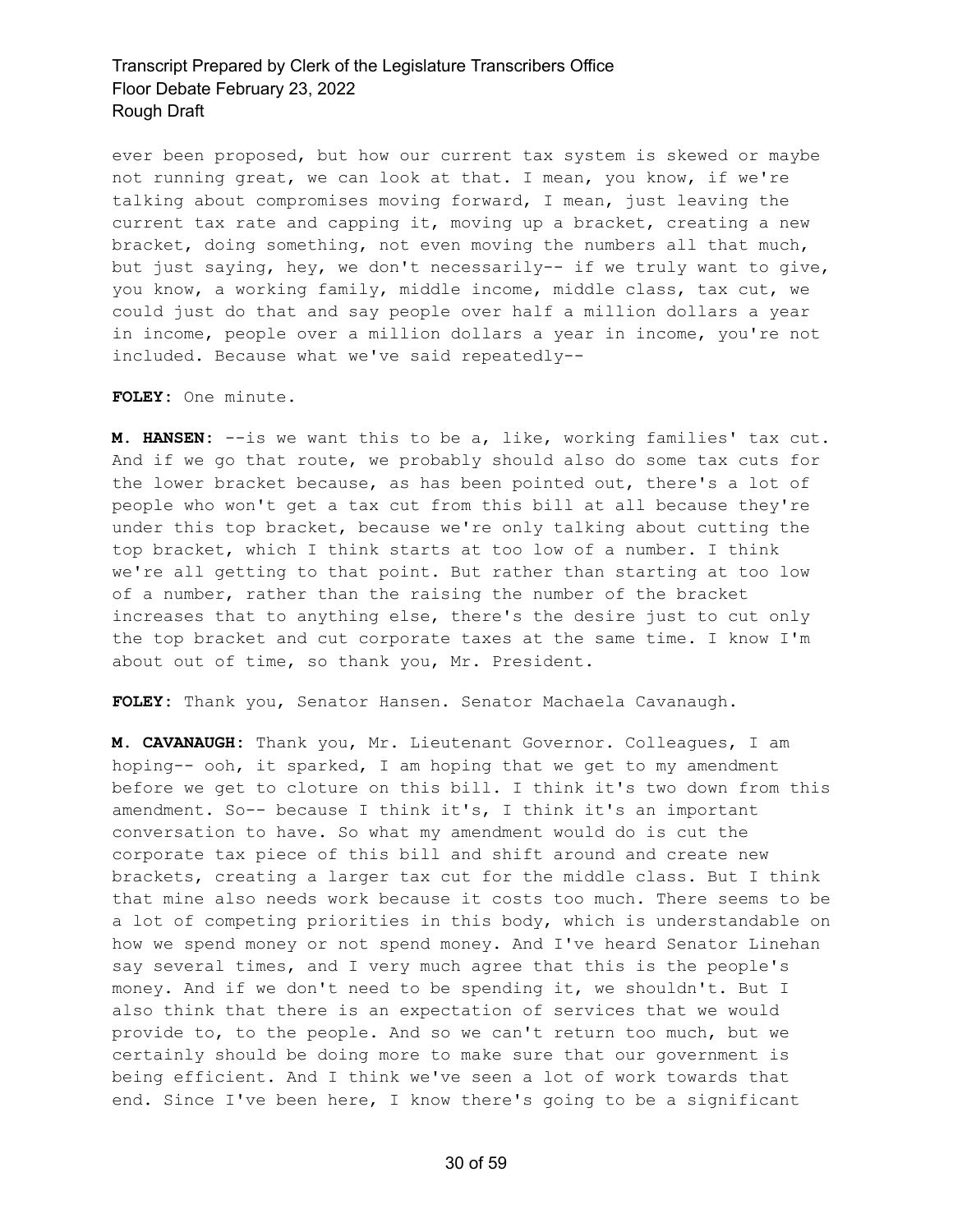amount work put into our procurement process, which is where a lot of money gets spent. So making sure that that is really has a high level of transparency and oversight is crucial and due to the work of several members of this, this body, one who is term limited out, Senator Kolterman, but I know that others will carry that work on in the future. I think that we can get to a process where our procurement process is much more efficient. So I would like to see us get to an income tax cut this year. I do support doing an income tax cut. I just don't agree with this, this option. It sounds like if this moves to Select that there will be work being done on it. I just get concerned because I've, I've heard several people ask the question of where's this money coming from? If we're cutting this much money from General Funds, what are we cutting? Because Nebraska has to have a balanced budget. So without having an answer to what would be cut, it's very hard to support this. I, I worry about what we would cut because we currently have a bill sitting on General File, it's Senator Hunt's priority, and it's for SNAP. So are we going to say we can't afford to do that? We have a bill for postpartum Medicaid expansion to a year. And we can't afford to do that, but we can afford to do this. Are these the things that align with the values of Nebraska, the values that I hear so many on this floor talk about, family, taking care of your neighbor? If we aren't drawing down every federal dollar that we possibly could because we pay into the federal system, then I don't think we're being good stewards of the taxpayers dollars. It would be really nice--

**FOLEY:** One minute.

**M. CAVANAUGH:** --thank you-- it would be really nice if members of this body were willing to have conversations about things that we could do for Nebraskans to actually improve their quality of life. And that seems to be where we keep getting into this, I don't know, loggerhead, I guess, that tax cuts seem to be the only thing that some people think will improve quality of life. But services, essential services, are what a lot of other people think will improve quality of life. And there seems to be no willingness to compromise on that. Thank you, Mr. Lieutenant Governor.

**FOLEY:** Thank you, Senator Cavanaugh. Senator Blood.

**BLOOD:** Thank you, Mr. President. Mr. President, I would ask that Senator Machaela Cavanaugh yield, please.

**FOLEY:** Senator Machaela Cavanaugh, would you yield, please?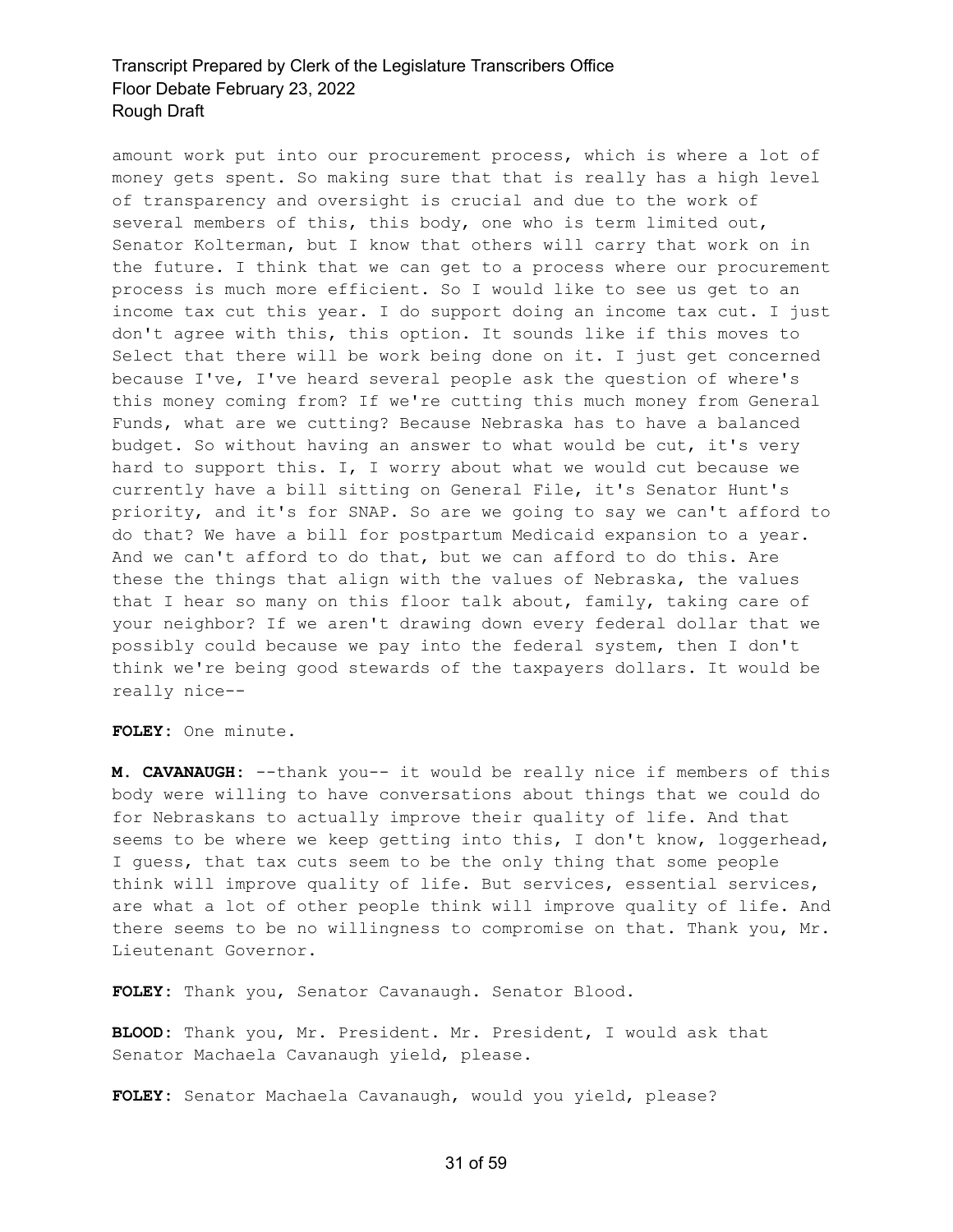#### **M. CAVANAUGH:** Yes.

**BLOOD:** Thank you for yielding, Senator Cavanaugh. Senator Cavanaugh, I wanted to continue the dialog that you just started. I'm currently stand in opposition to this bill and we're going to talk about- apparently, Senator Walz is going to get in on my conversation today. You were talking about services and people that we have to provide for. I want a dialog about what some of those things look like. So for example, I just got done reading yet another email about somebody who the state mistakenly gave \$17,000 in unemployment. The state made the mistake. The state has the ability to waive their mistake when they make mistakes, but we know they've made tens of millions of dollars of mistakes trying to hurry people through, hiring contractors that weren't properly trained, etcetera, etcetera. Do you think that somebody that has to pay back \$17,000 to the state because we made a mistake is worried about their property taxes today? That's just a personal opinion. I'm just curious.

**M. CAVANAUGH:** Well, if it's because they were on unemployment for long enough to get \$17,000, they probably are worried about a lot of other things first, and might not own property.

**BLOOD:** Like housing?

**M. CAVANAUGH:** Yes.

**BLOOD:** Like--

**M. CAVANAUGH:** Food, clothes.

**BLOOD:** --childcare?

**M. CAVANAUGH:** Childcare.

**BLOOD:** Like keeping the roof over their house, right?

**M. CAVANAUGH:** Transportation to a job.

**BLOOD:** Like getting from point A to point B. Did they have to sell their car during the pandemic? Are they now having to utilize public transportation, which I keep hearing from the folks that keep emailing me? So in the types of emails that you get, like the emails that I get from people are exactly about the topics that you and I are, are discussing. They want to know why somebody who is middle class, and we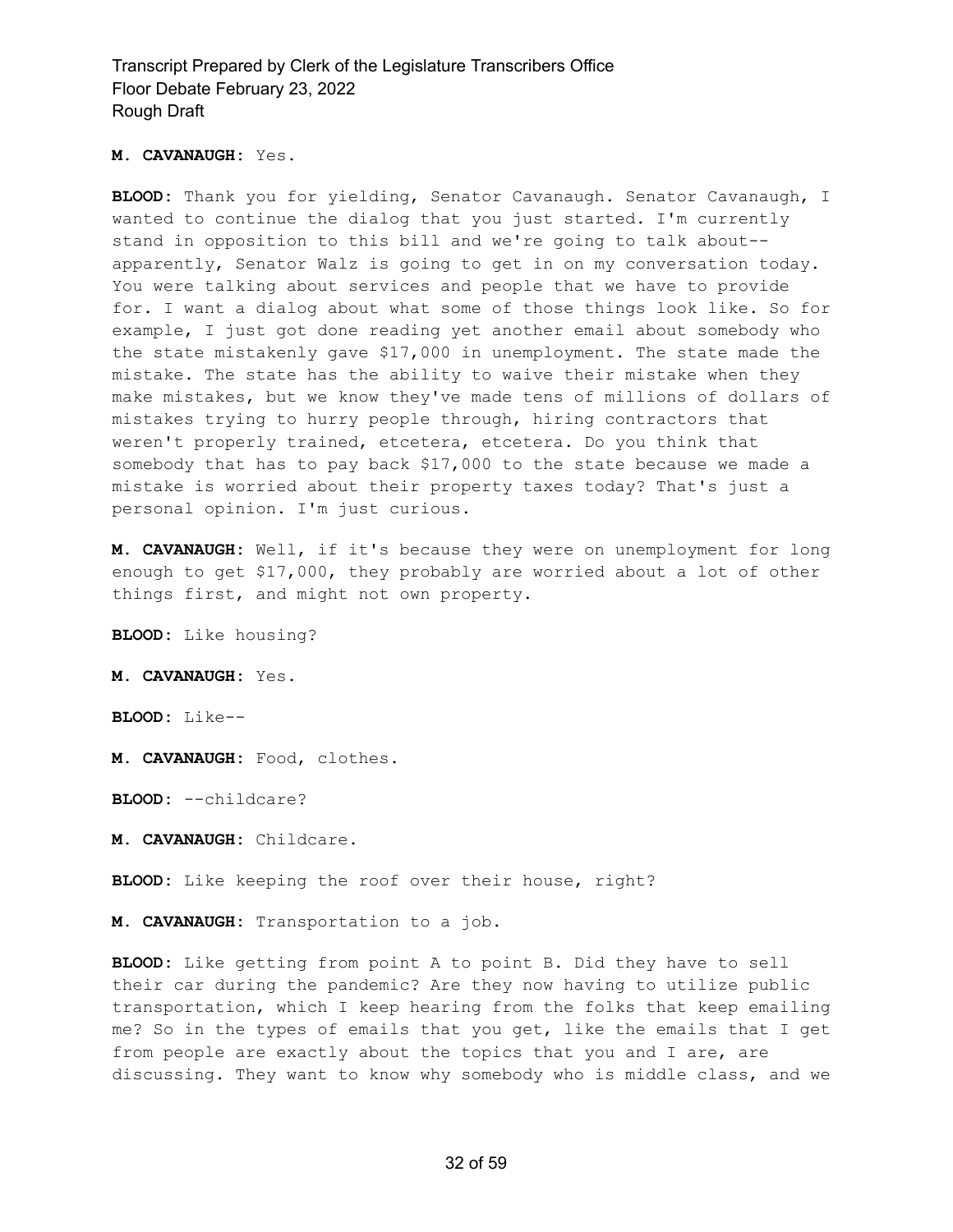heard what the median income was, so when I hear \$100,000, I think upper middle class in my head, maybe that's not right.

**M. CAVANAUGH:** That's more than I make.

**BLOOD:** And I think that you could lead a comfortable, not a wealthy life in Nebraska if you had two kids at \$100,000. And because you and I see a lot of people that are friends and family that are, are living on \$50,000, \$60,000 a year or less. So I-- I'm kind of curious what types of emails do you get from your district? Because the ones that I get are not just from my district, but from Nebraskans, because they can't get their senators to respond on, on issues like this. And what I'm hearing are that they're not getting a fair shake from the state on issues where the stake is-- the state is at fault. Like, like the people that live in Mead, Nebraska. There's another really good example, right?

**M. CAVANAUGH:** That's a great example.

**BLOOD:** They're, they're getting a crap deal.

**M. CAVANAUGH:** It's-- I mean, it smells like that.

**BLOOD:** Yeah.

**M. CAVANAUGH:** Literally.

**BLOOD:** So, so tell me what issues are important to your constituents, because I'm not, I'm not hearing property taxes when I travel out west and I talk to ag. They most definitely are worried about property taxes. And I agree. And that's why I like the circuit breaker bills.

**M. CAVANAUGH:** Well, in my district-- and it's hard because, you know, when people contact your office, you don't necessarily ask where they live--

**BLOOD:** Right.

**M. CAVANAUGH:** --to see if they're in your district. But there are a lot of people that contact my office that need help. They need help getting access to services, behavioral health services. They need help with their children, even if their children are grown, getting access to services. They need help getting situations resolved within our justice system. They need help getting on SNAP. They need help staying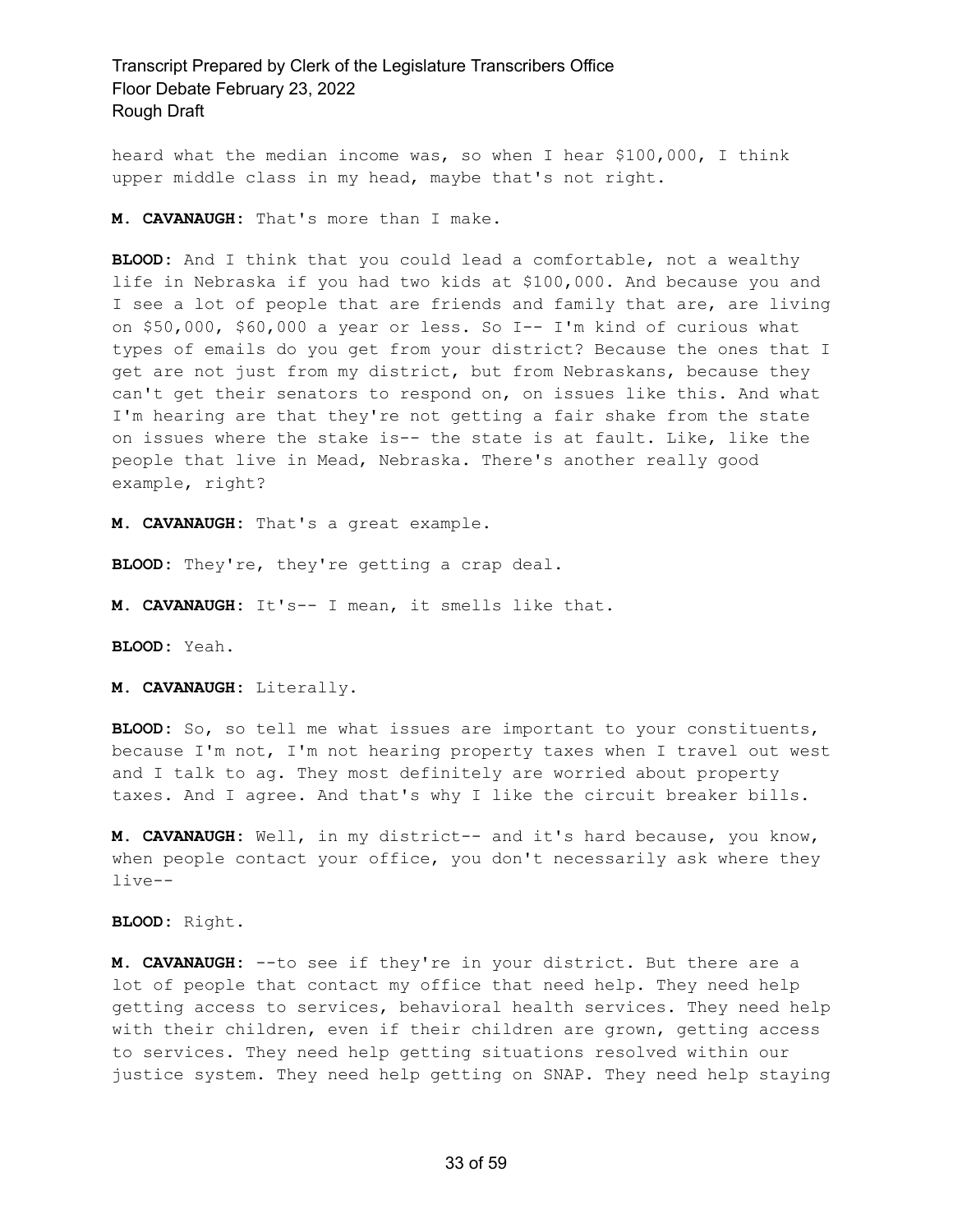on SNAP. They need help filling out paperwork. They need help from a violent partner. It's-- I, I don't have a lot of people--

**FOLEY:** One minute.

**M. CAVANAUGH:** --actually, I can't think of anybody who's contacted me who says that they need help with their tax cuts. I've actually had several very wealthy constituents contact me and ask me not to support this.

**BLOOD:** Yeah, my email, too. So, so percentagewise, I would say my email in reference to property tax, 3 to 5 percent. Would you concur with that?

**M. CAVANAUGH:** Oh, I don't know that I even get that much, but I don't have any rural-- I mean, I don't have any agricultural land in my district, so that's not super surprising. And we have great-- I represent three public school districts, so also not surprising that people want to support their public schools.

**BLOOD:** All right, I appreciate the dialog. Thank you,--

**M. CAVANAUGH:** Thank you.

**BLOOD:** --Senator Cavanaugh.

**FOLEY:** Thank you, Senators Blood and Cavanaugh. Senator Halloran.

**HALLORAN:** Thank you, Mr. Lieutenant Governor. Good morning, colleagues. Good morning, Nebraska. I would like to take a few minutes to acknowledge the birthday of someone who is near and dear to many Nebraskans, Tom Osborne. It's his birthday today. Tom Osborne was born February 23, 1937 in Hastings, Nebraska. He was a star athlete at Hastings High School, excelling in football, basketball, track and field. For all of his success, he was named the Nebraska High School Athlete of the Year in 1955. Tom Osborne then attended Hastings College, where he played both football and basketball. He was named the Nebraska College Athlete of the Year in 1959. Tom Osborne graduated from Hastings College in 1959 with a Bachelor of Arts in History. He later attended the University of Nebraska and earned a Master's of Arts in Educational Psychology in 1963 and a Doctorate of Philosophy and Educational Psychology in 1965. Tom Osborne joined the football coaching staff at the University of Nebraska in 1964 and served as an offensive assistant coach and as the offensive coordinator before taking over as head coach in 1973. He served as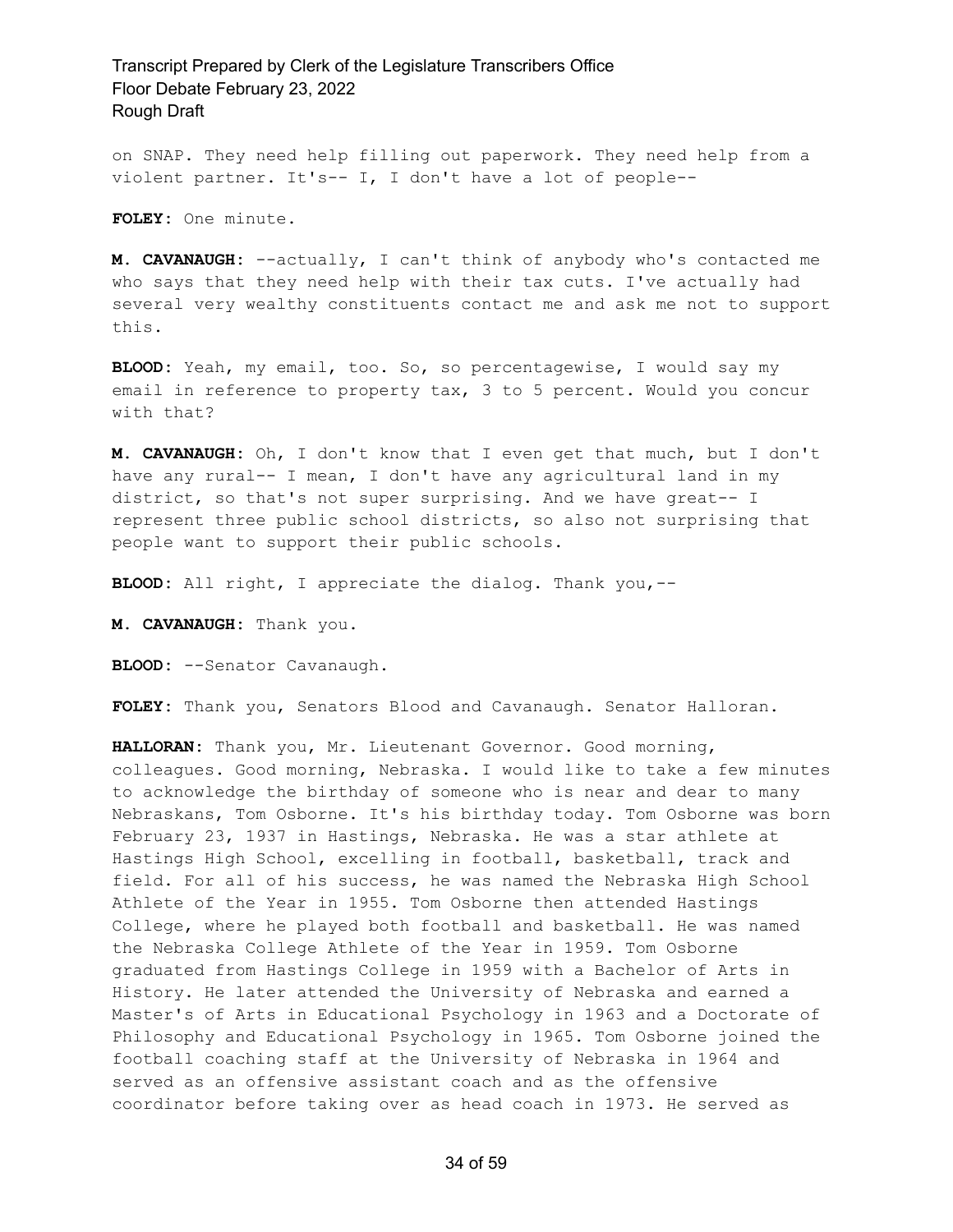head coach for 25 years, winning the National Championship three times. For his incredible success, Tom Osborne was inducted into the College Football Hall of Fame in 1999. Tom Osborne continued to serve the state of Nebraska after leaving the coaching profession. He was elected to the United States House of Representatives in 2000 and served for six years representing Nebraska's 3rd District. Tom Osborne was named the athletic director of the University of Nebraska in 2007. During his tenure as athletic director, athletic director, he provided inspired and steady leadership, including securing the University of Nebraska's membership in the Big Ten Conference. He retired from his position as athletic director effective January 1, 2013. Tom Osborne, in addition to his professional success and public service, has also given back to his community through his TeamMates Mentoring Program, which he and his wife, Nancy, founded in 1991. The goal of the TeamMates Mentoring Program is to see youth graduate from high school and, and pursue a postsecondary education. The program currently provides a mentor for over 5,000 youth across Nebraska and Iowa. Happy Birthday, Tom Osborne.

**FOLEY:** Thank you, Senator Halloran. Senator Hunt.

**HUNT:** Thank you, Mr. Lieutenant Governor. I'm perplexed for years about why if we're, if we're so ostensibly concerned about helping improve the quality of life for lower-income and middle-class Nebraskans, do we always do that by passing or by, by, by introducing and debating policies that also include corporations, millionaires, and billionaires in that basket as well? We have a lot of wealthy people here in this body. We know our Governor is crazy wealthy, super rich. But I think that the policies that we could be working on to help lower- and middle-income people would actually help most of us in this room a lot more than these tax breaks and these special carve outs and special handouts and special deductions and credits that we're constantly debating that only affect the top 1 to 5 percent of earners in Nebraska. There are some wealthy people in here, but you know, there's this weird solidarity to me that middle-income, aspirational people have with the ultra rich. And whenever we're talking about any policy that can improve the quality of life for an average earner, whether that's someone making an hourly wage, someone in a single-parent household, someone with young children, someone who's working on paying off student loans and trying to move up in their career. I mean, that's most people. Most people are not established to the point where they have, you know, all of their debt paid off or they have multiple homes or multiple cars or kind of that 1 to 5 percent of earners, you know, go on international vacations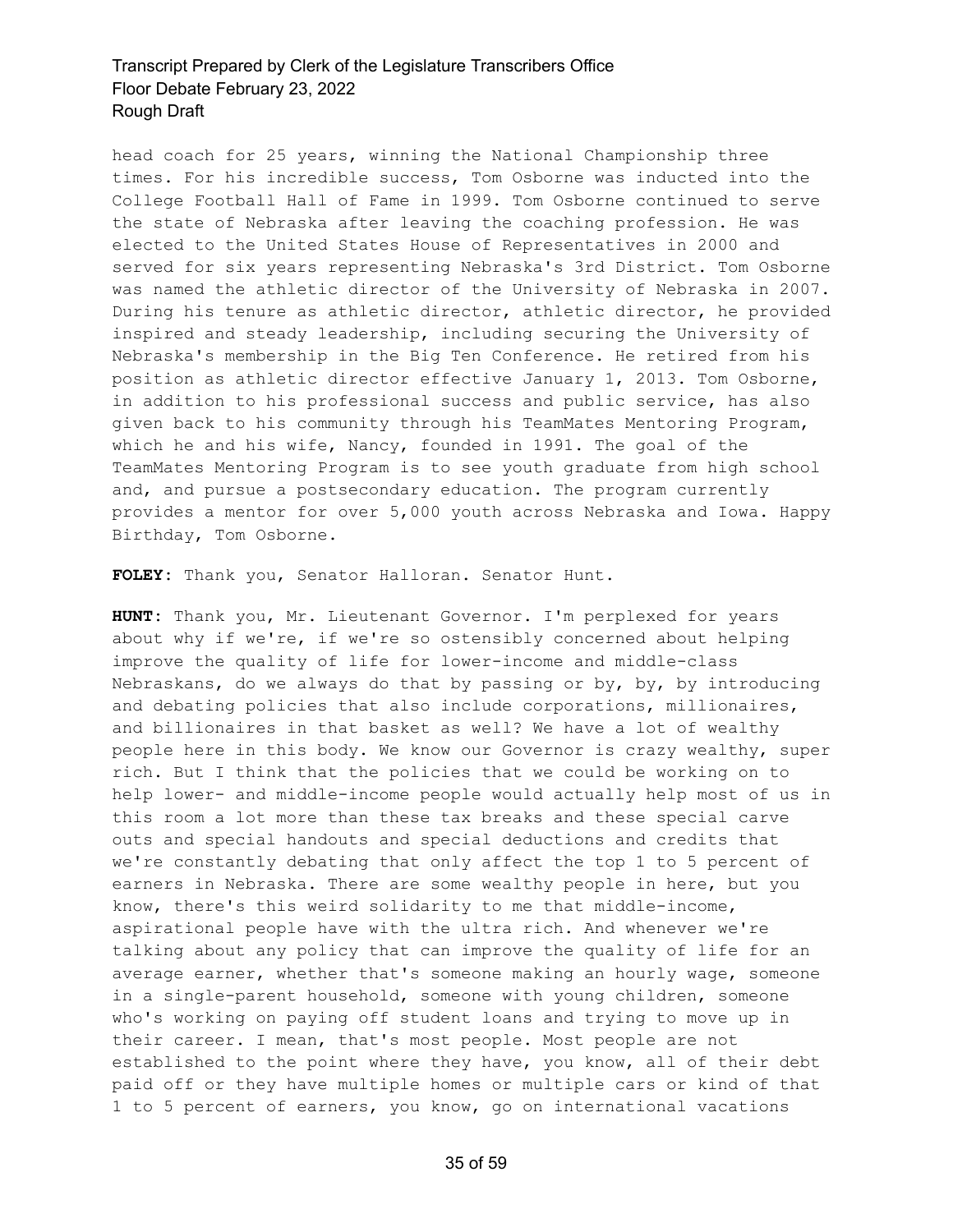every summer, like these are things that we can save up for and do. But the majority of Nebraskans, that's not them. And frankly, colleagues, the majority of us in this body, it's not us either. And I understand it when we work on policies that benefit us. We see, you know, members introduce things all the time that they would personally benefit from, whether that's, you know, some kind of benefit for ag and farmers. Or, you know, I introduced a bill-- I've been introducing bills every year since I was elected that would allow me to use campaign funds for travel for my child. I'm a, I'm a single parent, and when I have to go to a CSG conference or an NCSL conference or, you know, go serve on one of the committees that I serve on nationally in my capacity as a state senator, and I have to choose between either using my own money to bring my child with me or using my own money to pay for childcare while I'm gone. You know, that's a huge expense for, for me as a lawmaker earning this salary. And so, yeah, I introduced a bill to say, you know, if I have to travel in my capacity as a state senator, I can go on southwest.com and, and buy an extra ticket for my minor child who has to come with me. And so I understand advocating for legislation that we personally benefit from, because it's often the experiences that we have that we bring uniquely--

**FOLEY:** One minute.

**HUNT:** --into this body that informs us about the holes that there are in our statutes, about the, the, the ways that people are falling through the cracks and everybody's not being served. That's only things that we can learn from our experience. But what I don't get is the solidarity in here with the ultra rich and thinking that, you know, if we give them some break, if we give them some credit, if we give them some benefit, that that's somehow going to come back to us. Things like LB939, colleagues, they don't serve most of us, they don't serve our children and our families, our neighbors. And they really, really, really-- it really does not serve most Nebraskans. If we're serious about wanting to improve the quality of life in Nebraskans, which I am, because I don't want to see people moving to Wyoming or Colorado or Kansas or Iowa. Like, I would get it if somebody was moving to, like, South Florida or California. I mean--

**FOLEY:** That's time, Senator.

**HUNT:** Thank you, Mr. Lieutenant Governor.

**FOLEY:** Thank you, Senator Hunt. Senator Blood, you're recognized. Your third opportunity.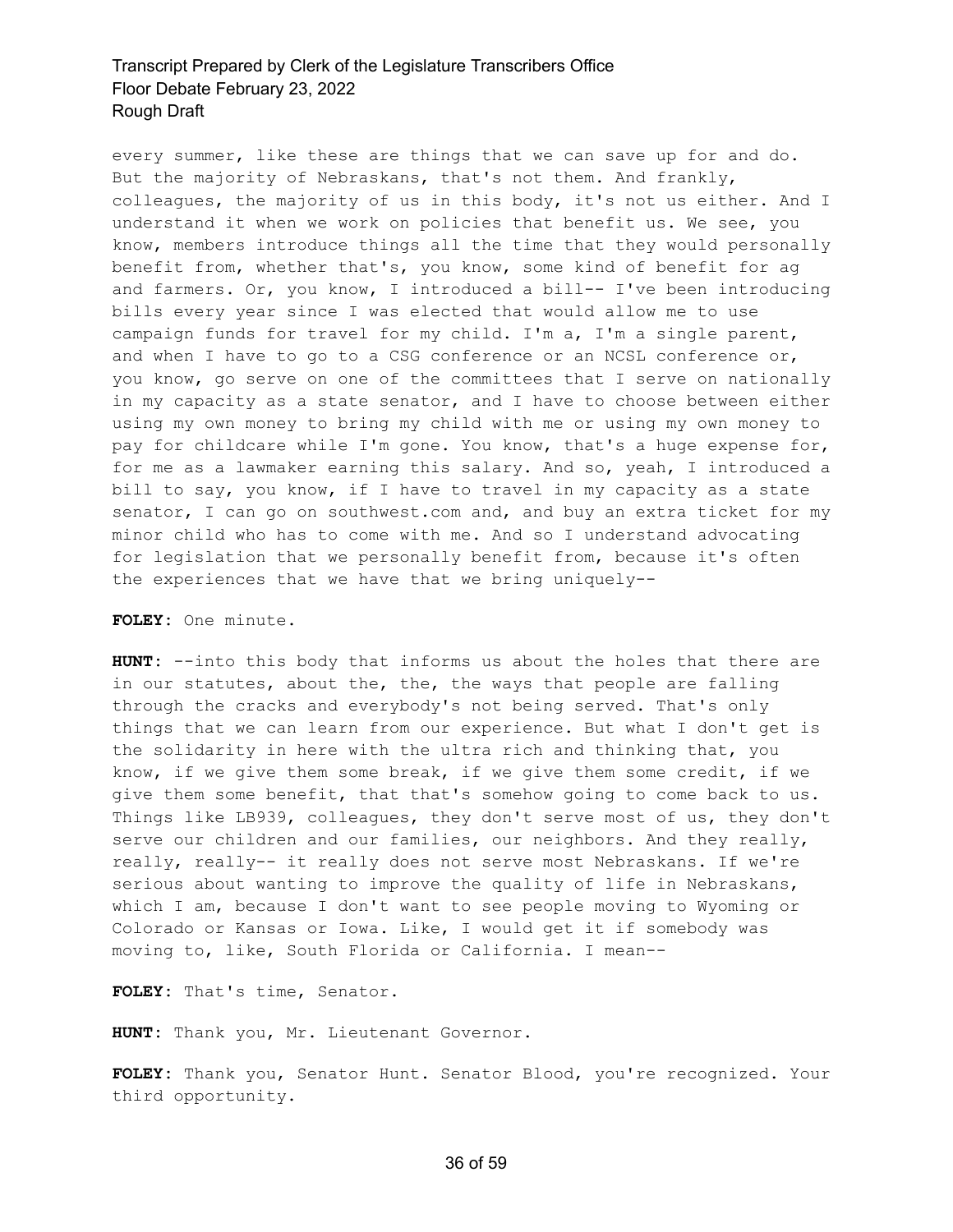**BLOOD:** Thank you, Mr. President. I still stand in opposition to LB939, but I hear a lot of chatter going on, on how some things may be amended, and I'm curious to see what those are going to be. I want to keep building on why people move to other states like Colorado, because every time we talk about property taxes, we hear how people are just rushing to neighboring states because of property taxes. And again, I can only talk about my personal experience with the friends and family that I know that have moved to Colorado. But I just want to put in perspective how they promote their state next door. So I'm literally quoting Governor Polis, and I'm not even sure that's how you say his name, by the way: Yesterday, I signed an executive order allowing the state to standardize flexible work practices to maximize cost savings, benefit the environment, and maintain an even better level of customer service to Coloradans. What a positive thing. No anti-President posts, no smoke and mirrors post, just positive things about Colorado. Did you know you can earn free college credit in high school? Colorado's concurrent enrollment program gives students like you a jumpstart on your college career. To learn more, talk to your counselor and here's a link. If you go through the posts of how they promote Colorado and it doesn't say Colorado, it's not for everyone. It talks about what's awesome, who lives there and why they're awesome. This session was-- we passed legislation making significant investments, roughly \$85 million, \$84.6 million actually, in our lands and waters to recover from and prevent the wildfire devastation we witnessed. Wildfire recovery and prevention for our lands and our waters. Do you see the difference in how we promote our state and how Colorado promotes its state? Have you driven on the Million Dollar Highway connecting Ouray, never been there, to Silverton, been there. Ever wonder how it received that nickname? CDOT and the Denver Channel answer. So not only are they telling you what there is that's awesome about Colorado, but they're telling you how you can learn more. If I was a young person like our pages up front, I think that'd be pretty darn exciting. Look at all these really awesome things in Colorado, and it is the governor himself that's telling me why it's awesome and how I can find out more. They talk about benefit concerts that help the environment, that helped people after the Marshall fire. Positive things. Positive messaging. I know there's people that leave because of property taxes, and most of the people that I know, it's because they're retired and we're working on that, too. Can't happen all at once, unfortunately. But our messaging in Nebraska is one of the reasons our young people leave, that and they can't get the jobs that pay them what they're worth. The cost of education is through the roof, and a lot of these young people can never pay down their college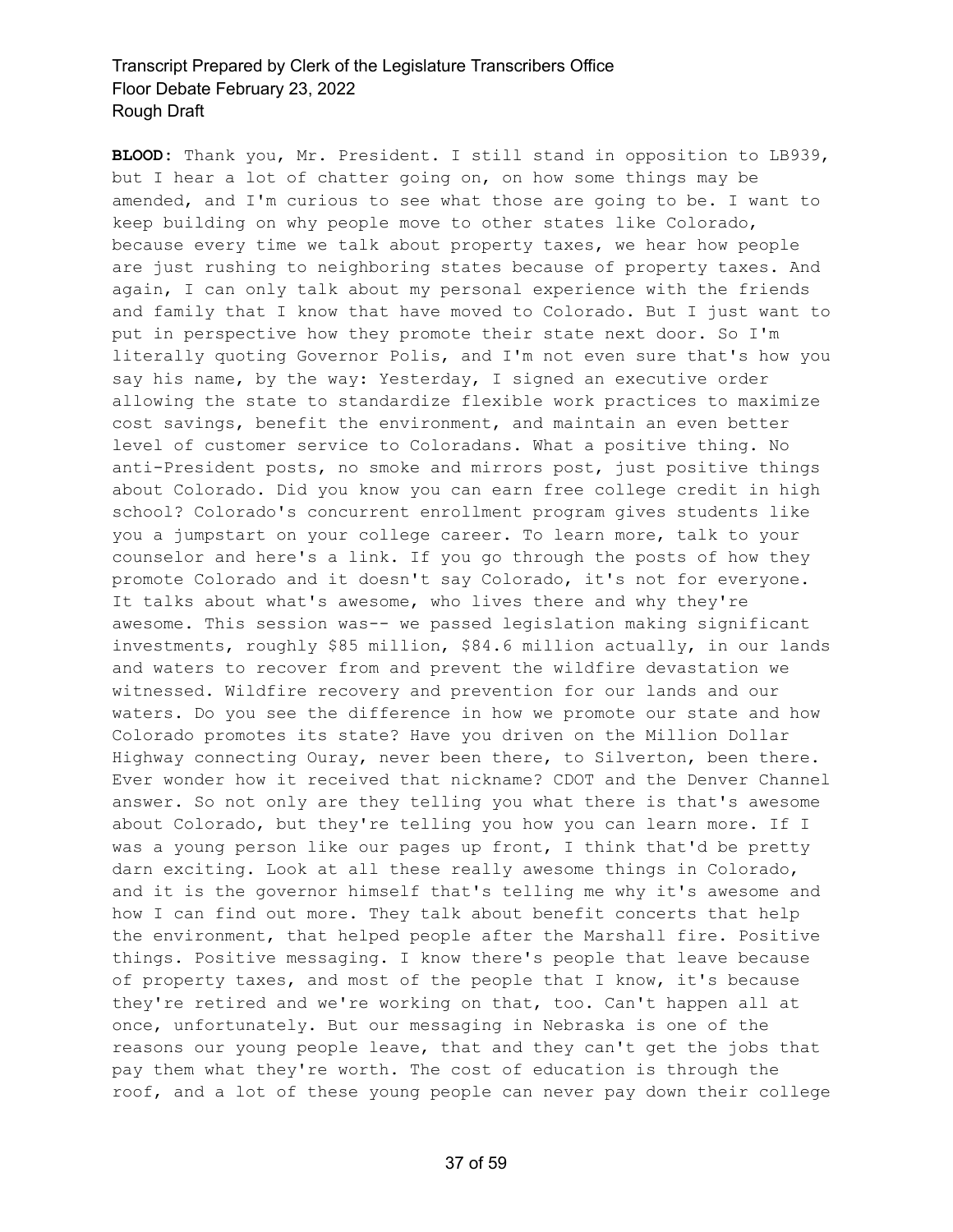debt because they can't get the jobs that help them pay down that college debt. And until we address that properly in Nebraska, they're going to keep moving. And how do we prioritize what's important to them? The young people I talk to can't afford to get a house, let alone pay property taxes. There's no affordable housing, and affordable housing is not workforce housing, by the way. It's 30 percent of a person's income. They can't even get apartments for that, sometimes in the Omaha metro area.

**FOLEY:** One minute.

**BLOOD:** So, I mean, obviously, we're taking time on the mike today, but I, I just want to bring things in perspective. I want to say that I am impressed by the governor and his spouse in Colorado and what they put out to the universe when it comes about promoting their state, and we could learn a lesson from that. We think we're clever coming up with tourism things that get on, on late night comedy shows. But I've yet to see the numbers where that's, that's giving us more revenue here in the state. All I ever hear when I travel is how hilarious people think that tagline is, and what I don't hear is why it's awesome for young people to live and stay in our state. So as always, Nebraska, we can do better, and good on you, Governor of Colorado.

**FOLEY:** Thank you, Senator Blood. Senator McCollister.

**McCOLLISTER:** Thanks again, Mr. President, colleagues. Would Senator John Cavanaugh yield to a few questions?

**FOLEY:** Senator John Cavanaugh, would you yield, please?

**J. CAVANAUGH:** Yes.

**McCOLLISTER:** Senator Cavanaugh, we've been talking this morning about what is the pathway for LB939? And you know, it's the desire of the Chair of Revenue to move this bill to Select. And then at, at that point, we will rightsize the bill and first rank the, the various bills and the spending that we're going to look at. As you look at LB939, what do you see as the path forward?

**J. CAVANAUGH:** Well, I don't know if, in my mind, if there is a path forward for LB939. I think I've been pretty clear about my opinion about the corporate tax cut portion of it, as well as the fact that the largest percentage or dollar amount of the tax cuts go to the highest income earners in the state, and that the median income earners in Nebraska and below would get no benefit from this tax cut.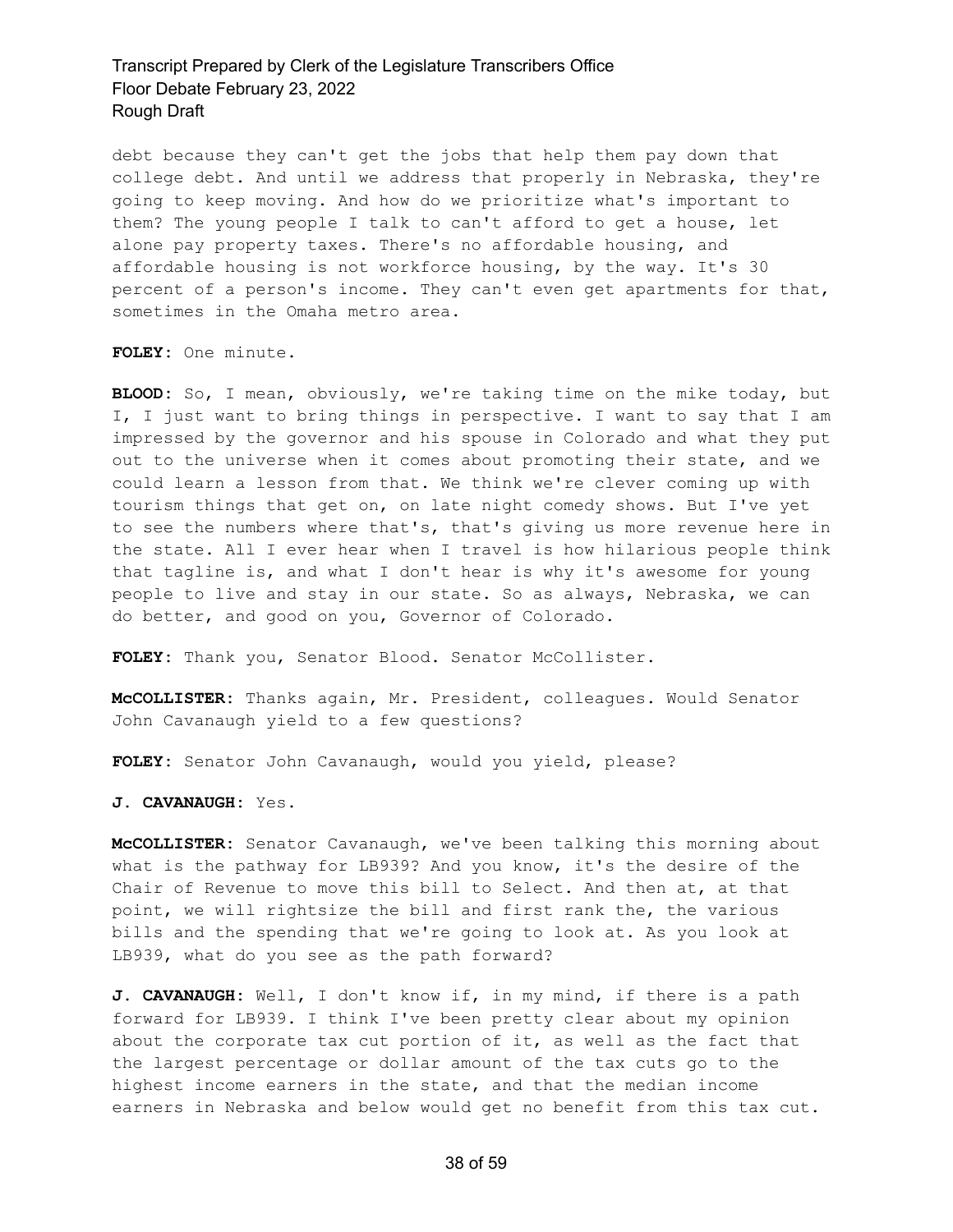And the people earning in that \$100,000 range would get a small tax cut, whereas the people earning over a million dollars would get somewhere like \$9,000 in tax cuts. So I don't, as it stands now, I don't see a path forward, but I haven't heard what I guess the suggestion you're talking about.

**McCOLLISTER:** Well, there's been some talk about increasing the earned income tax credit and that way making the bill a little more attractive for some of the low-income people in Nebraska. Would that be a viable solution to make this bill more attractive?

**J. CAVANAUGH:** Well, so I proposed the earned income tax credit last year and again this year, and I'd have to go through all the numbers and things here. But to add an earned income tax credit on to this, I think would make it-- an earned income tax credit would benefit lower-income individuals, people in that median income bracket who are working and certainly would actually benefit the people that we've talked about wanting to benefit a lot here. The problem with this bill is there-- it's still top heavy. There's still a huge amount at the top cutting for the wealthiest individuals with the highest income tax bracket earners and payers. And so then it becomes a question of expense. And I know that there are other people who have other problems with this bill besides the fact of how the, the tax cuts are distributed. So I think that there are certainly, I guess, changes that could be made to appease many of the people who have problems with this. But adding the earned income tax bracket does not solve all of my problems with this bill, I guess, is the answer to that question.

**McCOLLISTER:** Senator Cavanaugh, are you getting any emails about this particular bill?

**J. CAVANAUGH:** I don't think I've seen any emails about this bill, no.

**McCOLLISTER:** Senator Cavanaugh, I have received a number of emails, and it's mostly critical of the bill, not in favor, which is interesting to me. You know, I'm in central Omaha, we have some high-income areas that I represent, but also some fairly modest incomes. So I'm, I'm a-- it's an interesting fact that I-- most of the emails I get are critical. Thank you, Senator Cavanaugh.

**J. CAVANAUGH:** Sure.

**McCOLLISTER:** Thank you, Mr. President.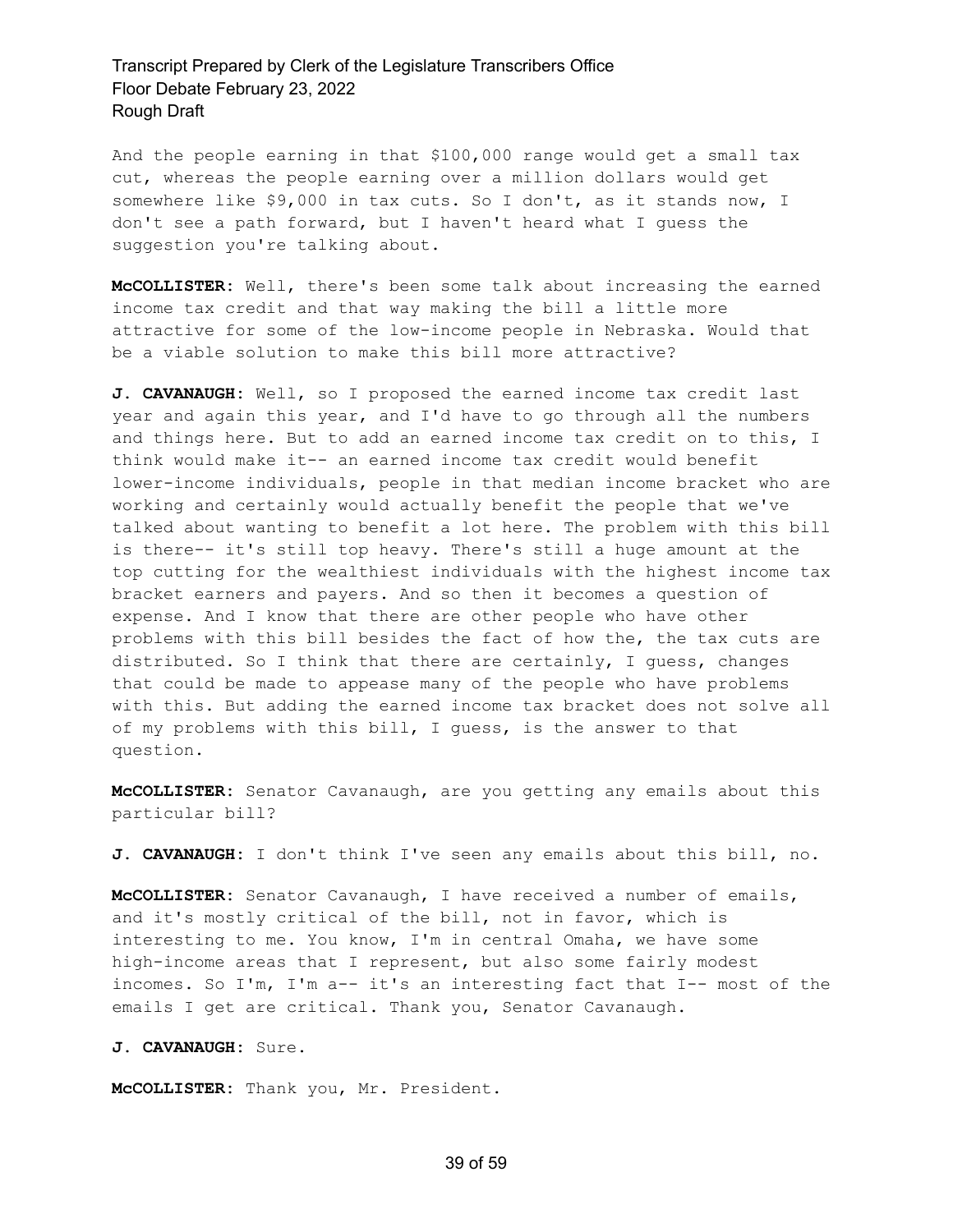**FOLEY:** Thank you, Senator McCollister and Senator Cavanaugh. Senator Hunt. Third opportunity, Senator.

**HUNT:** Thank you, Mr. Lieutenant Governor. Senator McCollister's question to Senator John Cavanaugh made me curious, especially when Senator John Cavanaugh said he hadn't received a noticeable amount of emails on LB939. So I just searched my inbox, LB939. And I have 43 emails about this bill and a sampling of some of the subject lines. LB939 is not the answer. Your take on LB939 is fundamentally stupid. Thank you. Please, no more tax cuts. Big fiscal bill is not the answer. Oppose LB939. Senator Hunt, please oppose LB939. Senator Hunt, please oppose LB939. Why not cannabis, LB939? So that's, that's a sampling of some of the messages I've received, excuse me, about this bill. And it's always kind of a, a mix like that. It's people who- it's usually people who follow the Legislature more than the average person, or it's people who have been activated by, you know, advocates who are trying to organize people against certain legislation. But in my district and from my people, the support for LB939 isn't there. I was chuckling as Senator Blood was speaking. You know what else Colorado has? Colorado has the agency, the firm, that came up with our state motto and our-- or our state tourism slogan. So not only is Nebraska exporting its people, its young people, its young professionals and students to Colorado, we're also exporting the work that we could be keeping here in Nebraska to promote our own state. So it's really such a joke, and a lot of that is coming from the executive branch. And I don't think there's anything I can do about that. But I want the people of Nebraska to know that there are people in here who are levelheaded and who would really like to make Nebraska a better place and understand that the way that we need to do that is not by cutting taxes on corporations, billionaires like the Governor, and millionaires. And the people in this body who support that, I don't understand the solidarity that we have with the top 1 to 5 percent of earners because you know what, when they get the chance, they would turn around and sell you out for a potato chip for nothing. Those people don't have your back. They're not here for you. Another thing is, I, I also fundamentally kind of question if outmigration from Nebraska is always a bad thing, especially in the case of retirement. If somebody works hard their whole life, if they, they spend their whole life paying taxes in Nebraska, raising a family here, having a job, maybe creating jobs, putting someone through college, forming community and being a part of their neighborhood, being engaged in our civic process, then I wouldn't blame them for once they, they reach retirement age and they take the opportunity and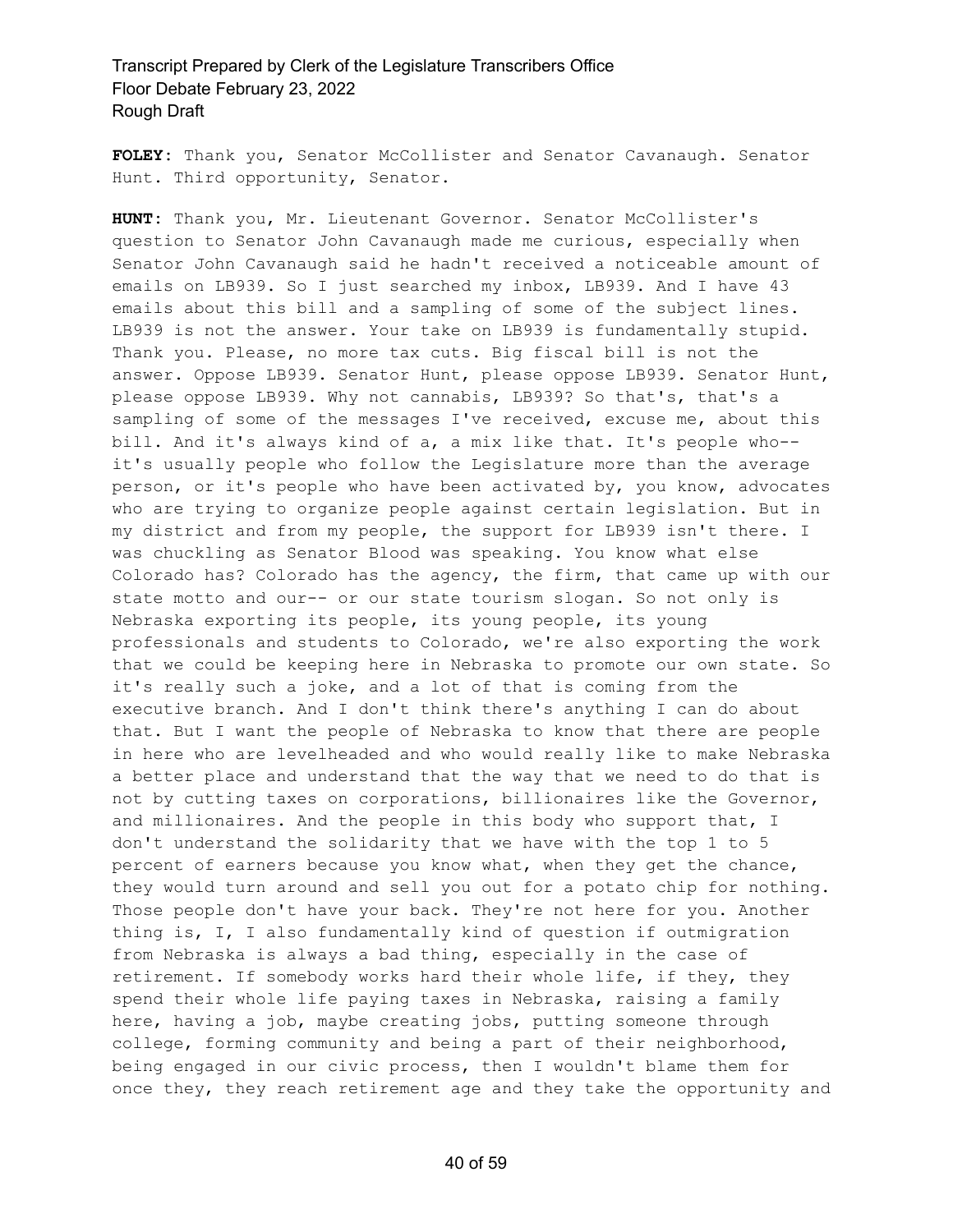they want to go get, you know, sell everything they have and go get a little condo in South Florida or Arizona or California. Man, that's the dream. Good for you. I would love to get to that kind of place someday where I've, I've, you know, lived my professional life. I've contributed to my community and my state, and I can enjoy the rest of my years comfortably in a place where it doesn't hurt my face every time I go outside in the winter. I get that. I don't think that that's a problem.

**FOLEY:** One minute.

**HUNT:** What I do think as a problem is our failure to attract and retain people to this state. People wanting to leave because of the backwards policies we have, because of the negativity surrounding our state in terms of the social policies that we have, the doom and gloom scare tactics coming from the messaging at the top in our state, if they want to leave and find somewhere else to live, I'm not going to stand in their way and tell them they shouldn't do that because the first thing people should always do is take care of themselves and their mental and emotional health. And if that's not something they have here. Hey, I get it. Go find that for yourself. You only get one life. That's what you should do. And that's why it makes no sense to me that everyone is lined up around LB939 even willing to compromise or deal with it or, or make some kind of improvement to the bill because as long as--

**FOLEY:** That's time, Senator.

**HUNT:** --it's targeted on these tax brackets-- thank you, Mr. Lieutenant Governor.

**FOLEY:** Thank you, Senator Hunt. Senator Walz.

**WALZ:** All right. Thank you, Mr. President. Senator Linehan is not here. Senator Stinner. Oh, Senator Stinner, can I-- I'll talk-- I'll just ask you a couple questions. I'll, I'll ask him first and--

**FOLEY:** Senator Stinner, are you available?

**STINNER:** Yes.

**WALZ:** Thank you, Senator Stinner. And again, I'm just going to apologize if you've already answered this question. But after forecasting, how much money will be available next biennium after accounting for all the bills-- the tax bills that are on Select File?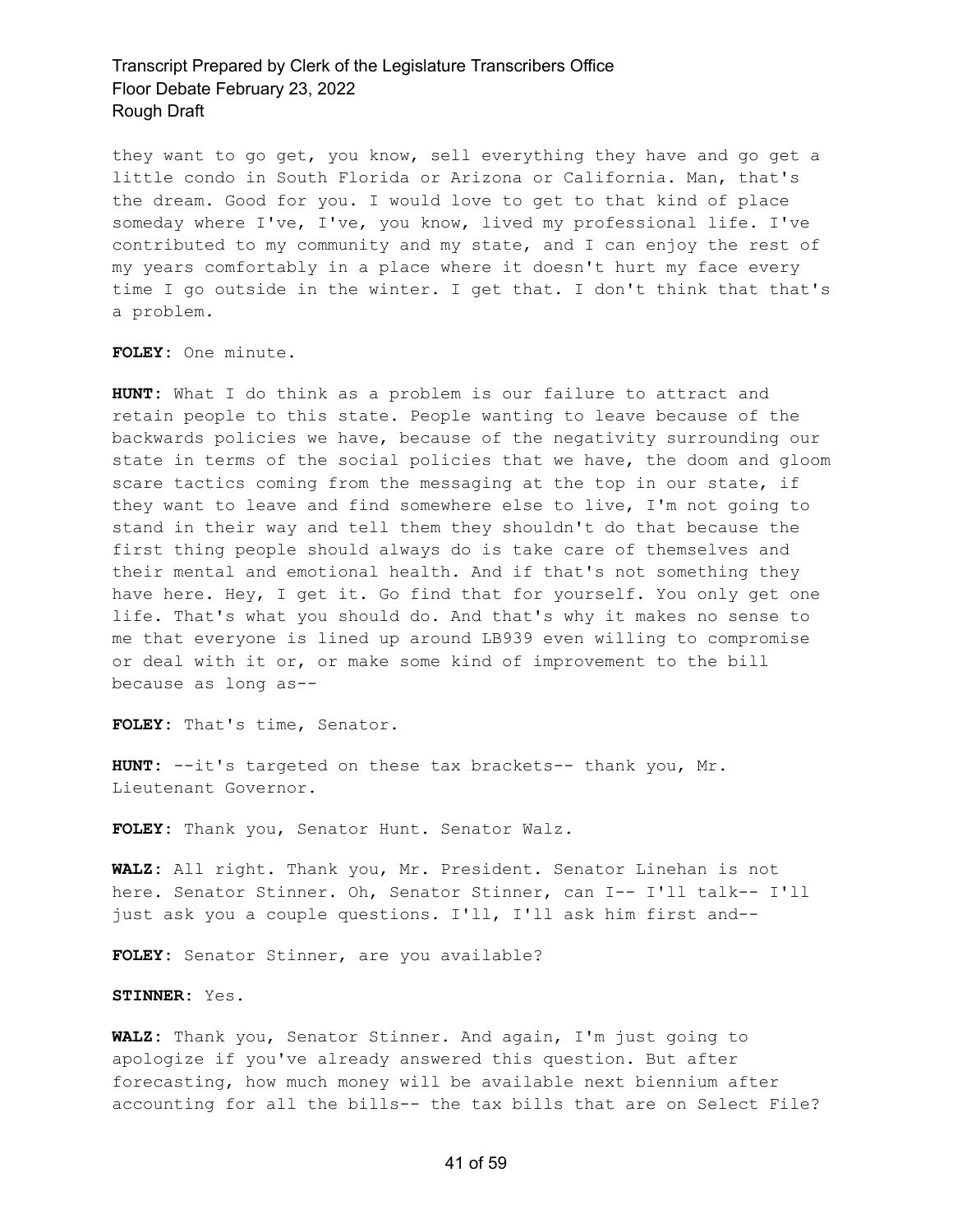**STINNER:** I think I can demonstrate that there will be at least \$100-plus million.

**WALZ:** \$100-plus million?

**STINNER:** That's a guess. I can't-- I mean, I'm taking an average of what I saw.

**WALZ:** OK.

**STINNER:** And it may be more, more than that, possibly.

**WALZ:** OK. So--

**STINNER:** The key is, the key is how much we're leaving in the rainy day fund. And I think I can also show you that we will leave an extra amount for extraordinary expenses to cover any, any kind of downturn that we have since we're in such uncertain times.

**WALZ:** What, what amount is that, that makes you feel comfortable in the rainy day fund? Like what, what makes you feel comfortable?

**STINNER:** Well, right now is projected to be about \$1.4, \$1.5 billion. So you're talking a, a, a big number. OK? I think it'll be another 200 will go in there. So as we spend down one-time spends like prisons and stuff like that, you'll have enough cushion back there to support any decision that you make relative to these uncertain times. So for an example, I'm just going to lay this out for you, for an example, under ordinary times, you'd have 16 percent reserve or about \$900 million. OK? Because we're in uncertain times, and I can go through the uncertainties with you, but we're raising interest rates. Everybody knows we're on steroids right now. So therefore you should put aside for additional economic shock absorber of \$400 to \$500 million. And I think we can do that. Therefore, that makes those decisions that you're making in the out years much more comfortable knowing that you have this extra savings account back here. And that's what I'm trying to wait and see if we do get those numbers up, I can make a serious numerical case to pass these packages.

**WALZ:** OK, thank you. That-- I have another question. Other than LB939, which has a price tag, can you walk us through how much in tax cuts, again, are already sitting on Select File?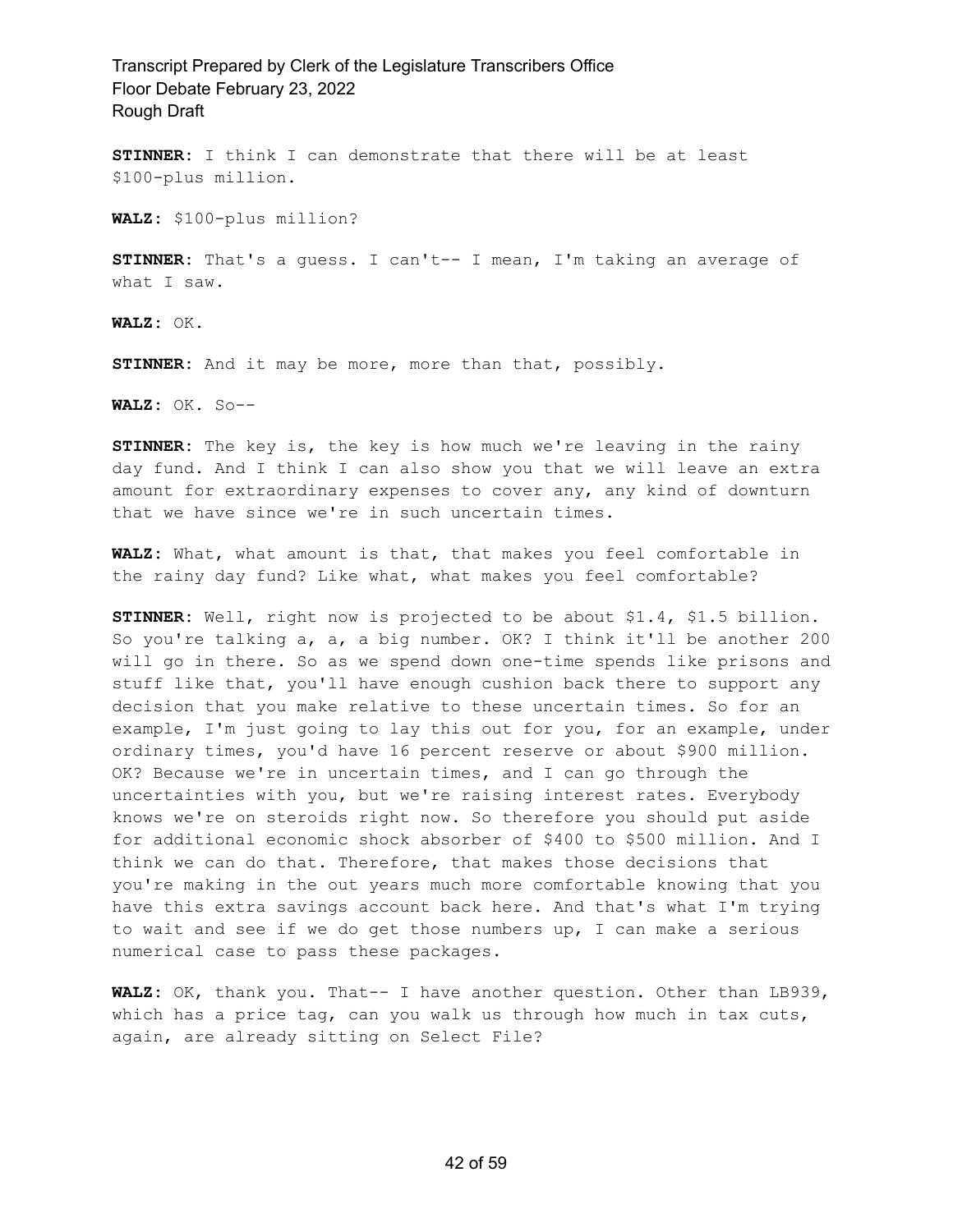**STINNER:** Well, I, I don't know those numbers exactly off the top of my head. I think Senator Linehan probably has those. I think-- I can't hazard a guess on that. I think the better source is Senator Linehan.

**WALZ:** OK, I'll ask Senator Linehan.

**FOLEY:** Senator Linehan, would you yield, please.

**LINEHAN:** Yes, certainly.

**WALZ:** Did you hear the question?

**LINEHAN:** I, I did. And I've-- you're asking how many, how many tax cuts have we already-- are on Select?

**WALZ:** Yes.

**LINEHAN:** There's two bills that we've sent to Select. One is Social Security, in '23, that cost is \$43 million [SIC], and in '24, it is \$45 million.

**WALZ:** OK.

**LINEHAN:** And the other one is LB723, which is the LB1107 stabilization. And that doesn't cost anything this year or next year because it's already in the budget.

**WALZ:** OK, so a total of 55, 50--

**LINEHAN:** Well, actually just Social Security for next year. The total Social Security and LB723 is \$43 million-- or, excuse me, \$41 million.

**WILLIAMS:** One minute.

**WALZ:** OK. All right.

**LINEHAN:** Because they're phased in.

**WALZ:** Right. Why, why are they phased in?

**LINEHAN:** So they can fit within the budget?

**WALZ:** OK, so we, we wouldn't be able to incorporate them all right now? We couldn't incorporate that?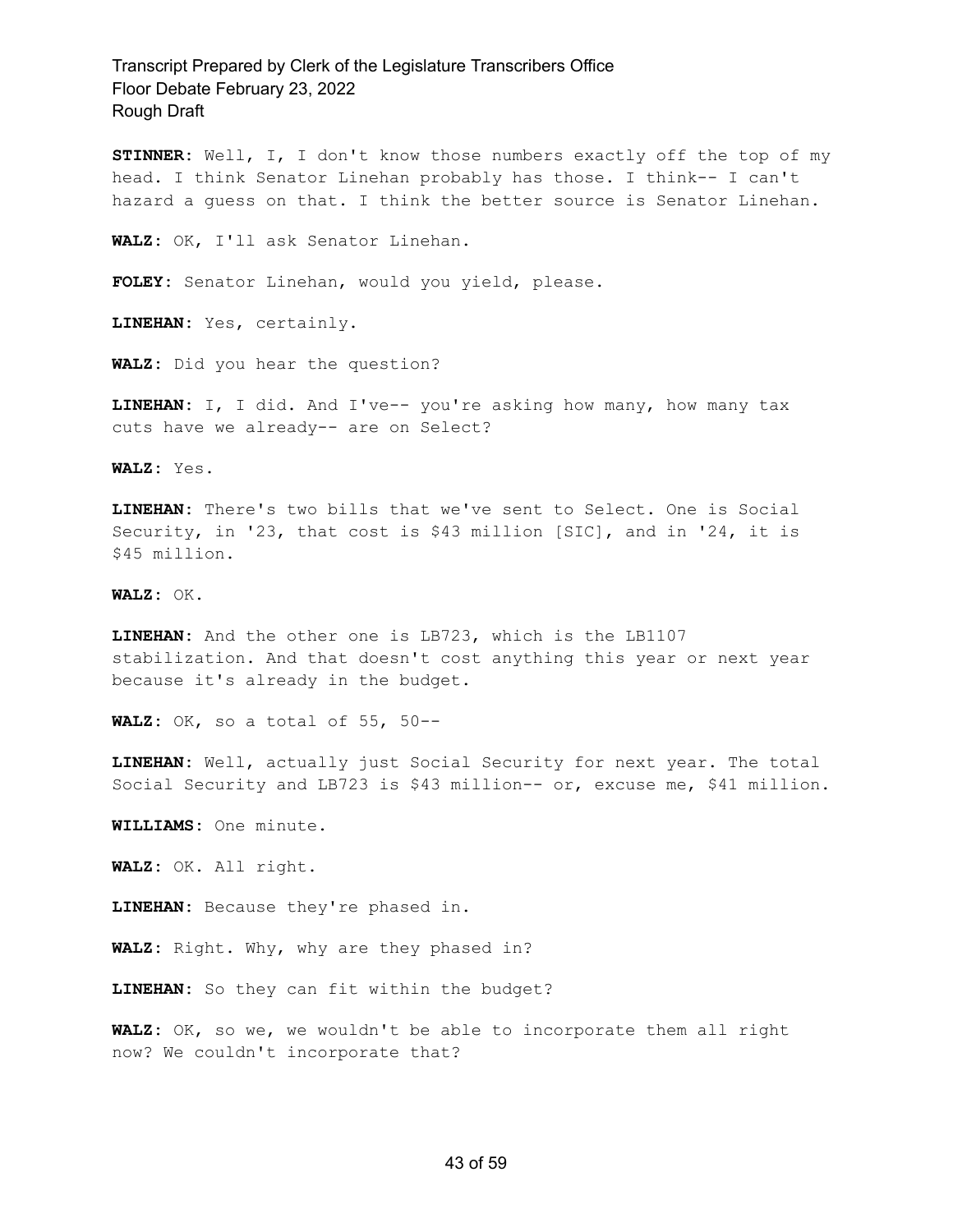**LINEHAN:** Oh, yes, we could incorporate them all. All the bills that we have-- this bill on the floor now and those two bills were-- there was money in the Governor's budget. I don't-- I haven't seen the-- Senator Stinner's budget, but in the Governor's budget, these numbers fit what was in his budget for those tax cuts.

**WALZ:** OK. All right. Thank you, Senator Linehan.

**LINEHAN:** You're welcome.

**WALZ:** Senator Stinner.

**WILLIAMS:** Senator Stinner, will you yield?

**STINNER:** Yes, I will.

**WALZ:** OK. And correct me if I'm wrong, but according to the Appropriations Committee budget, we previously had--

**WILLIAMS:** And that's time, Senator.

**WALZ:** Thank you.

**WILLIAMS:** Thank you, Senator Walz, Senator Linehan, and Senator Stinner. Senator Day, you're recognized.

**DAY:** Thank you, Mr. President. And I haven't spoken on this bill yet. Partially because I wasn't really sure where I stood. I was originally a no on this bill before I started discussing it with anybody, just because I think that was my default position on this from what I had heard. But after having several discussions with colleagues and then particularly the discussions with Senator Stinner, I appreciate his depth of knowledge of the budget as the Chairman of Appropriations. And so when he is asking people to vote it to Select so we can get a better idea of what things look like from the Forecasting Board, I am willing to do that. Partially-- first of all, because this is a bill that would make a lot of my constituents very happy. Many of them support this. It would benefit them, and I support tax cuts. I mean, for the same reason that everybody else in here does, I think letting people keep more of their own money is something that I am happy to do. I also support all of the other things that we discuss here on the floor, like legalizing cannabis. I don't think that those two ideas have to be mutually exclusive. I think we can support multiple different things. And I also wanted to mention that I think sometimes it's a little bit frustrating when we have discussions about these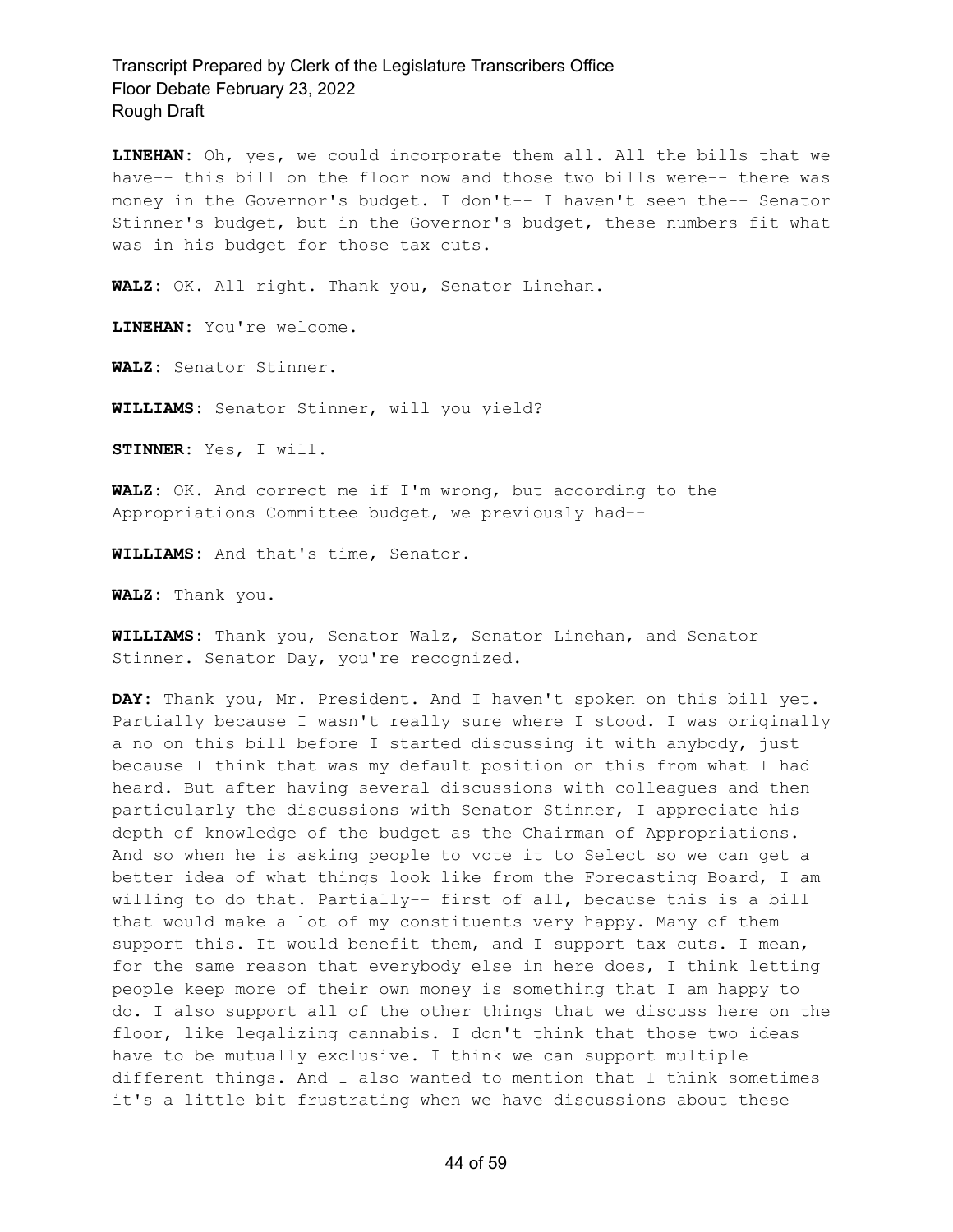bills. As a newer senator, I think sometimes people assume my position on a bill because I'm a Democrat, and instead of just discussing it with me, there's an assumption that I'm going to vote a certain way. But I try to truly take the fact that we're a nonpartisan Unicameral to heart and take each bill and have honest discussions about those bills with my colleagues and make an informed decision on how I am going to vote on that, at least on the first round. So maybe it's me being a little bit of a wild child here, but sometimes I vote and I upset people from the left, and sometimes I vote and upset people from the right, and I'm OK with that. I just genuinely believe that we have to be able to make decisions based on our constituencies, and sometimes those are going to be different decisions for each 49 of us. So I support the effort to vote for this and move it to Select. That does not mean that I'll be voting yes on it in other stages of debate, but I would like to, to hear from the Forecasting Board before we make any official decisions on this. So thank you.

**WILLIAMS:** Thank you, Senator Day. Senator McCollister, you're recognized and this is your third opportunity.

**McCOLLISTER:** Thank you, Mr. President and colleagues. Off mike, I was talking to Senator Clements and we were talking about property tax and how Nebraska ranking number four as the worst state in the country for retirees. But I don't think we get full credit for the efforts we've made with property tax relief. Senator Clements, will you yield?

**WILLIAMS:** Senator Clements, would you yield?

**CLEMENTS:** Yes.

**McCOLLISTER:** Senator Clements, we were reviewing a tax return that you're working on and what did you see in that tax return that was so significant?

**CLEMENTS:** Well, this is for a Nebraska tax return I did over the weekend, and the property tax they paid to their school district was- the total property tax, it was a farm family that paid \$81,000 in property tax, \$51,000 to the school district, which this year gave them a \$13,000 tax credit back on their Nebraska tax return and it was compared to last year, was only about \$3,000 and this year \$13,000 of tax relief from the property tax credit.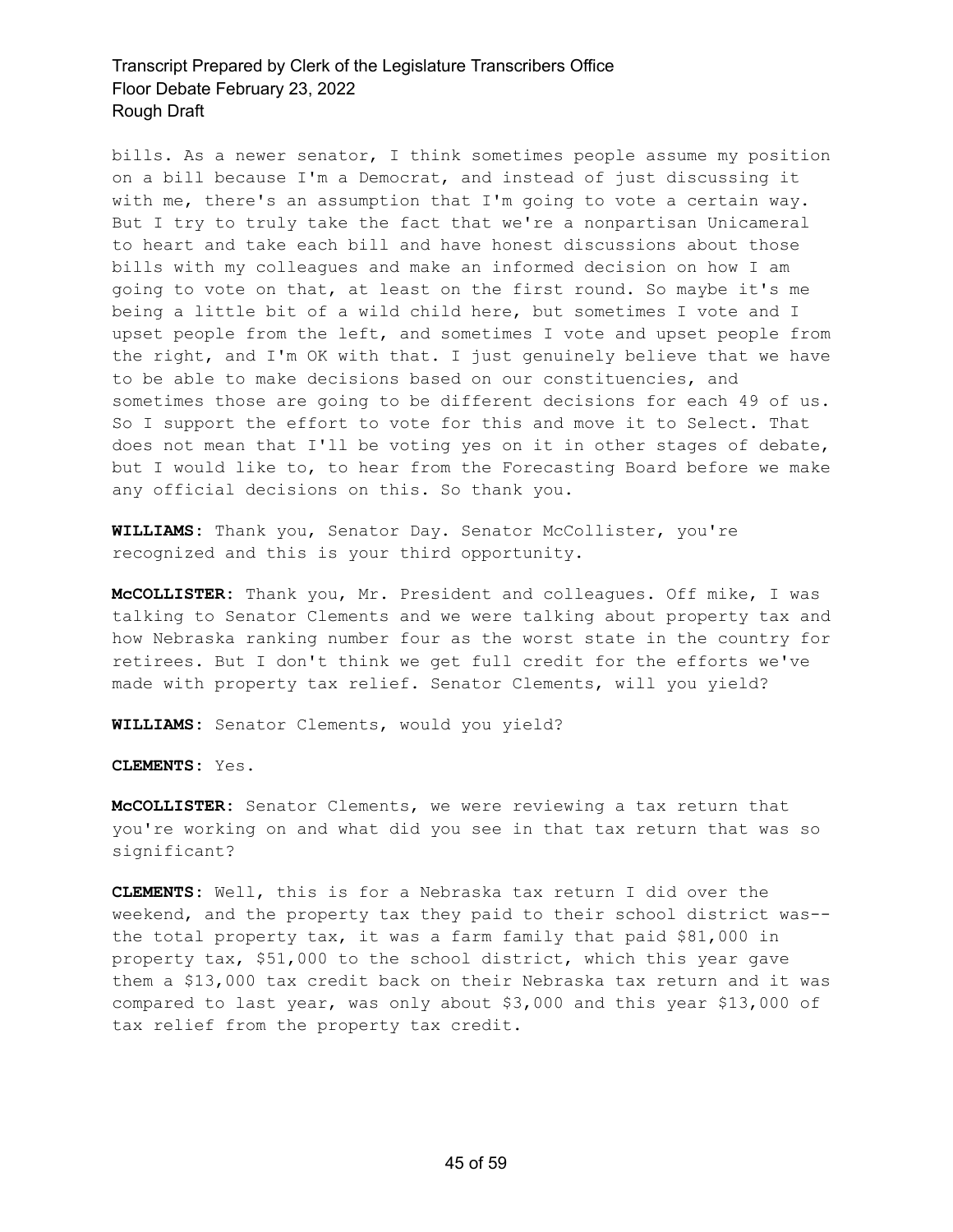**McCOLLISTER:** Thank you. So-- but in the ratings for Nebraska by the Tax Foundation, we do not get credit for the significant resources we put into the property tax relief funds. Is that correct?

**CLEMENTS:** That's correct, because the taxpayer did pay the higher property tax amount, but he's getting it back later on. He paid it in 2021, he's getting it back in 2022. And it's-- so the property tax assessment was still the same.

**McCOLLISTER:** Another way for, Senator Clements, for us to improve our ratings would be to increase the-- or at least decrease the amount of money we take in for the county inheritance tax. Is that correct?

**CLEMENTS:** Yes, especially for retirees. I've had a number of people indicate that they're going to be moving out because of inheritance tax, especially if they have no children.

**McCOLLISTER:** Thank you, Senator Clements. Thank you, Mr. President.

**WILLIAMS:** Thank you, Senator McCollister and Senator Clements. Seeing no one wanting to speak, Senator Hansen, you're recognized to close on AM1869.

**M. HANSEN:** Thank you, Mr. President and good morning colleagues. I didn't intend AM1869 as a hostile amendment. I know it's been described as such, so I'll just flag that for everybody as I start my opening-- or sorry, start opening my closing. Addressing the tax policy for an issue-- for a moment. There's been a number of folks who've been talking about, you know, if we don't cut taxes, certainly if we do anything that doesn't benefit this kind of extremely wealthy class, they'll just move. And therefore, we need to change our tax policy so they won't move from out of the state of Nebraska. And I don't think it's smart or wise to have our tax policy be held hostage by people threatening to leave. If somebody is genuinely independently wealthy enough that moving cross-country isn't an issue for them, doesn't cause them to lose income, doesn't cause them to change their investments, whatever, I mean, that person is so unattached that I don't know if we should be shaping our whole tax policy. Because as others have said, they might move just for the weather, they might just move for something else. There are people who are tied to Nebraska. There are people whose jobs are tied here and who even just moving between apartments between town is difficult, saving up first and last for both apartments and the security deposit and all the things you have to do. And instead of talking about those people for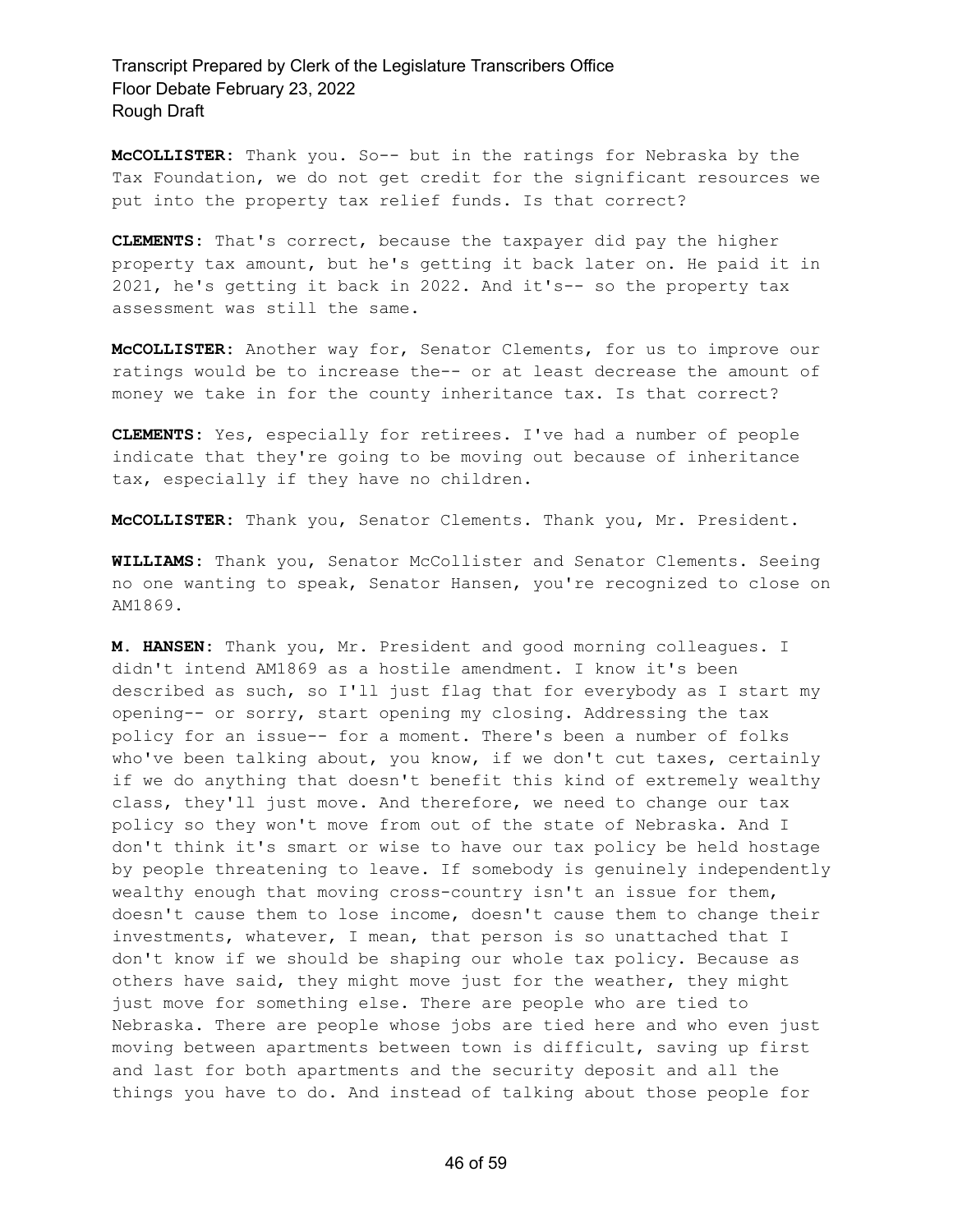much of this debate, because again, we've been ignoring any sort of tax cuts for anybody whose adjusted gross income is below \$33,000. Instead of talking about those, we're talking about kind of just the independently wealthy who can move cross-country at a whim. And those are the people we need to be talking to and courting and preventing from moving in the state of Nebraska. And we've already indicated that that group is 1 percent of the population, pays 10 percent of the taxes, despite earning 50 percent of the income in the state of Nebraska. Colleagues, they're already getting a pretty sweet deal. And I don't think we need to go out of our way to sweeten it any more. If they're going to move if we don't cut the tax bill, they're going to move tomorrow because of the weather. They're going to move because of a golf course membership. They're going to move for whatever reason they want to because they have the means and resources and are apparently so detached from the actual state of Nebraska. Colleagues, those are not the people we need to be writing our tax code for. Those are not the people we need to be balancing our budget for. We need to balance our budget for people who are tied to the state of Nebraska, who have their incomes derived from the state of Nebraska, who are tied to Nebraska, who want to build Nebraska. I mean, like the fact that that's come up, well, won't they just move? It's like maybe. But they also might move because they, you know, they're apparently so loosely tied. Like, I, I don't, like, know how to encourage them to stay. And again, this is already a disproportionately low taxes in terms of proportion of income or at least proportion of the state's income from them. Again, 1 percent of the population earns 50 percent of the income and pays 10 percent of the income taxes already. And that's the group, among others, we're going to lower it on. We're not lowering it on all of these other taxpayers who are below the median income in the state of Nebraska. That's the wrong perspective and something that I just have a fundamental issue with in this bill. I want to cut taxes on a lot of families. I would love to do that, especially if we're to move forward tax cuts. We frankly could be more generous on the individual income tax credits for all Nebraskans, including lower-income Nebraskans, if we didn't also spend some of the money on corporate tax cuts, which haven't been getting much of the focus of the debate and it's kind of my main opposition is the sense that it is genuinely just a corporate tax giveaway. And there's--

#### **WILLIAMS:** One minute.

**M. HANSEN:** --no proof or no incentive that we are actually encouraging growth in the business sector or anything because of that. Because again, it's where the income is earned, it's where the sales are made.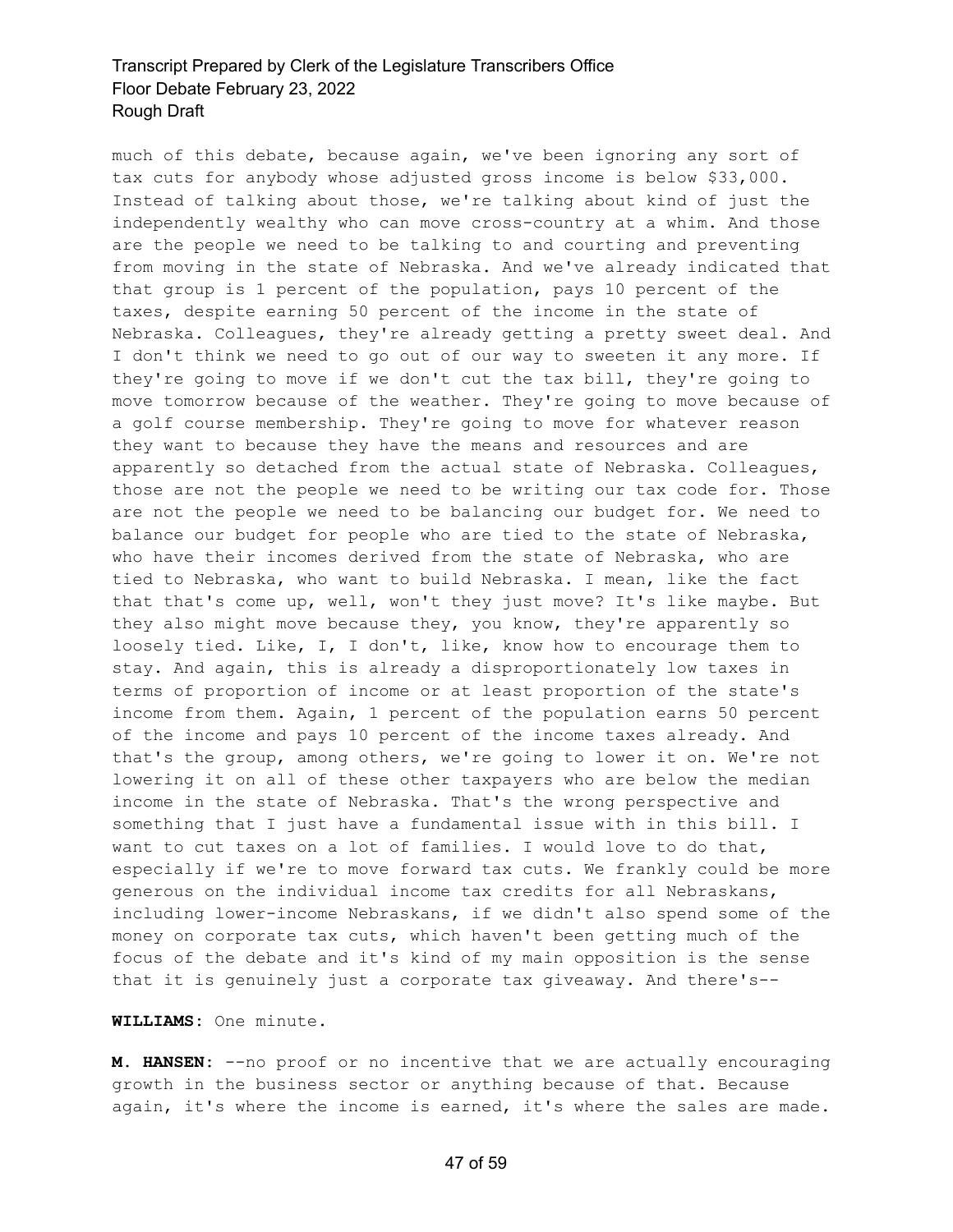Colleagues, we can set our income tax-- corporate income tax rate to whatever number we wanted and Walmart is still going to have stores here. Like, like people are still going to buy goods in the state of Nebraska. Those stores are going to earn corporate income that they pay in the state of Nebraska. So why are we taking that as a bigger cut in terms of percentage than we're paying to the individuals? And again, the individuals who aren't getting-- who doesn't even apply to all Nebraskans? I mean, there's a lot of Nebraskans who aren't going to get any taxes cut under this bill. So with that Mr. President, I'll ask for call of the house, but a board vote is fine.

**WILLIAMS:** Thank you, Senator Hansen. Members, there's been a request to place the house under call. The question is, shall the house go under call? All those in favor vote aye; those opposed vote nay. Record, Mr. Clerk.

**CLERK:** 20 ayes, 7 nays to place the house under call.

**WILLIAMS:** The house is under call. Senators, please record your presence. Those unexcused senators outside the Chamber, please return to the Chamber and record your presence. All unauthorized personnel, please leave the floor. The house is under call. Members, the house is under call. Those unexcused senators outside the Chamber, please return and record your presence. Senator Vargas, please check in. All members are present. Members, the question is the adoption of AM1869 to LB939. There's been a request for a roll call vote in regular order. Mr. Clerk.

**CLERK:** Senator Aguilar voting no. Senator Albrecht voting no. Senator Arch voting no. Senator Blood voting no. Senator Bostar. Senator Bostelman voting no. Senator Brandt voting no. Senator Brewer voting no. Senator Briese voting no. Senator John Cavanaugh voting no. Senator Machaela Cavanaugh voting no. Senator Clements voting no. Senator Day voting no. Senator DeBoer voting no. Senator Dorn voting no. Senator Erdman voting no. Senator Flood voting no. Senator Friesen, voting no. Senator Geist voting no. Senator Gragert voting no. Senator Halloran voting no. Senator Ben Hansen voting no. Senator Matt Hansen voting yes. Senator Hilgers voting no. Senator Hilkemann voting no. Senator Hughes voting no. Senator Hunt voting yes. Senator Kolterman voting no. Senator Lathrop voting no. Senator Lindstrom. Senator Linehan voting no. Senator Lowe voting no. Senator McCollister voting no. Senator McDonnell voting no. Senator McKinney voting no. Senator Morfeld not voting. Senator Moser voting no. Senator Murman voting no. Senator Pahls voting no. Senator Pansing Brooks voting no.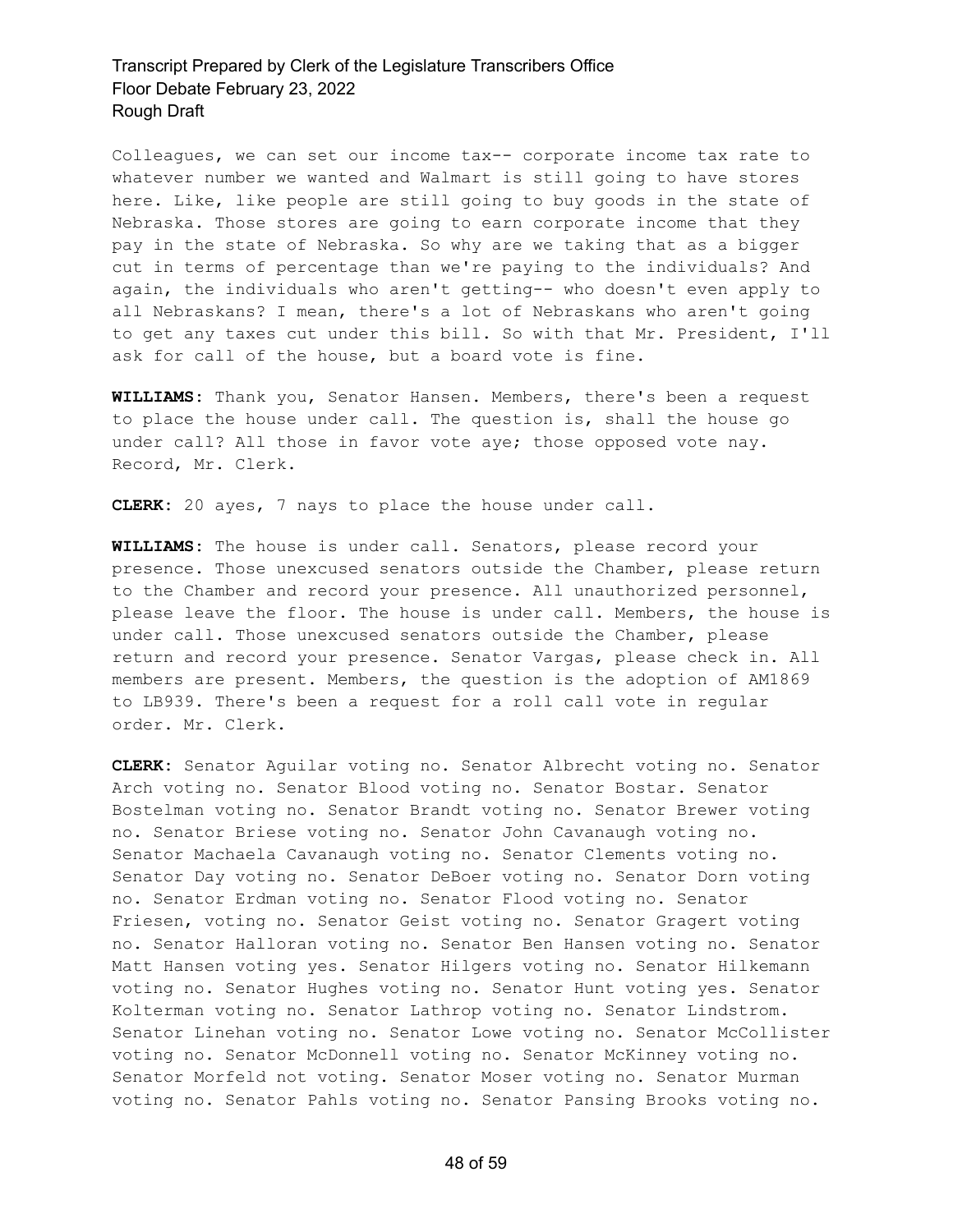Senator Sanders voting no. Senator Slama voting no. Senator Stinner voting no. Senator Vargas voting no. Senator Walz voting no. Senator Wayne voting no. Senator Williams voting no. Senator Wishart. 2 ayes, 42 nays on the amendment.

**WILLIAMS:** The amendment is not adopted. Mr. Clerk, for any announcements. Raise the call.

**CLERK:** Mr. President, the next amendment I have, Senator Matt Hansen, AM1868.

**WILLIAMS:** Senator Matt Hansen, you're recognized to open on your amendment.

**M. HANSEN:** Thank you, Mr. President, and good, good morning again, colleagues. I wanted to do the call of the house and I appreciate the body's courtesy for doing that and for voting for it and for relating to it. Because I wanted-- I know the room had thinned out a little bit and I actually think we're getting to a pretty consequential place in this debate in the sense that some people are being pretty truthful and open about what they're looking for or what they're hoping to do with this bill. It doesn't mean you weren't listening in your office, you weren't working elsewhere. But I wanted to kind of get us here just for a moment, including for the personal note of so you can hear this next part of what I'm about to say. Colleagues, we've been on this bill for a long time. Not necessarily all that many hours, but because of the weekend, because of some short days, we've been on it for a while. And all of a sudden today there's a groundswell of let's just move it to Select. And to me, this isn't unexpected because this is what happens on Revenue bills is we'll kind of spin our wheels. We'll have issues that were flagged in the green copy or at the hearing. We'll have something like that, and it goes multiple hours into debate. And all of a sudden at the end of debate on General File we get a, well, we'll work on it between General and Select. We'll wait for a while before we bring it back up, and sometimes we do, and sometimes it passes and whatnot and I understand that. But again, it's kind of this repeated thing of what are we hoping to do and what are we hoping to accomplish, including that, you know, we're moving it to Select just to work on the numbers is what I've been hearing or figure out how it fits in the fiscal forecast. If you're only-- and that, and that to me, that makes sense if you're only opposition was to its impact on the budget. If you have any sort of issue with the actual tax policy contained within the bill, I'm not sure I understand the voting for it to the next stage without some assurances on what's even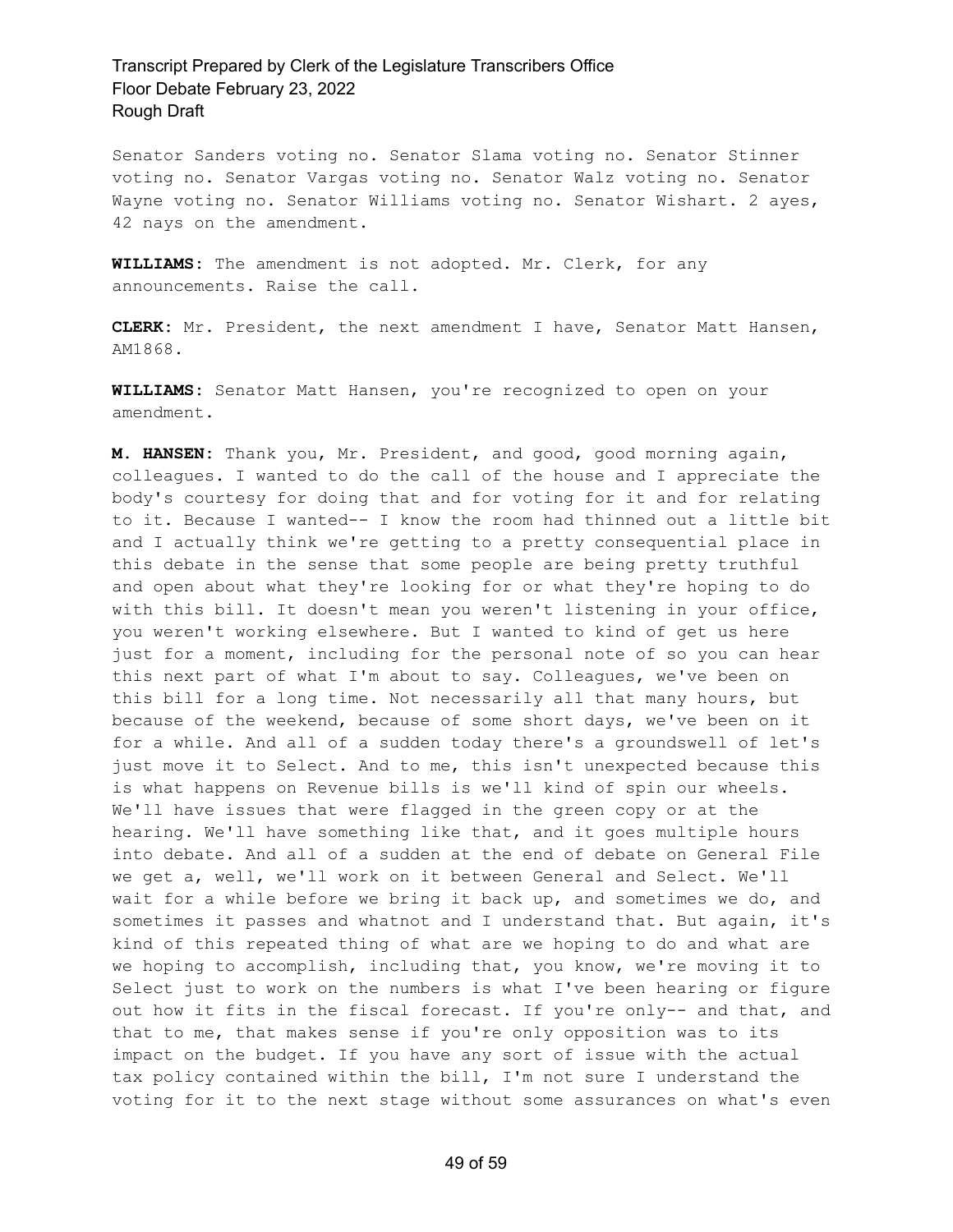going to be on the negotiating table. You know, if you're opposed to cutting the corporate rate, if you're opposed to the not giving a tax cut to families earning under \$33,000, I'm not sure why you would want to continue to entertain it without some recognition or some concessions on what's being negotiated or what's being on the table. And I'm not trying to be harsh or unkind, but it's just I've been working on this. I've been talking about it, and I'm not necessarily sure what all the moving parts are or what people are hoping to change or what they're hoping will fix it or what will get them a green vote on Final Reading or what have you, because I genuinely don't know. For me, you know, the corporate tax cut is pretty, pretty difficult for me to vote for, especially one I know and tax cuts have been phrased as like a rival to other spending priorities, including education in the state. Then that's something that's come up. I'm not the only one tying them together. And so I wanted to flag that of, if we're going to have discussions about this moving forward, I'm going to want to exclude the corporate part. That's going to be one of the things that I'm going to ask for. I don't know what other people want in order to keep moving forward. To get more information, I understand, maybe some sort of act of senatorial courtesy. I get that. But again, if you want to keep it moving forward, keep in mind and please share what you're hoping to gain by moving it forward. What change do you want that kept you from just being a yes vote from the start. Because we all know LB939 had plenty of yes votes from the start. We all know the Revenue Committee package and this bill had plenty of yes votes from the start and there were lots of hesitation and some outright opponents. And as those numbers have been shifting over the weekend, over today, over the past week, I know we all are individual senators who can make our own individual mind. But I just ask, please, please share with us or share with us who are doing some of the work on this bill, doing some of the work to slow this bill down, like, what, what gets you on board? What keeps you on board? Who's, you know, yes to no column? What, what is it? Is it just overall size compared to the budget? Is it putting earned income tax credits in? Is it taking corporate tax cuts out? There's been lots of things actually proposed on this bill or proposed that we could do or could not do. But I understand we haven't necessarily, we haven't necessarily gotten to the end. And I don't know what to negotiate or what to use leverage on or all these other things, because I don't necessarily know where everybody stands. Because there were some people who I, I have a hard time when I ask them to their face, and I'm not going to call anybody out by name, but you know, when I ask them how they want to vote on this bill, you know, I'm getting some, like, well, I want to vote for it. But unless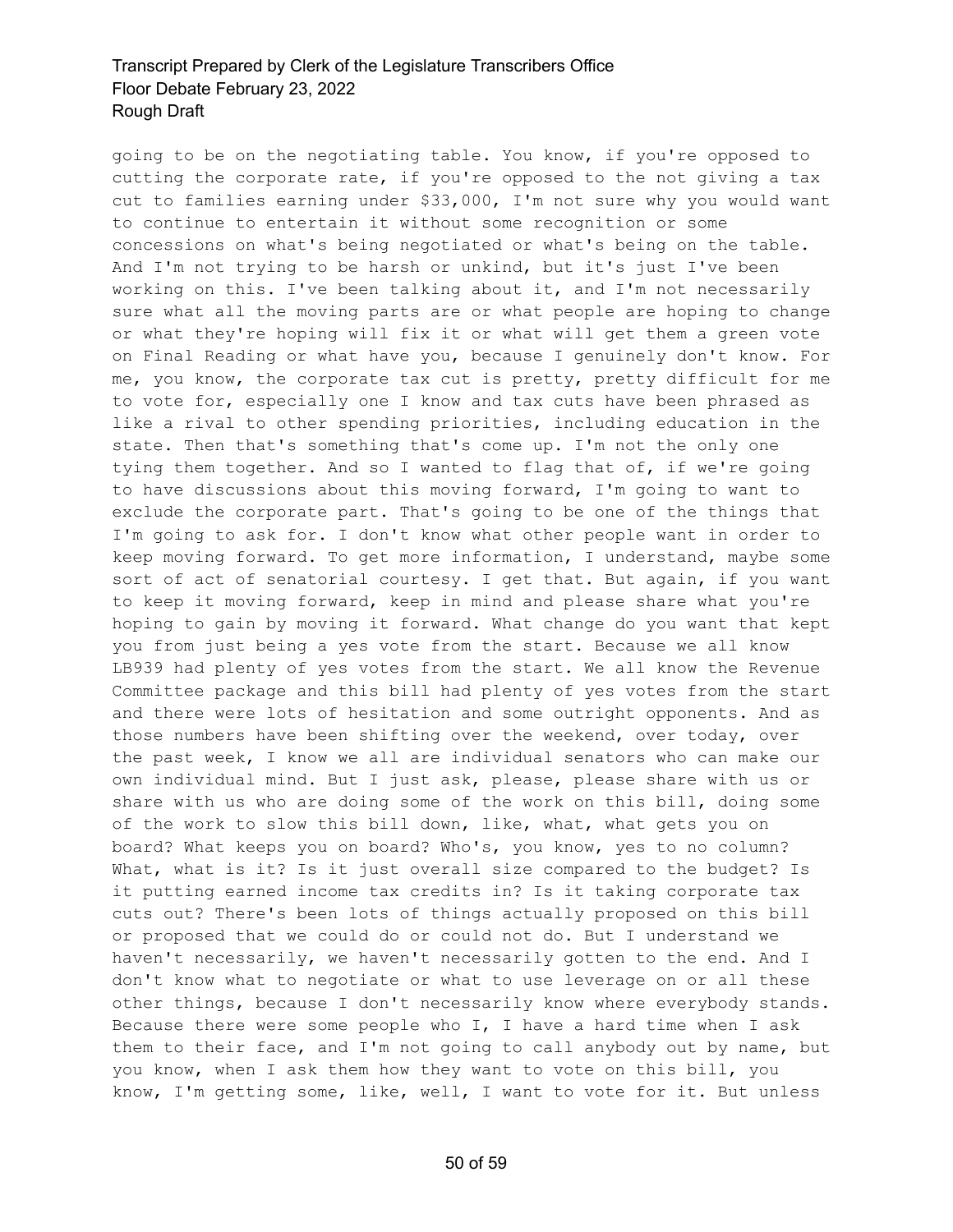it's going to fail, then I'll vote against it. Unless we can add this amendment, but I don't think that amendment is possible. And as somebody leading some of the extended debate, some of the filibuster on this corporate tax giveaway, I don't know how to factor that into my strategy or to my negotiations, and I just want to put kind of all of that out there. I know that's kind of an information dump. I know that's kind of a lot of things sharing. But please, if we're working on tax policy and you have a preference, you have a strength, you have a, a line in the sand, I think it's good to share it. It was one of the things that I felt like talking about when we talked about LB890 and LB723, I believe. And people were like putting lines in the sand and what is and is not negotiable. I think that's very important to do in these debates, especially if the goal is to keep negotiating. Because at my point in my understanding as being on this bill, there's this kind of general sense of let's keep negotiating, let's keep talking. And I really don't know about what. And that's the key issue. The main thing I have is waiting for the fiscal forecast-- the main thing I've heard is waiting for the fiscal forecast. And I agree that waiting to discuss some tax issues until after the fiscal forecast and probably after the budget is largely formulated or at least we have a number would be good. I don't dispute that part, and I don't begrudge anybody who wants to keep it alive just for that. But what are you hoping to learn from the fiscal forecast? Is there going to be a number that's too high or too low? Is there going to be a threat to some particular issue that's going to be too strong or too little? Because right now we kind of just have tax cuts. Let's negotiate tax cuts. Let's negotiate. And I, I don't know negotiating with what. I don't know who's negotiating with who. I don't know what sides are, are doing what. I don't know what sides even represent any individuals. I appreciate that people have been working. You know, Senator Linehan has talked to me off the microphone. I know lots of people have been working on numbers and sharing things around. I mean, we're getting to a point, though, where when we're talking about, let's just move it to Select, I really want to know what we're hoping to accomplish then. Is it to take part out? Is it to split the Revenue Committee in half-- Committee amendment in half, take out corporate? Is it to add a new bracket? Is it to change a bracket? Is it to lower the rates of the other brackets? And I'm not asking for, like, a specific number, and I want you to commit to X and X percent. I'm just, like, which way are we going? Because, you know, if corporate is nonnegotiable, that's going to be hard for me to get on board with because in my mind, that's just bad tax policy to give that away, especially after we've just changed all sorts of business and taxes in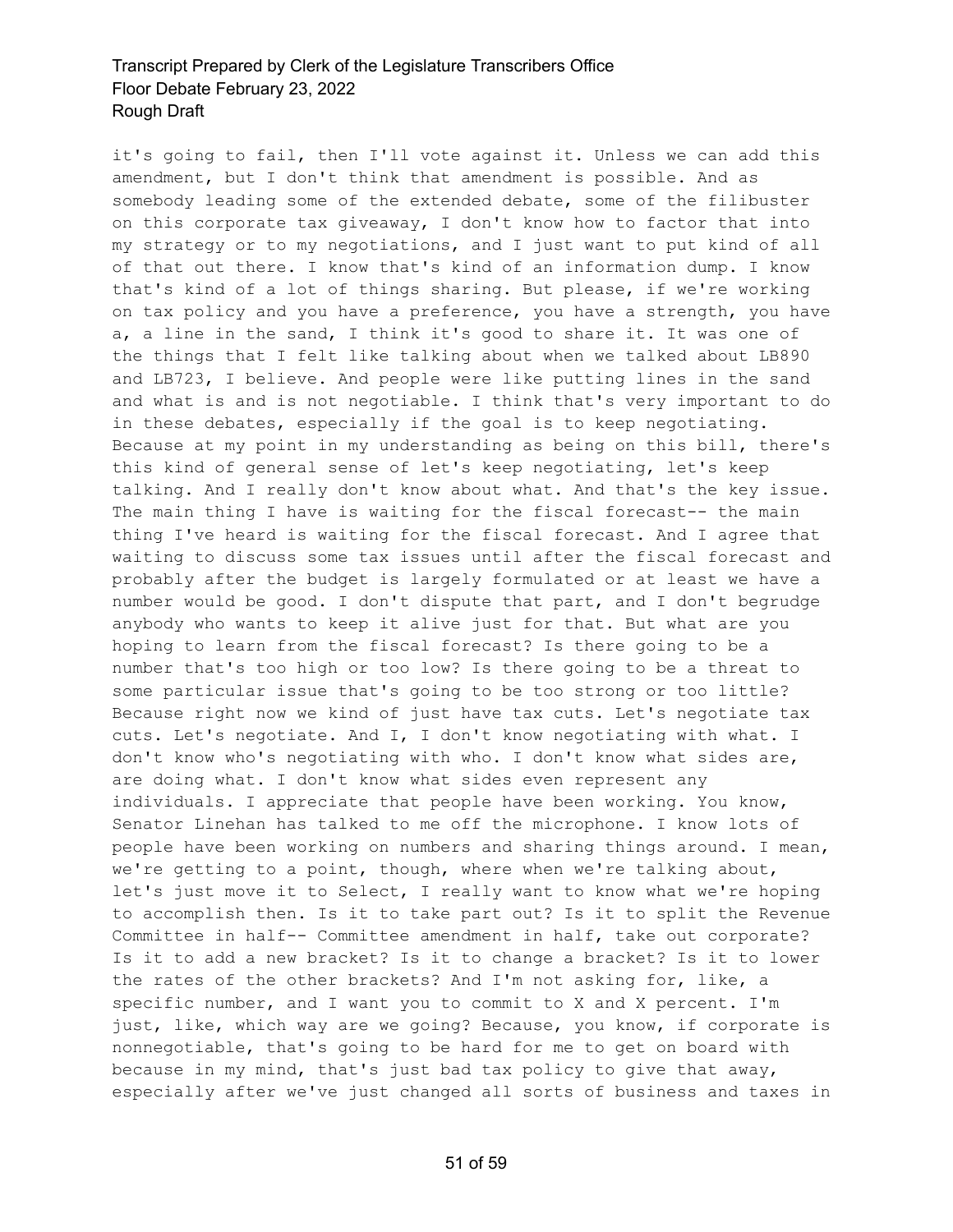the past two years. If that's used to get leverage and get tax relief for all Nebraskans by either some earned income tax credit or lowering the rates for the lower brackets, maybe that could be something I can get on board with. But if all we're going to do is kind of fidget the numbers a little bit on the high-income earners and keep corporate tax in there, I kind of have to continue with my objection that this is largely benefiting a kind of an elite group of wealthy and corporations and not necessarily all Nebraskans. Certainly not all Nebraskans as we have acknowledged. I don't know many people fall in that gap or hit the top bracket because it's so low in Nebraska, and I get that. And I want to do a lot for that group, but I'm not willing to do everything, everything if it's going to then come back to haunt us in some other way. Colleagues, let's remind you that in the middle of LB890, the updated school funding bill, the Columbus plan, proponents of LB39-- LB939 were critical of that plan because if we messed with sales tax, we couldn't do income tax cuts. And in my mind, that immediately tied what we all know is that when we do significant tax cuts or significant tax shifts or whatever we do, we have to correlate it with our spending goals. And we all also know that we don't spend enough on education. These things are tied together, and I don't want to just come up and say every time a spending bill, you know, it's tied, tied to education.

#### **WILLIAMS:** One minute.

**M. HANSEN:** Thank you, Mr. President. But when we're talking about pretty significant restructuring of our tax system, how is it going to be tied together and what are we going to look at? So I know, colleagues, everybody is going to vote how they want to vote tomorrow. I appreciate that everybody's got their own independent perspective. I will just say for that group that is hesitant of the bill, but is willing to give a chance, please be clear and insist upon whatever you want and make that clear what you want to move it forward because just getting more information is, to me, isn't what I'm looking for. I would like actually substantive and structural changes to the bill. Thank you, Mr. President.

**WILLIAMS:** Thank you, Senator Matt Hansen. Senator Flood would like to welcome five members of the Elkhorn Rural Public Power District Board of Directors from Battle Creek. They are seated in the north balcony. If you would please rise and be recognized by your Nebraska Legislature. Returning to debate. Senator Hunt, you're recognized.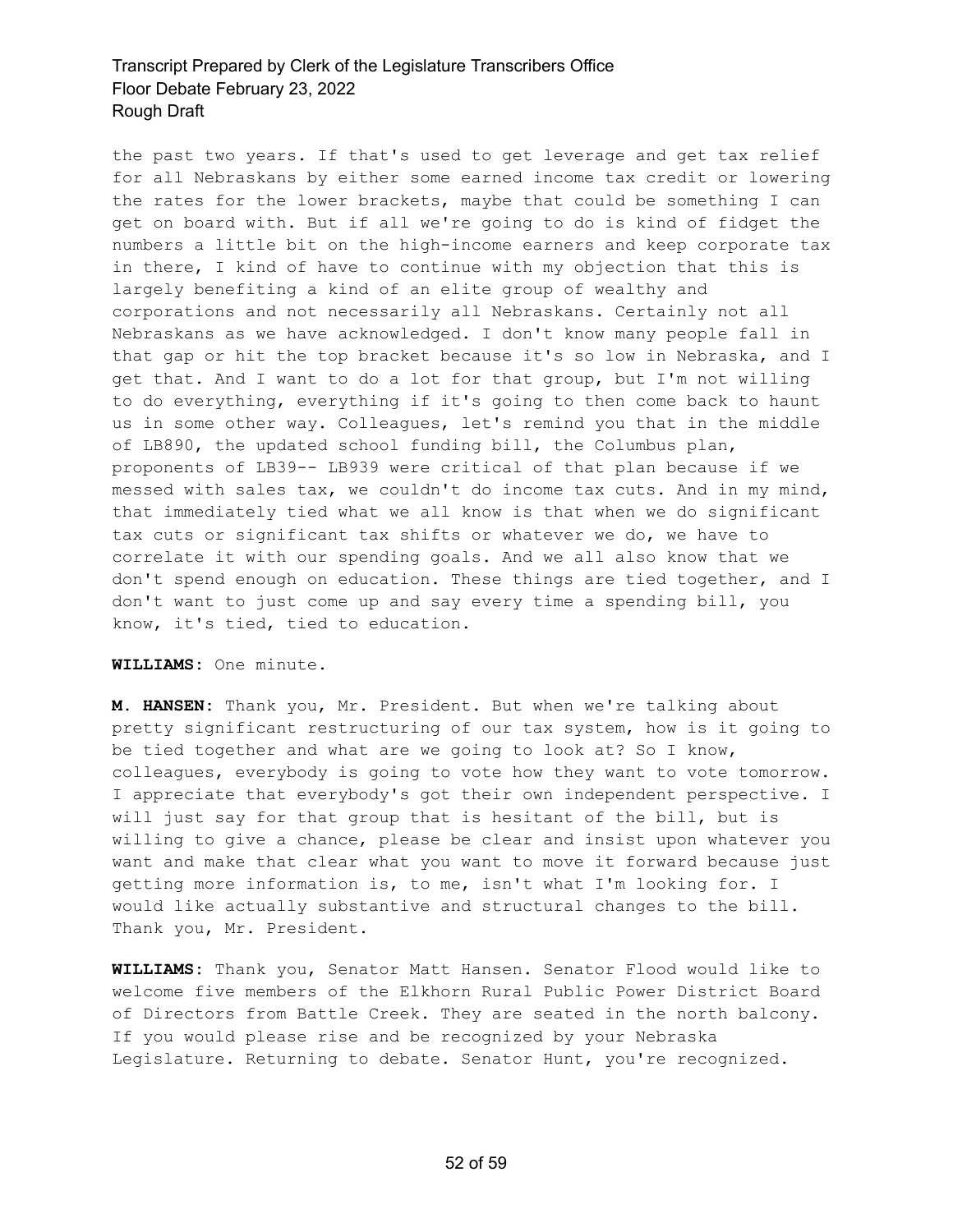**HUNT:** Thank you, Mr. President. I will return to LB939, but I'm hearing a reliable rumor, as many of you may be too, that we are getting a new senator today, potentially, maybe by noon, maybe 11:30. The white smoke is going up and, and we'll find out who will be joining us. And I say good, LD 42 needs a representative, and, and will welcome this person into our body, whoever they may be. But I also want to before we move on quickly from what happened with Senator Groene, the previous senator from LD 42, I want to acknowledge that he didn't have to leave this body. I don't think that he committed an offense that warranted his resignation. I think that he did something that warranted some self-reflection and some investment in improving the institution and making it a place where we can serve everybody. And I think we need a serious discussion in this body around the standards that we're holding our lawmakers to and the extent to which we're willing to work proactively to ensure safety of Nebraskans here at the Capitol, whether those are staff or visitors or members of the Legislature. When so many people accept the premise that harassment is to be expected, that it's normal, let alone people who are confused about the very definition of harassment, which we know is true because from the harassment training that we, that we had here as members and staff, there was a lot of confusion about harassment really is. Then we know that we need to improve something because we know better. Responding to reports of victimization shouldn't be so paralyzing for us, and we also shouldn't move past it so quickly. I know that Senator Machaela Cavanaugh is working on a resolution. I'm in contact with members of the Executive Board about potential solutions, and the Special Personnel Committee will be coming up with solutions. But this conversation is happening here now and this gives us an opportunity. It's happening now in group chats among staffers. It's happening between all of you reading the news about this and discussing it with your friends and coworkers. It's happening in real life between local community leaders who are meeting and talking and organizing, and I am grateful for everybody who has willingly participated in this conversation and who has had a hand in growing and evolving our expectations of behavior, not just in this Legislature, but in this institution. We are going to have a lot of opportunities this session to talk about how policies in this institution perpetuate ideas of cultural shame and stigma around relationships and sexuality that, that brought us to the place that we are today with the problem that we had from the senator from District 42. And I will take the opportunity to talk about that hypocrisy and how we really create the most fertile soil for this type of problem through the policies that we, that we advance here in the Legislature. But I also want to ask on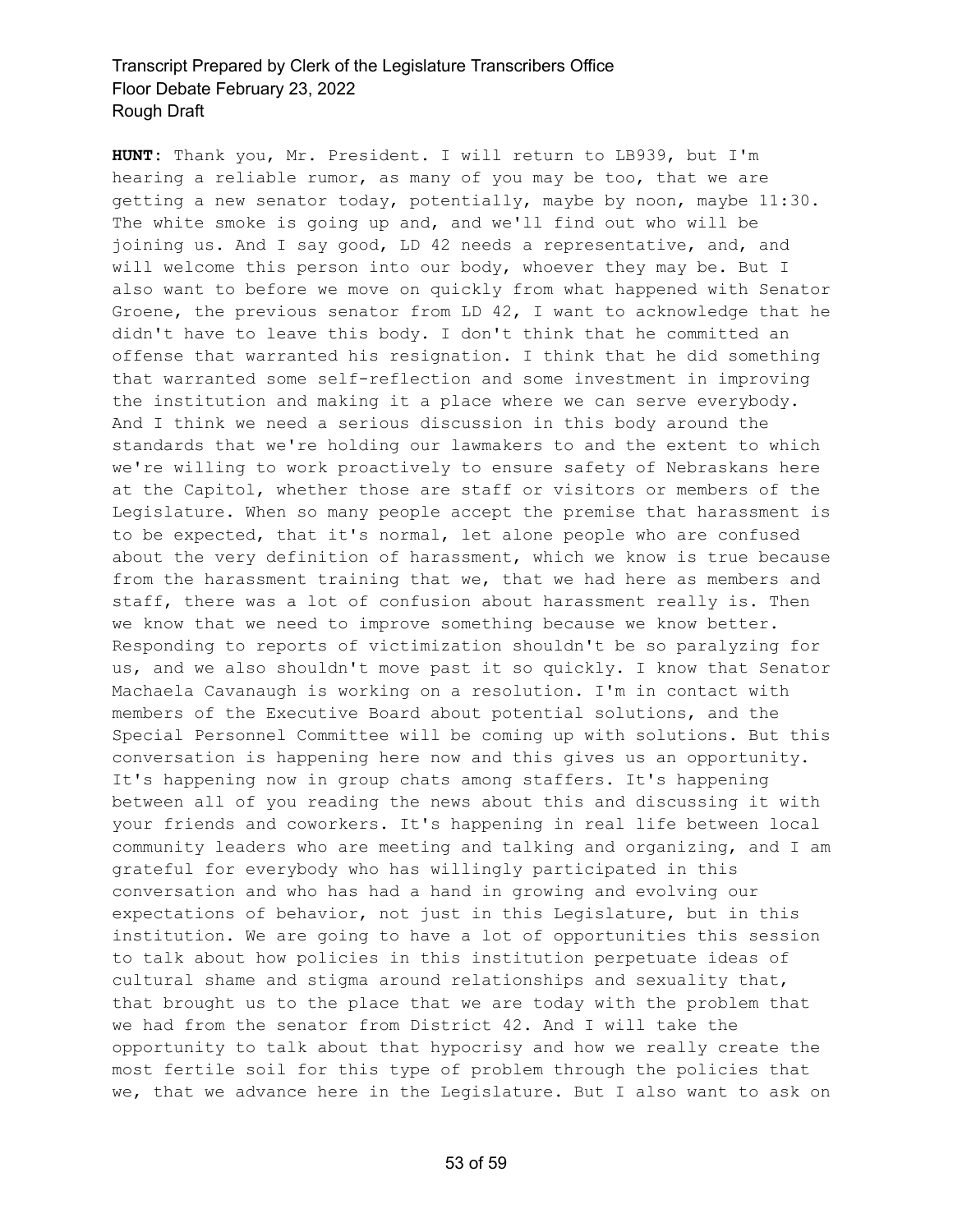LB939, what is the vision, what is the vision? What is, what is it we're working toward? Senator Linehan comes forward year after year with massive radical, regressive tax bills and knows they are bad policy--

#### **WILLIAMS:** One minute.

**HUNT:** --and asks people to put aside their analysis and put aside their legitimate problems with these bills and move them forward to Select File to be sorted out later. Come on, that is so irresponsible, and it creates this artificial drama in Select File to make a bad deal. She's done it year after year. Many members have done it year after year, and I do think that there's room for a grand bargain. We can add a millionaire, billionaire tax bracket and we can give working families a break with bracket adjustments and there's a lot of room. But until she agrees to something like that, stop acting like populists who say that a millionaire and billionaire tax cut really helps poor people. Thank you, Mr. President.

**WILLIAMS:** Thank you, Senator Hunt. Senator John Cavanaugh, you're recognized.

**J. CAVANAUGH:** Thank you, Mr. President. So I was off for a while because I ran out of time to talk. So I'm back and I heard some conversations that I thought were interesting. So I did some quick math of the individuals getting this tax cut according to this chart that was circulated by Senator Linehan, their federal adjusted gross income makes up 91 percent of the federal adjusted gross income for the state. So they make 91 percent of the money. They are 31 percent of the people and would get 100 percent of this tax cut. So and then I looked at-- Senator Friesen and I spoke about this handout that he handed out was median household incomes and you spread across the state. The median household income in Nebraska is \$54,384. This is from the U.S. Census Bureau. So I spent a little time trying to figure out if that was taxable income, adjusted gross income. I couldn't find it. But since it's from the Census Bureau, you could probably guess it is a federal adjusted gross income, which is what we're talking about here. So \$54,000 is the median income in the state of Nebraska, the county with the highest median income, Sarpy County, \$72,000, but the highest median income, if that's the adjusted gross income, which I think it's safe to say is based off the fact this is federal data would still mean that the median household income in the highest median household income county in the state would not get this benefit because \$72,000 you would deduct the standard deduction and that would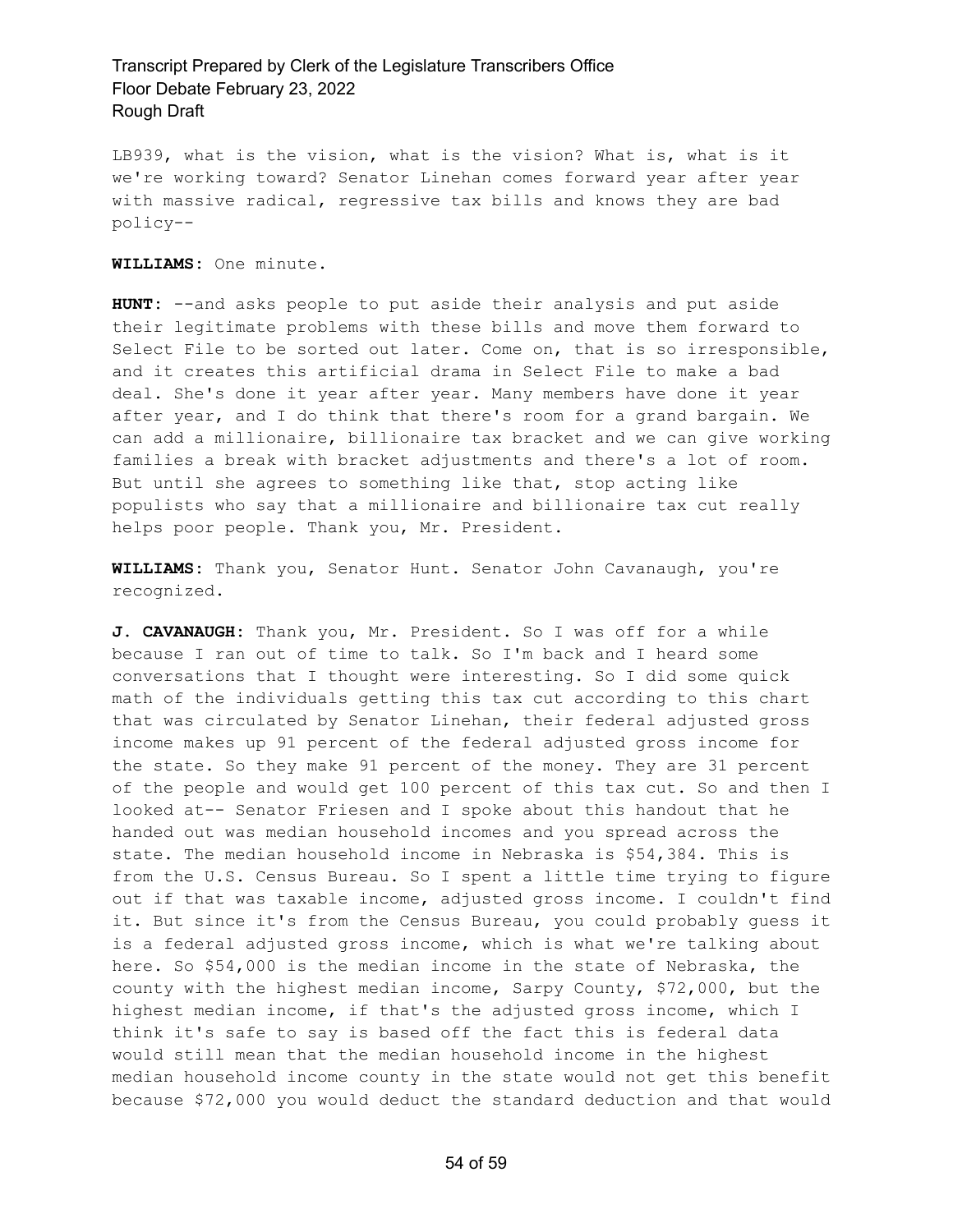get you below the threshold. So this as currently conceived, I appreciate what Senator Hansen said about what is it that people are looking for in terms of what's a compromise look like, what, what is-what do people want here? I've gotten up many, many times and talked about the things that I think would make this better and, and which are making sure that this tax cut actually goes to these median income households that we're talking about. And Senator Hunt said something that struck me about this being regressive and that made me think, go back to, again, this study from 2018, the tax burden study. The reason the sales and use tax reduction creates more economic benefit than the income tax because it goes to working people. I talked to another senator earlier and they said that, you know, a gallon of milk cost the same regardless of whether you're a millionaire or you make \$20,000, \$30,000. And that's true. And that's why you have to buy milk regardless of whether you're wealthy or not, you have to have a place to live. You have to pay your light bill. You have to pay your gas- for gas and things like that. Everybody has those same costs. And so what's not factored into this 90 percent of all the income, 30 percent of the people is the fact that these individuals are paying a smaller share of this income, this 91 percent to live, they're paying a smaller share of this income for their housing, for their, their food, for their gas to get to work. And that is why the sales tax cut is more progressive and derives more benefit because it puts money back into the pockets of people who have to spend that money. And then they do spend that money. Whereas, a tax cut that goes to the highest 10 percent or highest 1 percent, they don't need to spend that because they've already covered their essential costs. Many of the people on this-- the, the median income and below are living paycheck to paycheck and any money tax cut that we give them, they're going to put right back into the economy. And so these conversations about how to generate an economic benefit, how to, how to stimulate the economy through a tax cut, how to--

**WILLIAMS:** One minute.

**J. CAVANAUGH:** --offset the cost by stimulating the economy is-- rings hollow at the high end and is much more demonstrably true by data when you give a tax cut to lower brackets and you put more money in the pockets of people, working people, median income people. And so that is the type of thing we should be focusing on if we think we have the money. I, I agree that, that we should look at ways to put money back in people's pockets if we can, and that I'd be in favor of Senator Matt Hansen's question of waiting until next session to revisit this once we have more knowledge, more information about how the federal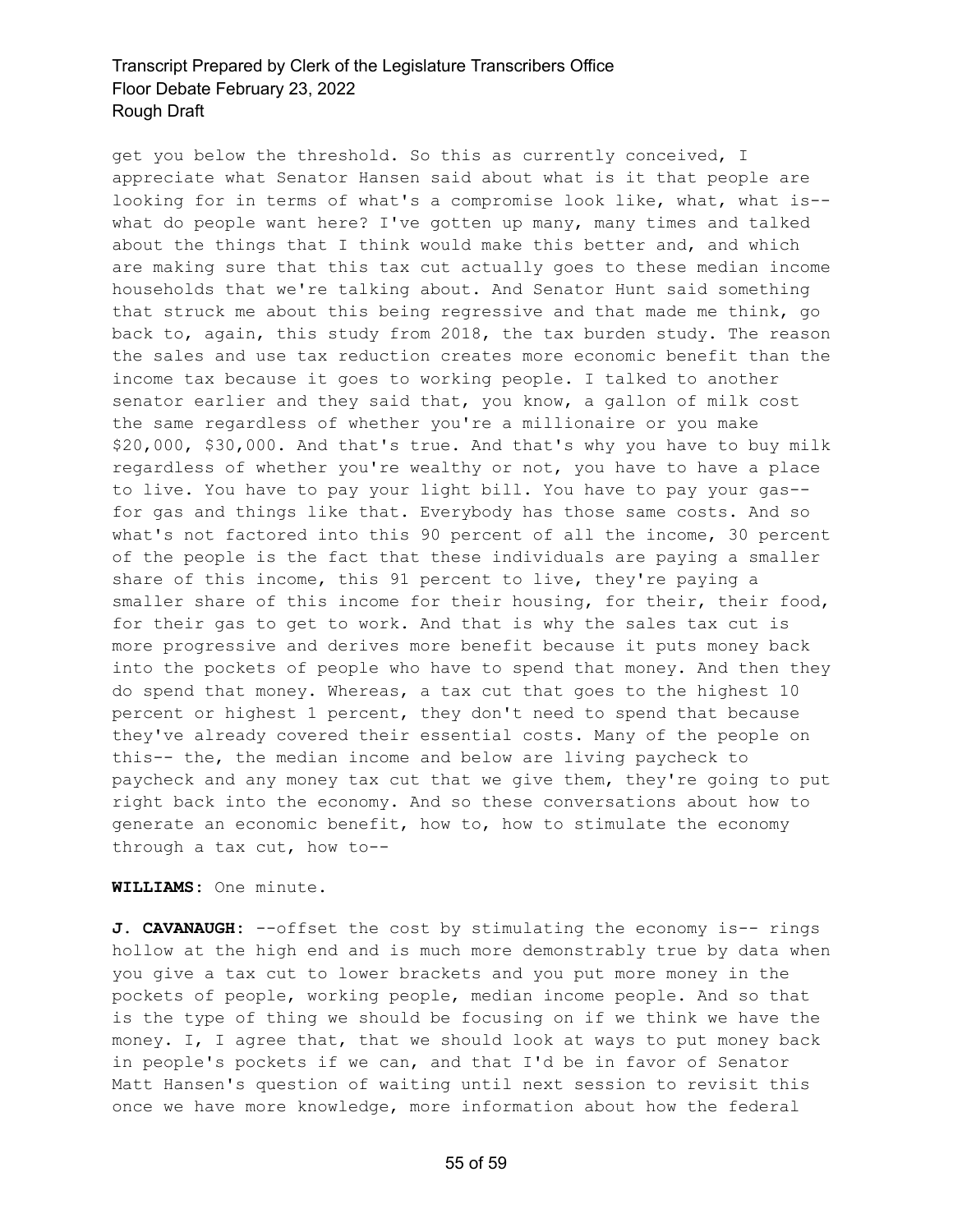money taking-- the decline in federal money into the state is going to affect us and how the tax cuts we enacted last year are going to affect us and other funding and economic factors are going to change going forward. So I will push my light and get back in, but it looks like we'll probably be out of time today. Thank you, Mr. President.

**WILLIAMS:** Thank you, Senator John Cavanaugh. Senator Machaela Cavanaugh, you're recognized.

**M. CAVANAUGH:** Thank you, Mr. President, colleagues. So a problem I'm having, and I think others have already stated that they're having this problem as well. Sorry, kind of hard to talk. Sorry, I keep saying um a lot today. The problem I'm having is what is rightsizing? What does that mean? What does that look like? I haven't heard any specifics as to what rightsizing would potentially be. There has to be some thoughts on that. And those that are willing to move this bill forward because they expect it to be rightsized on Select, it would be helpful to know what you mean by rightsized. Because I think this bill needs to be rightsized as well, which is why I have an amendment pending that starts to rightsize it, as I've said, needs work. But it's a beginning of rightsizing, in my opinion. And what that means to me is shifting the tax cut to middle class. And in my bill, middle class is people who make \$200,000 and less, of course, after your adjusted gross income. So that means that you could make 275, 300 depending on what your deductions are. So when we say rightsizing, I feel like it deserves a more of an explanation than that. Is rightsizing, we find out that we have the money to do this so we create a bigger cut for the wealthiest bracket? Or do we create a bigger cut for the smaller brackets, which, by the way, also creates a cut for the bigger brackets because they get that tax cut as well? So it's not-- any tax cut that we give to \$200,000 and below goes to the \$2 million and above. They get that tax cut as well. So I, I just would like to hear what rightsizing means before a bill is moved with no agreement. The only agreement is that it is definitely going to stay on Select until after the Forecasting Board. But that's not an agreement as to what the bill will look like or what the priorities will be for the bill. Is the corporate tax going to be the priority? Is rightsizing cutting out the income tax altogether and doing the corporate tax? Is it cutting out the corporate tax and doing the income tax as is? Is it increasing the cut for both? These are genuine questions that I really don't feel like have been answered or even talked about. And what I have found is that when people move a bill from General to Select without any agreement or even concept of what an agreement could potentially look like, that people become apathetic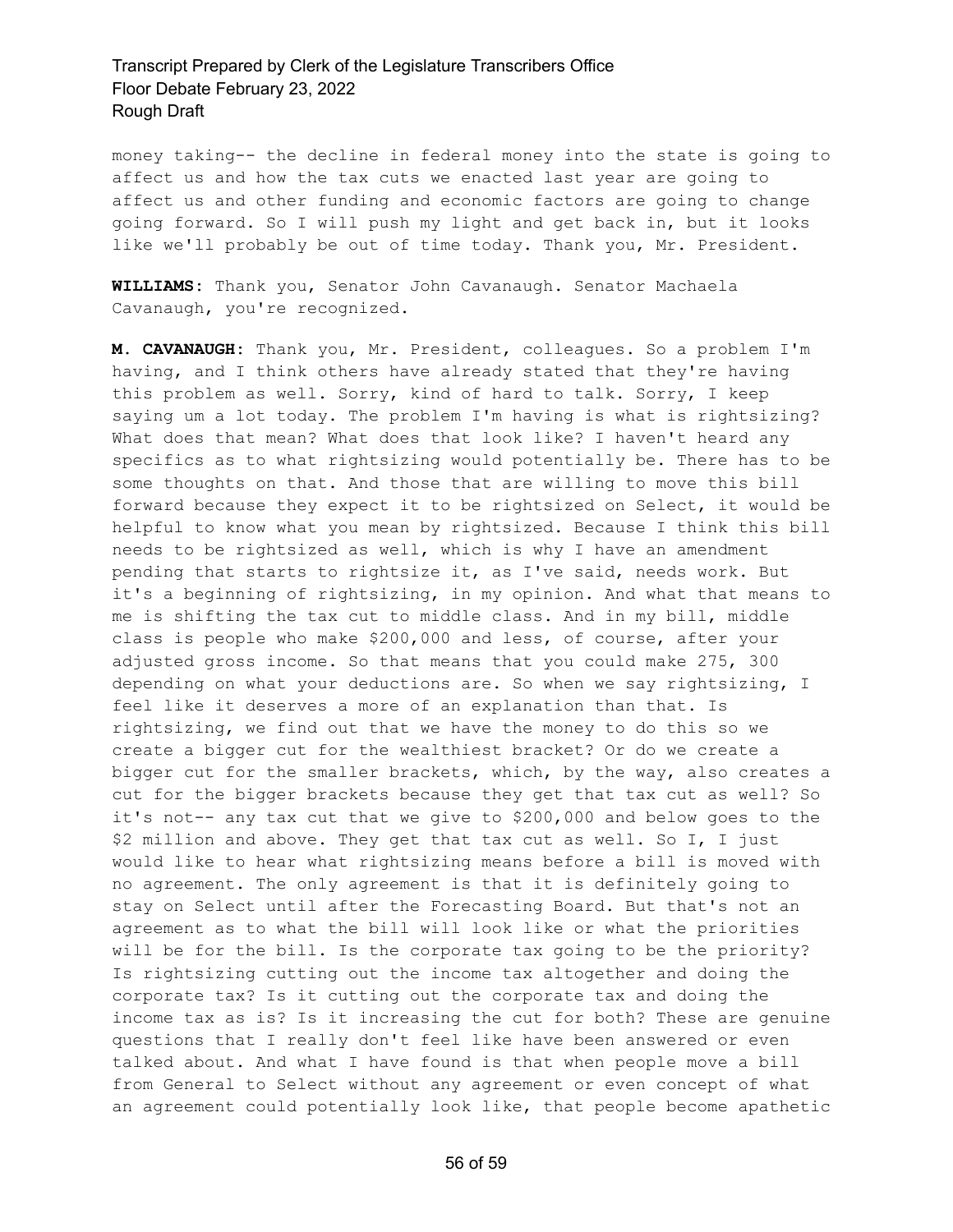about it at that point. They say, well, I voted for it from General and Select can oftentimes just be a voice vote, so just move it along. Then all of a sudden, it's on Final in the exact same as it was moved from General, and nothing's happened. So I guess I would just really like to know what rightsized is and whose version of rightsized--

**WILLIAMS:** One minute.

**M. CAVANAUGH:** --are we talking about? Thank you. I will yield the remainder of my time.

**WILLIAMS:** Thank you, Senator Cavanaugh. Mr. Clerk.

**CLERK:** Mr. President, a few items. First of all, Senator Bostelman and Stinner ask unanimous consent to switch hearing rooms this afternoon. Appropriations will meet in Room 1525 and Natural Resources will meet in Room 1003. That's for this afternoon's hearings.

**WILLIAMS:** No objection, so ordered.

**CLERK:** Mr. President, I now have a motion on the desk from Senator Hilgers to suspend Rule 3, Section 14, so as to permit cancelation of public hearings.

**WILLIAMS:** Speaker Hilgers, you recognized to open on your motion.

**HILGERS:** Thank you, Mr. President. Good morning, colleagues. I've asked you to vote green on this particular motion. It's not one we could have on the agenda yesterday because as you recall yesterday we were working through which, which bills of Senator Groene's were going to be picked up and continued. We had that list, had a number of senators reach out to me. There were two that do, do not no longer have a principle introducer, those bills are LB784 and LB1179, or I should be precise, those are two that have not had their hearing. And because we are within the seven days, we need to have those hearings canceled. But because we're within the seven days, we have to suspend the Rules in order to do so. One of them, LB784, is scheduled for tomorrow so I would ask your agreement on this particular motion so we can suspend the Rules and have those hearings canceled. Thank you, Mr. President.

**WILLIAMS:** Members, you've heard the request. We will now vote on suspending the Rules. All those in favor vote aye; those opposed vote nay. Have all voted that wish?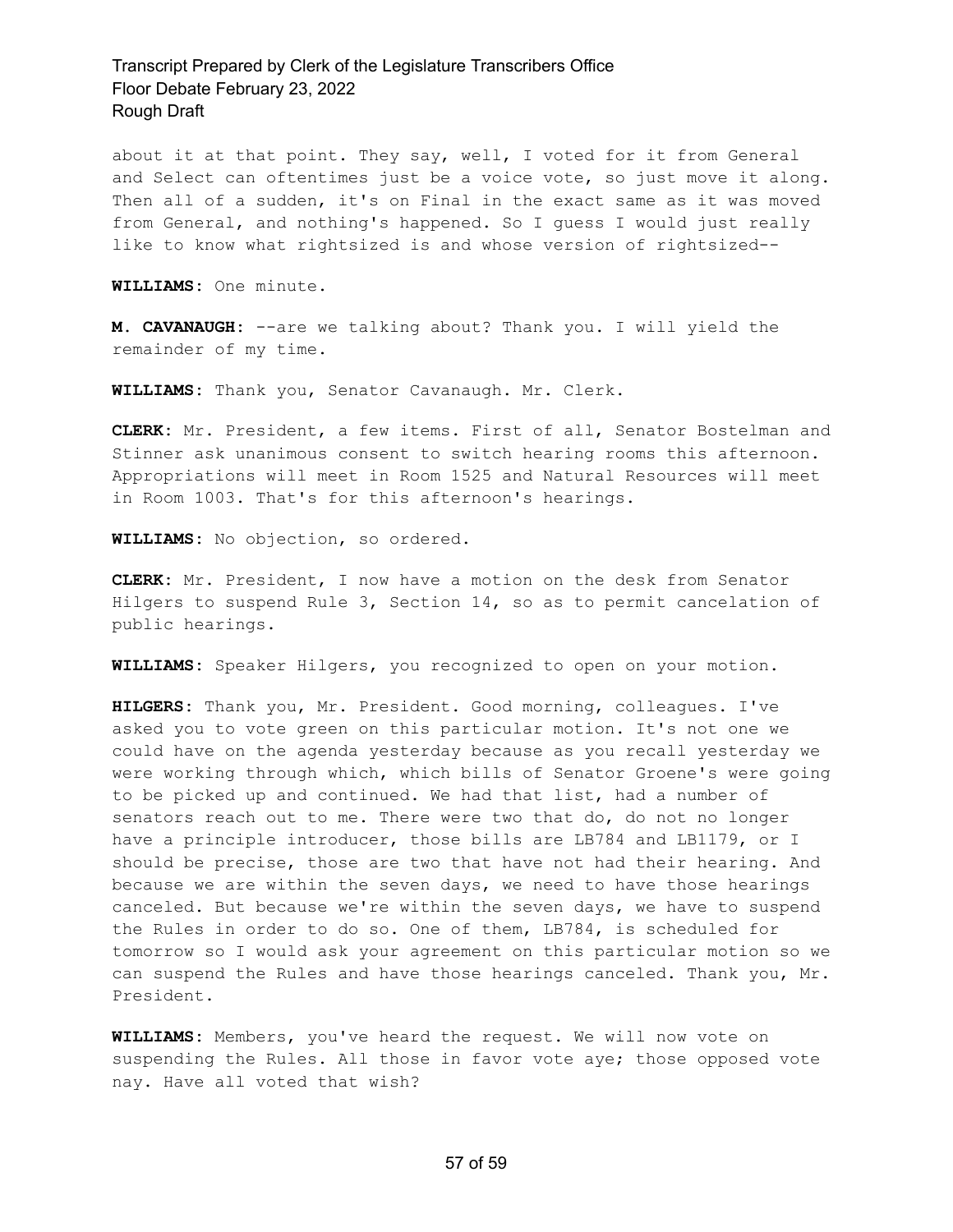**\_\_\_\_\_\_\_\_\_\_\_\_\_\_\_\_:** [INAUDIBLE]

**CLERK:** Well, Senator, we're in the middle of a vote, the motion is to suspend the Rules. I apologize.

**WILLIAMS:** Record, Mr. Clerk.

**CLERK:** 34 ayes, 1 nay, Mr. President, to suspend the Rule, so as to cancel the public hearings.

**WILLIAMS:** The Rules are suspended.

**CLERK:** Mr. President, as a result of that action, I have hearing notices, cancelations from the Education Committee and from the Revenue Committee.

**WILLIAMS:** Speaker Hilgers, for an announcement.

**HILGERS:** Thank you, Mr. President. Good morning, colleagues, I wanted to provide you by Rule today is the deadline to provide Speaker priority designations. I've made those selections and I wanted to read off to the body what the 25 Speaker priority bills will be this year. LB344, and these are in numerical order, Senator Frieden's bill relating to the One-Call Notification System. LB436, Senator Ben Hansen's bill changing provisions of the Athletic Training Practice Act. LB596, Senator Albrecht's bill relating to the Nebraska Higher Blend Tax Credit Act. LB661, Senator McDonnell's bill regarding assault on a public transportation driver. LB698 from Senator Kolterman regarding coverage of continuous glucose monitoring devices. LB729, Senator Lindstrom's bill adopting the Quick Action Closing Fund Act. LB769, Senator Halloran's bill regarding requiring certain state employees to submit to fingerprinting. LB777, Senator Brewer's bill regarding video technology for the Legislative Council. LB804, Senator Hughes's bill regarding compensation of members of the Nebraska Power Review Board. LB820, Senator Matt Hansen's bill changing population thresholds for cities of the metropolitan class and primary class. LB840, Senator Brewer's bill changing provisions relating to the publication and rates of legal notices. LB864, Senator Gragert's bill relating to qualified education loan payments under NEST. LB887, Senator Slama's bill changing provisions relating to state colleges and the Board of Trustees of Nebraska State Colleges. LB888, Senator Day's bill regard-- redefining multicultural education for school districts. LB6-- I'm sorry, LB896, Senator Lathrop's bill relating to requirements for program evaluation under the Nebraska Treatment and